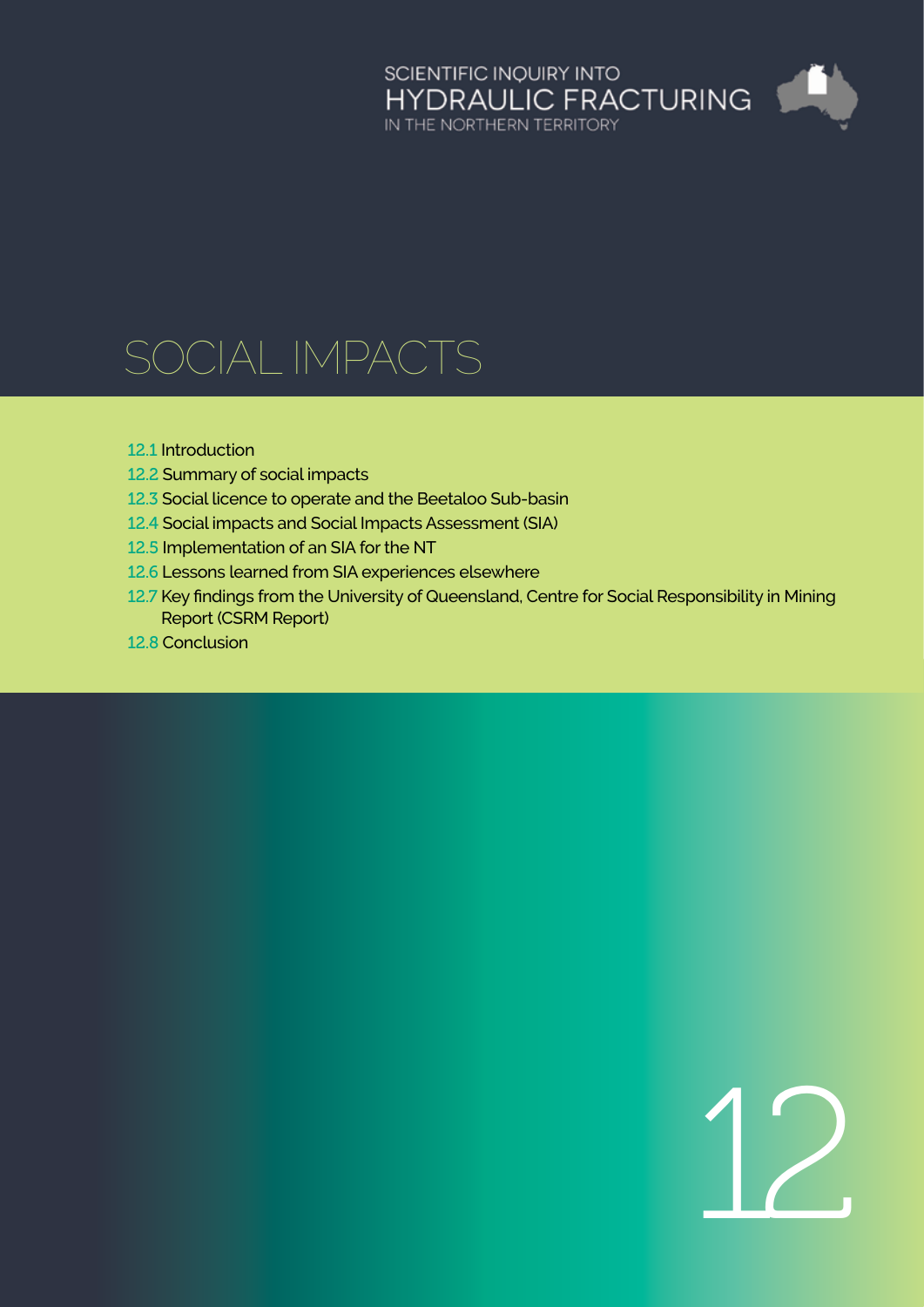#### <span id="page-1-0"></span>12.1 Introduction

The Background and Issues Paper listed 13 possible social impacts from the associated activities of hydraulic fracturing of onshore unconventional shale reservoirs on communities across the NT (see Appendix 2). Discussions of social impacts, both positive and negative, featured in at least 140 of the written and verbal submissions. $^1$  A content analysis was performed using a computational technique called Latent Dirichlet Allocation.<sup>2</sup> While the issues raised were diverse, several overarching themes and concerns were identified, as shown in **Figure 12.1**. Although a number of submissions were duplicates of the same document, they have each been counted for the purpose of these tallies as a separate submission. For each impact, the graph shows how many submissions emphasised the positive or negative aspects of the impacts, and how many emphasised the mitigation aspect (that is, acknowledging the risk but saying it can be managed). In this regard, it should be observed that the latter category was predominantly from the industry proponents. This analysis assisted in focussing the discussion in this Chapter on the social impacts of most concern to Territorians of any onshore shale gas industry in the NT.



**Figure 12.1:** Number of submissions emphasising risks and benefits relating to social impacts.

In addition, in June 2017, the Inquiry engaged Coffey Services Australia Pty Ltd (**Coffey**) to prepare a social impacts assessment (**SIA**) (see Appendix 15 for the scope of services). The SIA comprises two parts. In Part A, Coffey is requested to develop a leading practice framework for the identification, assessment and management of the social impacts associated with the development of an onshore shale gas industry in the NT and, using the Beetaloo Sub-basin as a case study, to conduct a baseline SIA of that area to identify the likely risks and benefits of any industry and to make recommendations as to the best way to mitigate, manage, measure and monitor these risks and benefits across identified affected communities. In Part B, Coffey has been asked to describe the concept of a social licence to operate (**SLO**) as it applies to any onshore shale gas industry in the Northern Territory and the measures required by industry and the Government to ensure an SLO for unconventional gas in the NT (see Appendix 15 for the scope of works for the engagement).

Due to improper consultation undertaken by a sub-contractor engaged by Coffey to assist it (see Community Updates 22 and 25) all of the delivery of the Coffey work has been delayed. The Panel

<sup>1</sup> For the purposes of this Chapter, a submission was counted if it included at least 150 words about, or devoted at least 25% of its content to, social impacts.

<sup>2</sup> Blei et al. 2003.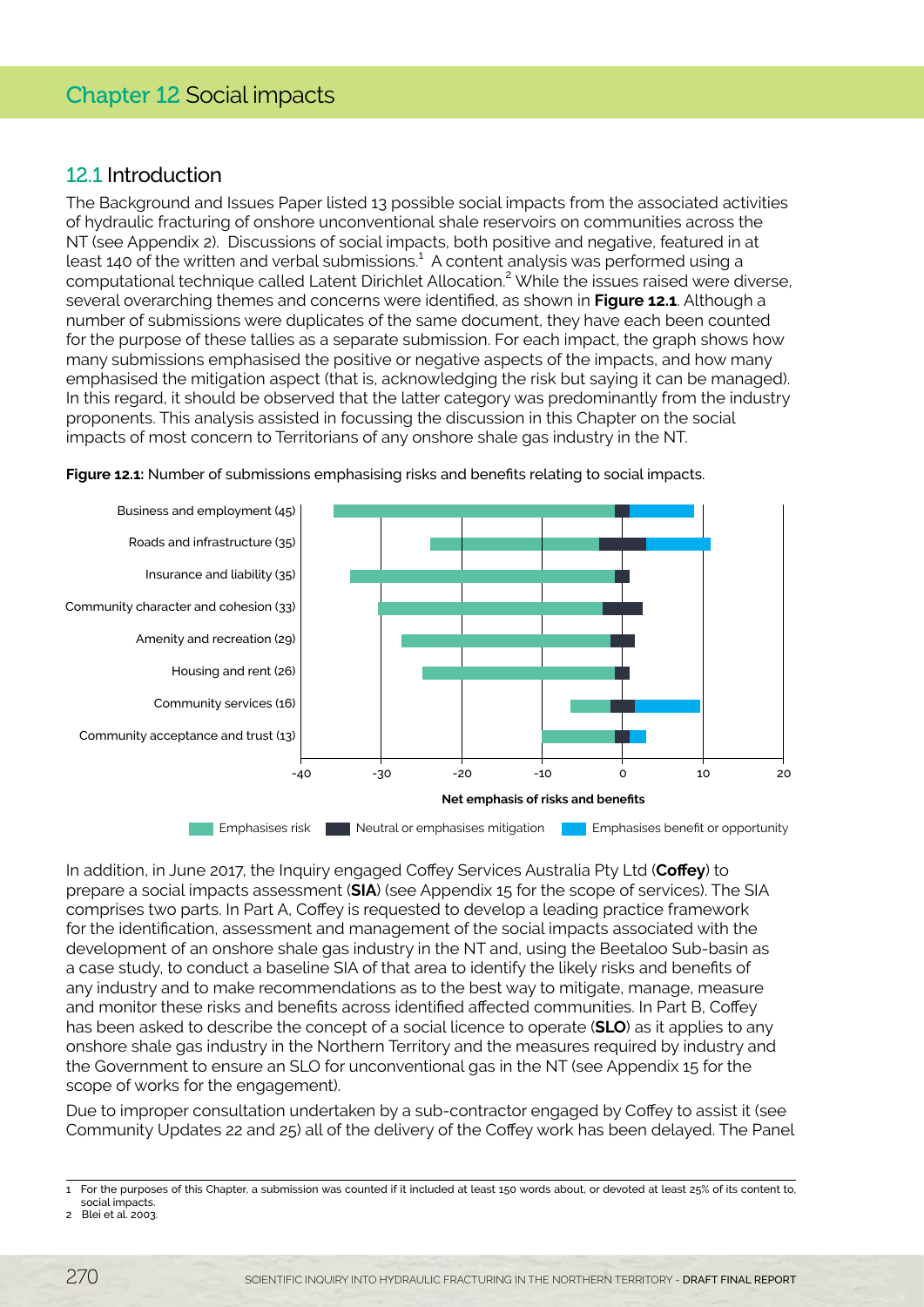now anticipates that the Coffey work will be completed by mid-January 2018. While not included in this Report, it will be included in the Final Report. However, its absence means that the likely social impact of any unconventional shale gas industry on the NT is only partially reflected in this Chapter.

Accordingly, the analysis in this Chapter predominantly focusses on the issues covered in submissions, public hearings, and community consultations. It presents findings from a literature review undertaken by the Panel and explains in greater detail important considerations for identifying social and cumulative impacts, and what constitutes an SLO in the context of the NT. Several of the social impacts identified in the submissions overlap with other Chapters and are therefore covered in that Chapter rather than detailed here (for example, Aboriginal people and their culture, public health and regulatory reform). Nevertheless, it is necessary to acknowledge the unique demographics of the Territory to better understand which impacts are more likely to be a priority for those living in the NT. The key statistics are summarised below.

#### 12.1.1 **Population statistics**

At the most recent census, the NT reported a population of 245,740 people, of which 51.8% were male and 48.2% were female. The proportion of the population who identify as Aboriginal or Torres Strait Islander is the highest in the NT, at 25.5%, or 58,247 people. The NT is sparsely populated, with a population density of 0.02 people per hectare.<sup>3</sup> Managing this vast landscape are 17 district councils, ranging in population size from approximately 209 people in the regional council of Belyuen, to more than 140,000 people in the urban council of Darwin.<sup>4</sup> The NT also contains four Aboriginal land councils: the NLC, the CLC, the Tiwi Land Council and the Anindilyakwa Land Council.<sup>5</sup>

Comparisons of economic performance to other jurisdictions shows that the NT has consistently low rates of unemployment (on average) and high rates of economic growth and construction work but poor forward-looking indicators relating to population growth, business investment and housing finance. $^6$  The majority of Territorians are employed in the greater Darwin region, an estimated 61.5% of employees. The fastest growing industries are in agriculture, retail and utility services, while the largest sectors for employment are public administration and safety, construction, healthcare, education and retail.

The Territory's average rate of unemployment is low, at 5.3%, but these statistics differ between regional and urban areas, and between non-Aboriginal and Aboriginal people. For example, the unemployment rate of Aboriginal people in the NT is higher, at 24.4%. This is significant when looking at the labour force participation rates, or the proportion of people in the population engaged in the workforce, either employed or looking for work. This was most recently reported at 48.7% for Aboriginal people, compared to 85.5% for non-Aboriginal people.<sup>8</sup> Aboriginal people were also more likely to be employed if they were living in an urban centre, rather than a remote region, with 49% employment in urban areas compared to 36% in remote areas. This is particularly relevant in the NT where 79% of the Aboriginal population reside in remote areas.<sup>9</sup> The statistics suggest that there is a lack of employment opportunities for those living in remote areas, particularly for the Aboriginal population. These populations could therefore benefit from the introduction of, and involvement with, employment opportunities in remote regions of the NT.

- 3 ABS 2017.
- 4 ABS 2017.
- 5 NT Government 2017a. 6 CommSec 2017.
- 7 NT Government 2017b.
- 8 ABS 2016a; ABS 2016b.
- 9 ABS 2016a.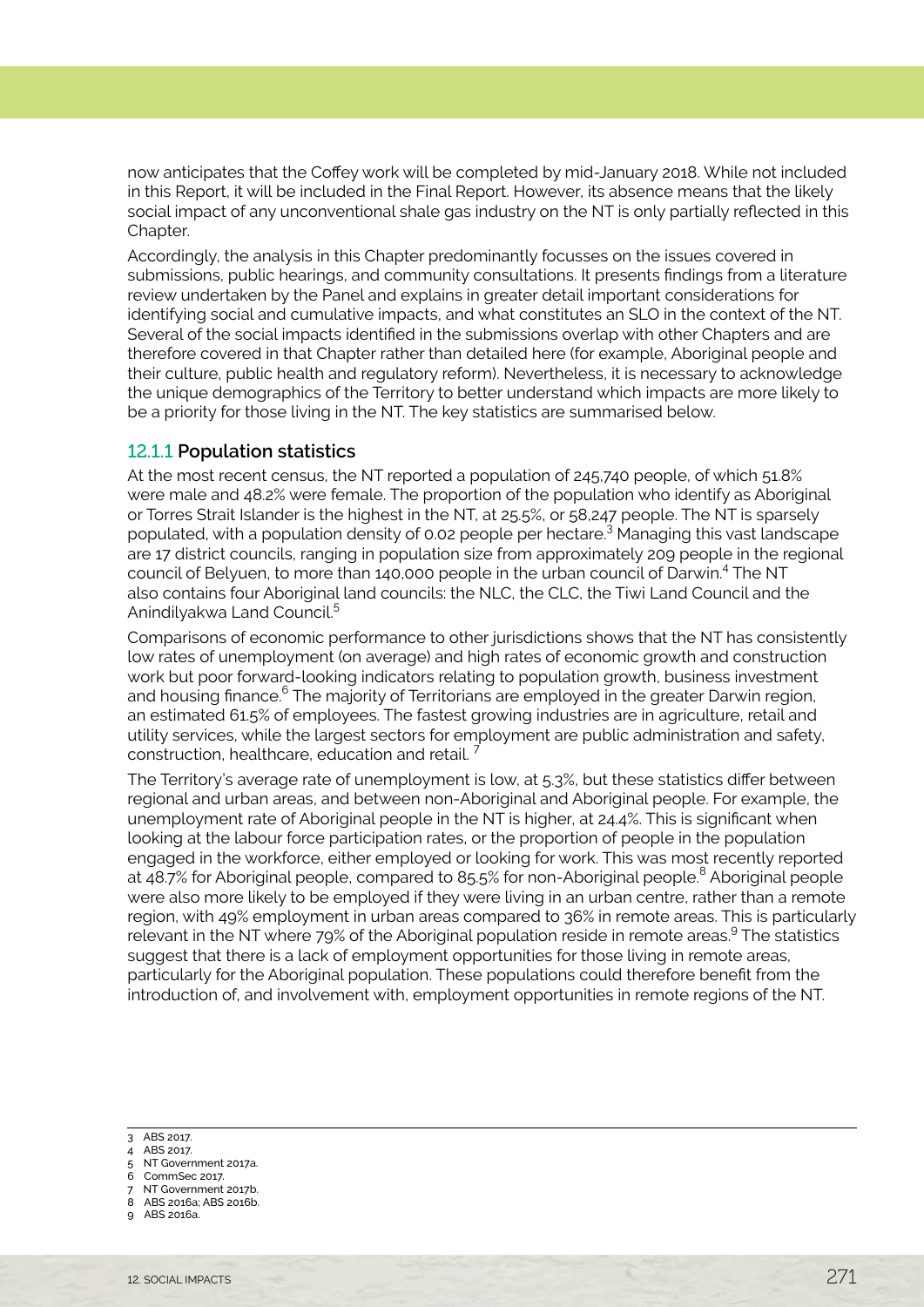#### <span id="page-3-0"></span>12.2 Summary of social impacts

#### 12.2.1 **Impacts on public infrastructure and services**

The submissions identified a variety of ways in which any onshore shale gas industry could both positively and negatively affect infrastructure and services in the NT. There was general agreement that increases in population and industrial activity would place pressure on many types of existing infrastructure and services, for example, by increasing the amount of heavy vehicle traffic on public roads, or the demand on health services and schools. Views differed, however, about whether such pressures presented a threat or an opportunity for communities in the NT.

Some submissions emphasised the potential improvements to infrastructure and services that can flow from resource developments, whether as a result of direct investment from resource companies, or through royalties that add to public revenue. Among these submissions were several from pastoralists or pastoral service providers, who described the challenges of conducting business in remote areas with minimal public infrastructure and utilities. As Mr David Armstrong, the Managing Director of Terrabos Consulting explained:

*"Key infrastructure developments that pastoralists are always asking me about are road upgrades, mobile phone coverage, improved internet service and mainstream power. Currently the cattle industry is a world leader in beef production operating in third world conditions.* 

*I would encourage any business owner to imagine their life without mobile phone coverage, generating their own power at a cost upwards of \$200 per day, with very poor internet connection, roads that can become inaccessible for a number of months of the year." 10*

Similarly, Mr Tom Stockwell and Ms Tracey Hayes from the Northern Territory Cattlemen's Association (**NTCA**) noted that while pastoralists have a variety of views about hydraulic fracturing, they are united on the need for better roads and other supply chain infrastructure.<sup>11</sup> As well as benefiting pastoralists, there is a view that improvements to roads and other infrastructure would stimulate the development of industries and ultimately be of benefit to remote communities and, therefore, all of the Territory.

Some submissions expressed the belief that onshore shale gas development is the best, if not the only, chance for these utilities and services to be improved. This belief is founded, in some cases, on the perception that such improvements had rarely occurred in the past without investment from mining companies.<sup>12</sup> Widely cited as an example of what onshore shale gas development could deliver in the NT was the sealing of the Western Creek Road, a project that Pangaea had planned to complete prior to the moratorium being announced.<sup>13</sup> In relation to services, APPEA and other gas industry proponents highlighted contributions that CSG companies had made to health and education services in Queensland, for example, by funding healthcare initiatives and emergency services, and investing in school-based traineeships and apprenticeships.<sup>14</sup>

Many submissions, however, expressed doubt that the potential benefits to services and infrastructure would materialise, or that they would be sustained beyond the initial stages of development. Much of this scepticism derives from accounts of impacts of the CSG industry on regional communities in Queensland, especially in the Darling Downs. These accounts include peer-reviewed research from the University of Queensland (**UQ**) and CSIRO, as well as news stories and personal anecdotes. For example, submissions from the Lock the Gate Alliance and The Australia Institute cited findings from UQ researchers suggesting that built capital, including transport and communications infrastructure, has deteriorated in regions in southern Queensland where the CSG industry is present.<sup>15</sup>

Taking a broader economic perspective, the written and verbal submissions from The Australia Institute note that mining royalties account for a relatively small proportion of revenue in the NT,

- 11 Northern Territory Cattlemen's Association, submission 261 (**NTCA submission 261**).
- 12 Mr Bill Sullivan, Sully Pty Ltd submission 160 (**B Sullivan submission 160**).

- 14 APPEA submission 215; Santos submission 168; Origin, submission 153.
- 15 Lock the Gate submission 171; Australia Institute submission 158.

<sup>10</sup> Mr David Armstrong, Terrabos Consulting, submission 180 (**D Armstrong submission 180**).

<sup>13</sup> Mr Rohan Sullivan, Cave Creek Station and Birdum Creek Station, submission 243 (**R Sullivan submission 243**); B Sullivan submission 160.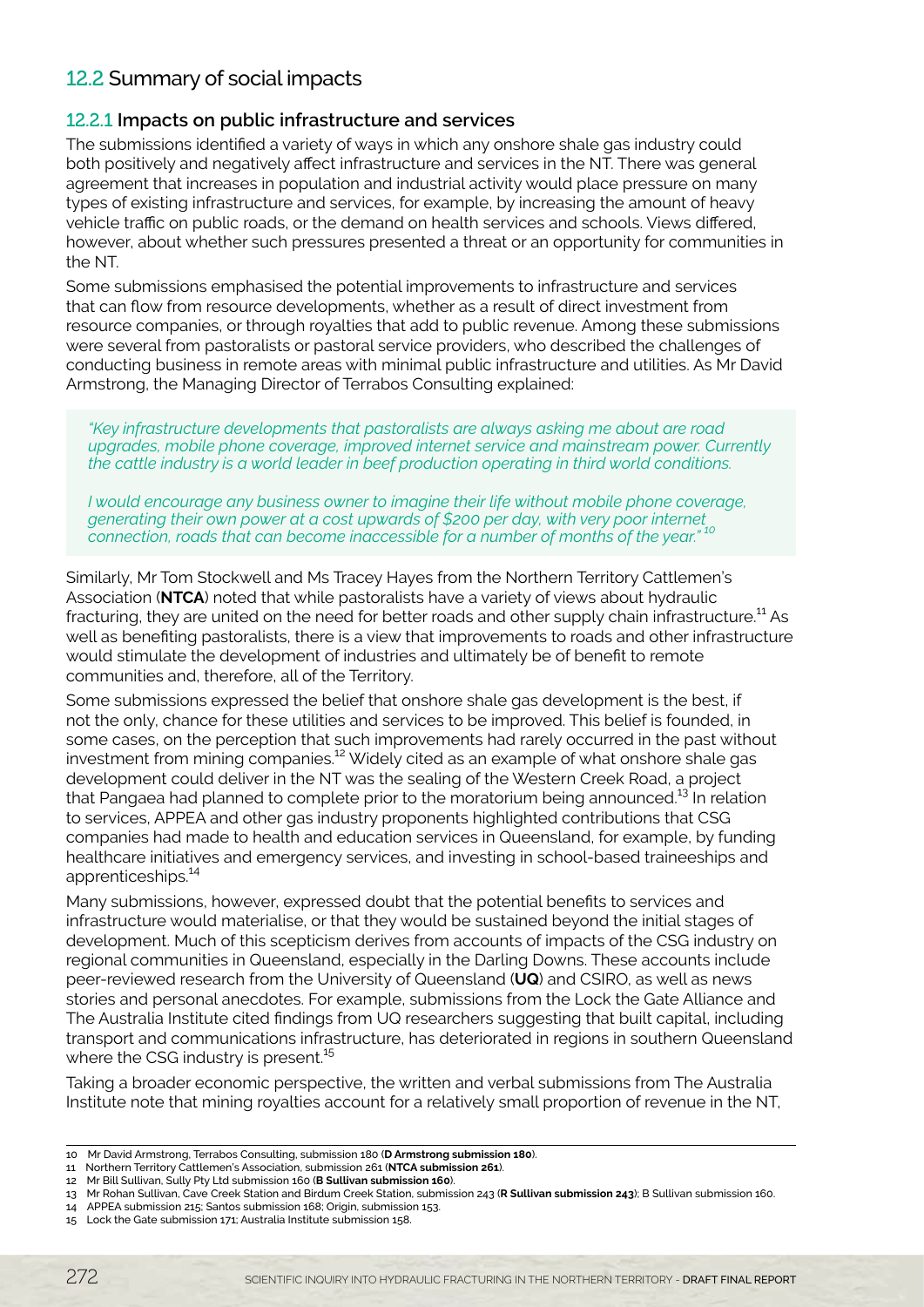and that allowing unconventional gas development would not substantially change the amount of funds available for improving services and infrastructure.16 Mr Rod Campbell of The Australia Institute also cautioned against depending on the mining industry to build public infrastructure, noting that in his observation, *"State governments end up building things for resource industries rather than the other way around".*17

Other submissions questioned the likely public benefit of infrastructure built by gas companies. Ms Helen Bender's submission noted that new roads would service the locations used by gas companies and not those most used or most needed by the public.<sup>18</sup> With new roads, and the increasing use of existing roads, also comes increased maintenance costs, which, as the Central Desert Regional Council noted, the industry cannot presently be compelled to pay for.<sup>19</sup> The issue of road maintenance and upkeep was raised when the Panel visited communities in Queensland.

As well as increased maintenance costs, concerns were expressed that increased traffic use could lead to a higher rate of road accidents, increased pollution, noise, and impacts to wildlife.<sup>20</sup> Road use and safety was also an issue present with the expansion of the CSG industry in Queensland. Issues acknowledged by the Queensland Gasfields Commission included that:

*"significant increases in traffic flows, truck movements on school bus routes, large/wide transports on regional highways and the generation of dust and noise on unsealed roads. Many existing roads in the Surat Basin required upgrading to withstand the change in traffic*  type and frequency."

Although these impacts are relevant to the NT, given the remote location of many of the roads and the lack of built up areas in much of the Territory, it will depend on the location of any onshore shale gas development as to what the actual negative impacts might be.

Early in the development of the CSG industry in Queensland there were experiences in relation to company employees and contractors exhibiting a lack of safe driving behaviours. For example, not complying with speed restrictions, driving long distances without adequate breaks and noise from employees reversing from their homes early in the morning. These risks were mitigated by companies implementing a number of initiatives including 'In Vehicle Management Systems', which monitored the speed at which vehicles were being driven, as well as mandated rest periods every two hours. It is noted in the submissions from several gas companies that they propose to implement "Traffic Management Plans"22 as part of any development to ensure adequate preparation for potential high or increased traffic.

The Academy of Medicine, Engineering and Science of Texas (**TAMEST**) also reported an order of magnitude increase in road traffic (not only trucks) and road accidents, as well as clearly observed degradation of roads and roadside infrastructure.23 TAMEST noted that in the Texas:

*"Not only have there been considerable increases in truck traffic across the state, other modes of transportation have also experienced a surge in traffic, as evidenced by the significant increase in energy-related activities at transportation facilities such as ports, railroads, and pipelines." 24*

TAMEST also acknowledged that the level of funding allocated to address the impact on road infrastructure and traffic safety was low when compared to the magnitude of impact. This mirrors findings from Queensland where the upkeep and maintenance of roads over the longer term fall to local government. Concerns were expressed about its ability to cover all of these necessary costs in a sustainable way (see also the discussion in Chapter 8 in Section 8.3.2.1 and Chapter 10 in Section 10.3.3 and *Recommendation 10.3*).

- 19 Central Desert Regional Council, submission 76 (**CDRC submission 76**).
- 20 P Cass submission 192; Lock the Gate Alliance Submission 171.. 21 Queensland Gasfields Commission 2017, p 80.

<sup>16</sup> The Australia Institute, submission 158 (**Australia Institute submission 158**); The Australia Institute, submission 322 (**Australia Institute submission 322**).

<sup>17</sup> Australia Institute submission 322.

<sup>18</sup> Ms Helen Bender, submission 144 (**H Bender submission 144**).

<sup>22</sup> Pangaea submission 427, p 17; Origin submission 433, p 63; Armour Energy Ltd, submission 23 (**Armour Energy submission 23**), p 2; Santos submission 168, p 66.

<sup>23</sup> TAMEST 2017.

<sup>24</sup> TAMEST 2017, p 22.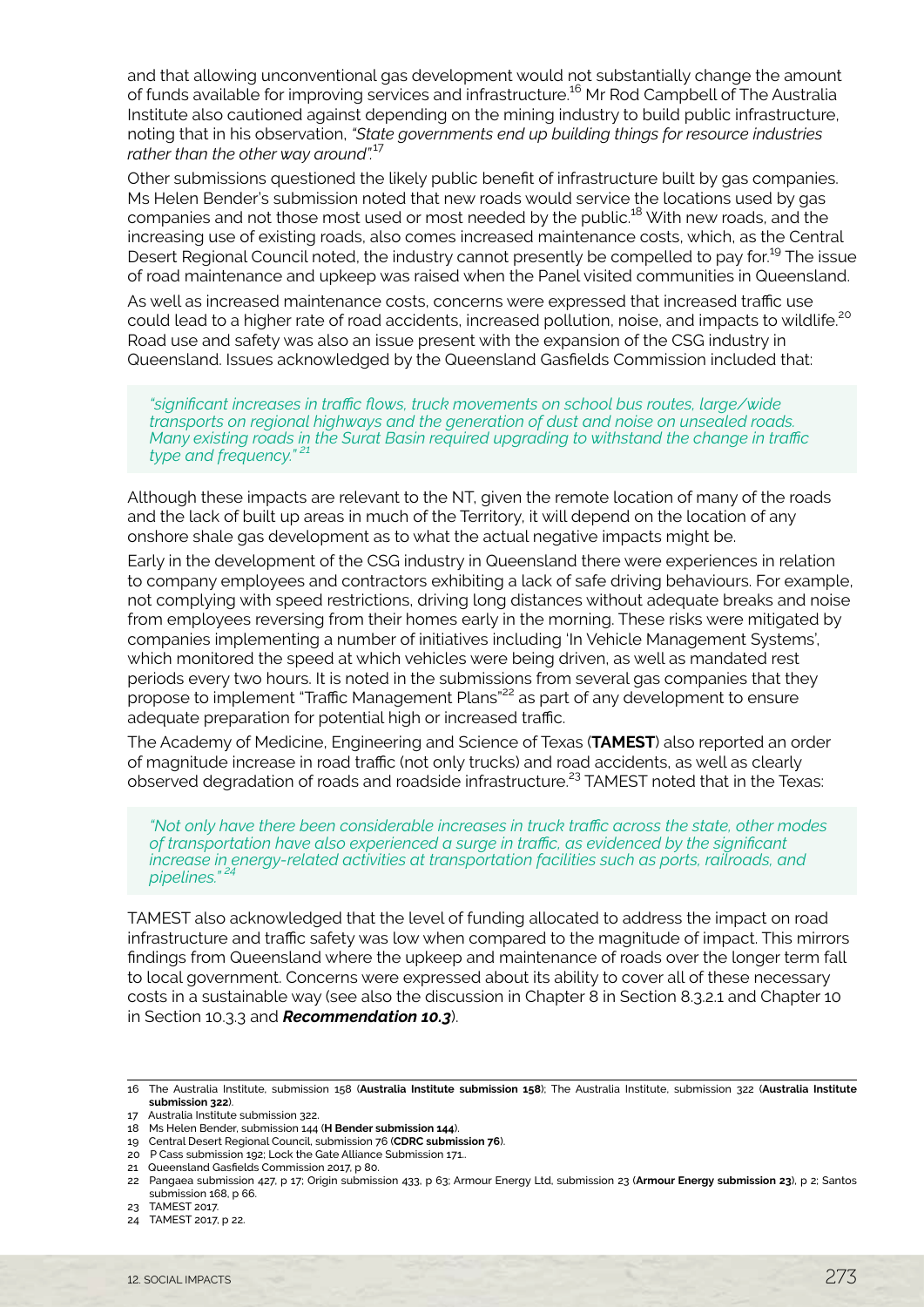A number of recommendations arose from the Texan and Queensland studies that are directly relevant to the NT and should, in the Panel's opinion, be implemented.

#### *Recommendation 12.1*

*That as part of any strategic SIA, early and adequate consultation be undertaken on road use and related infrastructure requirements that result in realistic road upgrade and work schedules to support the required transport infrastructure for any unconventional shale gas industry and other users.*

#### *Recommendation 12.2*

*That gas companies ensure the provision of adequate and sustainable funding to ensure the identified infrastructure requirements are met and maintained appropriately.*

#### *Recommendation 12.3*

#### *That consideration be given to the development of road use agreements between gas companies and local councils that include safety considerations and ensure monitoring for compliance, including reporting requirements.*

The literature also cites both potential positive and negative impacts on services in the community. Research has shown that rapidly increased population can bring a variety of new services and businesses to a region. These might include new restaurants and hairdressers, as well as an increased range of retail goods.<sup>25</sup> A negative effect, however, can materialise in increased pressure on health services, <sup>26</sup> a service that is often already strained in regional and remote areas. Several studies report increased wait times for hospitals and doctors' services, an impact that was exacerbated in several south-west Queensland regions by an increase in mental health issues in connection with the CSG development throughout that region.<sup>27</sup>

These findings were also recognised in the recent Queensland Gasfields Commission report on lessons learned.<sup>28</sup> The report noted, however, that impacts around health and emergency services can be further exacerbated through cumulative impacts arising not only from a growth in the gas industry but also combined with significant weather related events or downturns in other industries. It also acknowledged that it is not just local communities that are impacted but also the FIFO workers. Several gas company employees reported mental health issues as a direct result of living away from their families.

The reverse of the negative impacts was that communities were seen to benefit through company funds directed to local hospitals, the introduction of mobile health clinics and increased emergency response and aeromedical services such as 'CareFlight'.29 However, the report identified that companies were unprepared for *"government expectations that they must fund a range of community, health and other services.*" <sup>30</sup> Managing such expectations from the beginning is an opportunity arising from this Inquiry.

Studies conducted in the US suggest additional challenges for education services, such as accommodating higher intakes of students as populations increase or updating curricula in a way that increases job opportunities in the gas industry for students. Managing these challenges was reported to be difficult, and US schools reported no significant beneficial impacts from the resource development.<sup>31</sup> Conversely, anecdotal evidence in the Surat Basin suggests that investment by some gas companies in local school science programs has had positive impacts, resulting in an over subscription to senior science programs at the high school level, which is unprecedented in many schools around Australia. Another benefit that emerged in Queensland was that some local children who left to obtain university degrees were able to return to their home towns where their qualifications made them perfect candidates for jobs with some of the gas companies.32 Reversing the exodus of young people from rural communities is again unique, with many rural towns in decline due to a lack of employment opportunities for youth.

<sup>25</sup> SA Report, p 20.

<sup>26</sup> Bec, Moyle and McLennan 2016.

<sup>27</sup> Hossain, Gorman, Chapelle et al. 2013; Bec, Moyle and McLennan 2016; Lai, Lyons and Kyle et al. 2017.

<sup>28</sup> Queensland Gasfields Commission 2017, p 82.

<sup>29</sup> Queensland Gasfields Commission 2017, pp 84-85. 30 Queensland Gasfields Commission 2017, p 82.

<sup>31</sup> Schafft, Borlu and Glenna 2013.

<sup>32</sup> Queensland Gasfields Commission 2017, p 69.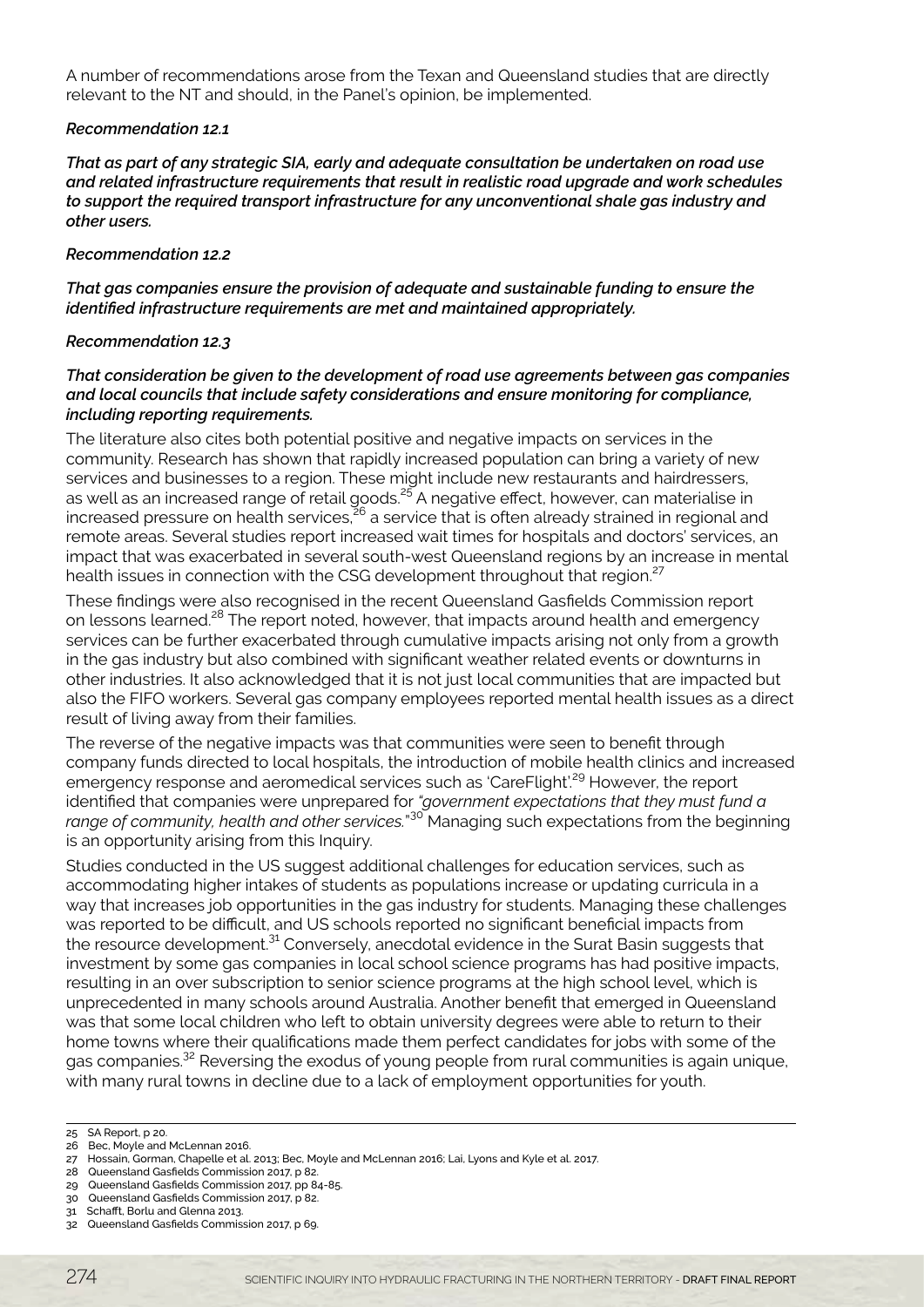#### *Recommendation 12.4*

*That gas companies be required to work closely with the Government and local communities early in any onshore shale gas development projects to ensure that any potential impacts on services are mitigated.*

#### 12.2.2 **Impacts on housing and rental prices**

The potential for rents and housing prices to rise and fall sharply with a 'boom and bust' cycle was noted in several submissions.<sup>33</sup> Also flagged was the potential for council rates to increase.<sup>34</sup> Citing experiences in Queensland, and other places where unconventional gas development had occurred, these submissions expressed fear that the initial rise in prices would squeeze out many local residents, while the subsequent fall could leave houses vacant and/or worth less than before the boom. However, housing issues in the NT are not uniform across the Territory. Some remote communities already suffer from a lack of adequate housing. Therefore, housing impacts will be location dependent. Potential impacts on housing and rent were acknowledged in submissions from industry, and cited as a major reason for the use of FIFO/DIDO workers and temporary housing.<sup>35</sup>

The literature provides examples of increased pressure on housing availability in communities experiencing 'boom and bust' development. The large demand on housing can dramatically raise prices, both for buyers and renters.<sup>36</sup> Those who are employed locally may be forced out of a market that they can no longer afford, especially if they are not receiving comparable salaries to those in the gas industry. In some cases, this results in the displacement of local residents to the outskirts of town, or further, in search of more affordable living, as was reported in the town of Roma in Queensland.<sup>37</sup>

Conversely, research showed that in Queensland individual property owners are able to profit from a temporary demand increase in accommodation, but also risk economic loss if the demand is not sustained.<sup>38</sup> These effects can be mitigated by gas companies ensuring that a temporary shortage does not arise. Ensuring temporary accommodation in various camps is adequate before the need for a construction workforce will assist with easing potential housing pressures,39 although it should be acknowledged that mining camps bring their own challenges, both for the workers who stay in them and also the communities nearby. Finding the balance can be challenging. Gas companies need to take a proactive and responsible approach to solving the housing needs of its workforce to ensure adequate coverage of all housing requirements.<sup>40</sup> Although this may increase construction time and, therefore, reduce future profits, it will help to mitigate the risk of over inflated prices for real estate arising in communities.

#### *Recommendation 12.5*

*That any strategic social impact assessment anticipate the long-term impacts and requirements for housing (not just through construction phase) to adequately mitigate the risk of inflated real estate prices and shortages within a community.*

#### *Recommendation 12.6*

#### *That in consultation with local communities, Aboriginal Land Councils, local government, and the Government, gas companies be required to provide accommodation, whether temporary or permanent, which must be completed prior to the construction/development phase.*

Valuation of agricultural properties can also be affected, depending on how the activities are perceived in the region. In an industry such as agriculture or pastoralism, where land holdings tend to be intergenerational, this creates concern for landholders. If the value of the property is perceived to decrease due to gas activity, it is likely that the younger generation will be reluctant to take over properties because they see less potential value. This may result in them being

<sup>33</sup> Lock the Gate submission 171; P Cass submission 192; H Bender submission 144.

<sup>34</sup> G McCarron submission 53.

<sup>35</sup> APPEA submission 215.

<sup>36</sup> Benham 2016.

<sup>37</sup> Bec, Moyle and McLennan 2016. 38 Benham 2016.

<sup>39</sup> Hossain, Gorman, Chapelle et al. 2013; Morrison, Wilson and Bell 2012.

<sup>40</sup> Morrison, Wilson and Bell 2012.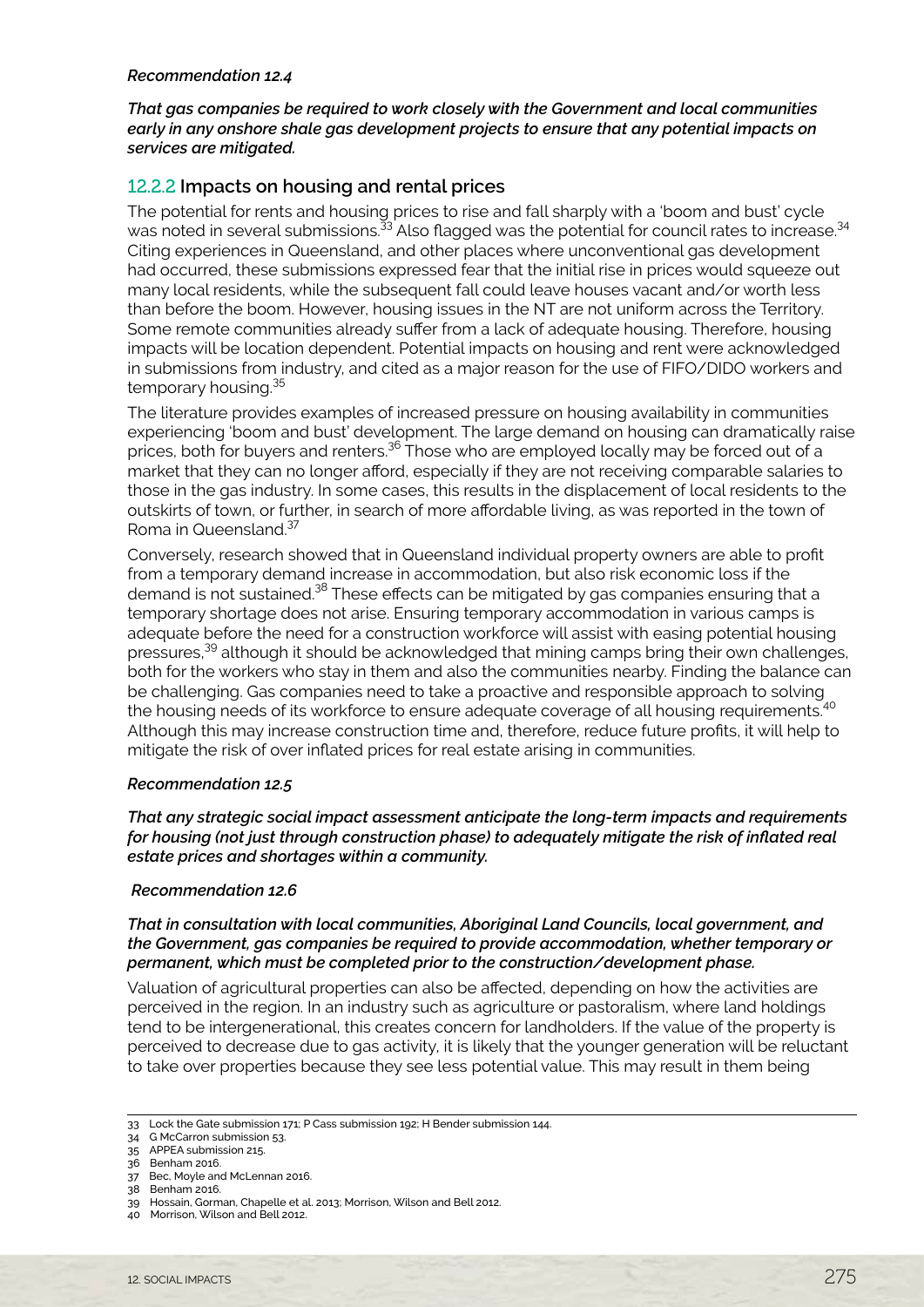more inclined to move from the region for other employment opportunities.<sup>41</sup> The most effective way to mitigate such concerns is by ensuring the gas companies are operating in a responsible way. In Queensland, legislation exists to ensure that landholders are compensated for a range of activities including loss of property value and other uses that may have occurred on the land.<sup>42</sup> Chapter 14 outlines a number of considerations and recommendations for land access that, if implemented, will help to ameliorate these concerns.

#### 12.2.3 **Impacts on employment and businesses**

As with impacts on infrastructure and services, the submissions expressed a wide range of views about the potential impacts on employment and businesses. Several submissions were positive about the potential jobs and economic activity that additional gas developments would generate in the NT. The Urban Development Institute of Australia (NT), for example, suggested that, *"becoming a gas hub offers the Northern Territory the greatest chance of achieving the economic growth we currently need"*. <sup>43</sup> According to Ms Teresa Cummings, the Corporate Director of North Australian Rural Management Consultants Pty Ltd (**NARMCO**):

*"The exploration activity generated by the Natural Gas Industry using hydraulic fracturing methods, to date has seen a range of local businesses being engaged, both in Katherine and Mataranka. Transport operators, civil construction companies, environmental consultants, accommodation and hospitality providers, engineers, and many more types of businesses have already benefited." <sup>44</sup>*

Contrary to fears about the 'boom and bust' nature of the industry, the submissions from NARMCO suggest that any onshore shale gas development will have a stabilising economic influence in the NT:

*"The seasonal nature of some of the key local industries creates significant economic challenges for local businesses. … It is extremely difficult for many employees to remain in the seasonal industries long term, as there are limited opportunities for stable career path. … A shale led Natural Gas Industry … will provide stable contract options for local business and provides real potential for local businesses to overcome their seasonal volatility." 45*

NARMCO also noted the potential for employment benefits in remote and Aboriginal communities:

*"I'm convinced that allowing natural gas industry to develop in the remote areas in the NT will bring many economic and social benefits to indigenous people. There aren't many local opportunities out there. When you start talking about remote regions like Elliott, it's extremely limited, and this will be one industry that will actually have strong potential to overcome that." 46*

APPEA's submission cited increases in employment and business expenditure that were attributable to CSG development in Queensland as a reason to expect positive outcomes in the NT.<sup>47</sup> However, other submissions drew on the same comparison to portray a less optimistic outlook. A submission from Mr Tom Measham of CSIRO noted, from his own study of the Surat Basin in Queensland, that, *"while net employment increases overall, there can still be reductions in some sectors as people move out of one sector (e.g. agriculture) into another"*, furthermore, that the number of jobs flowing to local residents varies on a case-by-case basis.<sup>48</sup> The same submission also claimed that job-creation effects claimed by industry have often been exaggerated, a finding also cited by several other submissions to the Panel.<sup>49</sup>

The written submission from The Australia Institute also expressed scepticism about purported benefits to business and employment. Citing a study by UQ researchers about the impacts of

<sup>41</sup> Hossain, Gorman, Chapelle et al. 2013.

<sup>42</sup> Queensland Gasfields Commission 2017, p 42.

<sup>43</sup> Urban Development Institute of Australia (NT), submission 436 (**UDI submission 436**).

<sup>44</sup> North Australian Rural Management Consultants Pty Ltd, submission 186 (**NARMCO submission 186**).

<sup>45</sup> NARMCO submission 186; Ms Teresa Cummings, submission 249 (**T Cummings submission 249**).

<sup>46</sup> T Cummings submission 249.

<sup>47</sup> APPEA submission 215.

<sup>48</sup> Mr Tom Measham, Commonwealth Scientific and Industrial Research Organisation, submission 77 (**T Measham submission 77**).

<sup>49</sup> Lock the Gate submission 171; P Cass submission 33; H Bender submission 144.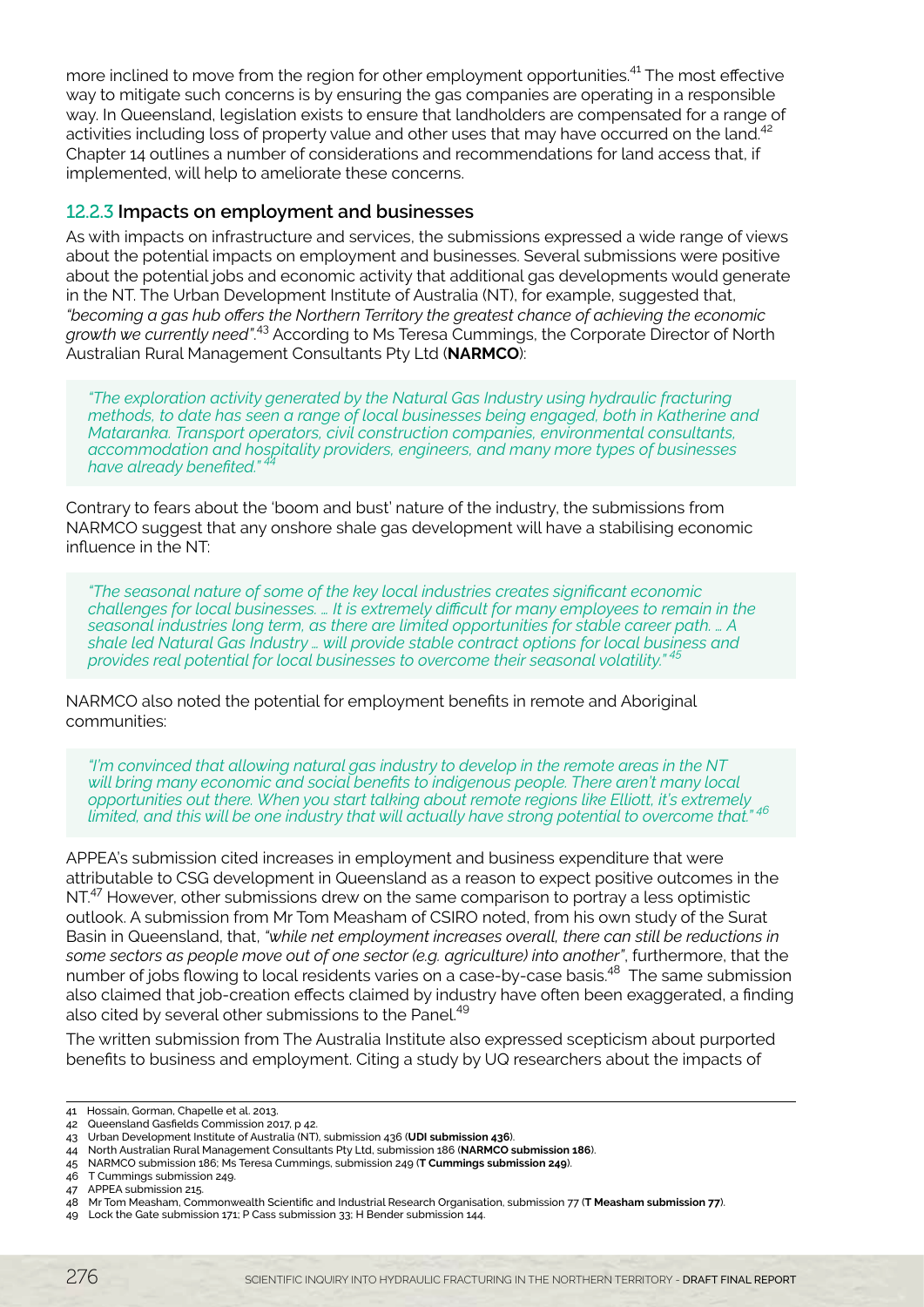CSG in the Darling Downs in Queensland, it noted that, *"far from mining and unconventional gas providing economic benefits, local businesses felt that it had reduced financial capital, human capital, infrastructure, social capital and natural capital"*. In addition, it stated that:

*"Local businesses have to compete with inflated gas industry wages in order to recruit and retain staff and they experience increased rent and competition for services (particularly trade*  and mechanical repairs)."<sup>5</sup>

The potentially short-term nature of positive employment impacts was also observed in several submissions.<sup>51</sup> Citing job figures from Queensland Treasury, the Lock the Gate Alliance argued that, *"the scale of the 'bust' after the short unconventional gas construction period ends is severe, and long-term job opportunities are extremely limited"*. 52 The recently released economic modelling report prepared by ACIL Allen for the Panel (see Chapter 13) suggests that a number of jobs will be generated, but that this will vary depending on the size of any onshore shale gas industry:

*"economic activity will generate employment opportunities for Territorians, with an estimated 2,154 FTE jobs (BREEZE), to 6,559 FTE jobs (WIND) to 13,611 FTE jobs (GALE) generated by the various development scenarios over the forecast period – over and above the existing employment growth ACIL Allen has forecast in its base case (Figure ES 4). This equates to between 82 FTEs, 252 FTEs, and 524 FTEs of net employment growth in each year on average. This includes indirect employment generated by the local spending of the industry." 53*

Jobs will be created, but the exact number will be heavily influenced by the size and pace of any industry roll out.

Also raised was the concern that hydraulic fracturing for onshore shale gas would harm tourism, fishing and other long-term businesses that were dependent on the amenity, environmental health and natural image of the NT.<sup>54</sup> As Ms Petrena Ariston from Top Didi Cultural Experience and Art Gallery explained:

*"An extensive line of oil fracking wells dotted throughout the outback could undermine the tourism brand that Tourism NT and tour companies market nationally and internationally. … I think, as a tourist, the very presence of well-drilling sights and flares burning gas will not only disfigure the beauty of the NT and its small communities, but will definitely discourage them to come back or recommend us as a destination." 55*

The literature similarly presents many discussions around the effect on jobs and economic development, although less so regarding the effects on tourism. Economic activity can be accelerated due to the higher salaries of gas company employees being injected into local communities.56 However, this can also generate challenges for a community as some local businesses may find it hard to compete with those higher salaries, and a shortage in skilled workers can result. This was noted as an issue in Roma where one local business owner remarked: *"we had a small business in town that closed because of mining and the gas. Firstly, they took the workers, then they cranked all the rental properties up and it killed it. We've just closed it down." 57* 

While there tends to be a net increase in employment, skill shortages can have a negative effect on pre-existing industries, particularly in agricultural regions. These effects were recognised in the Marcellus shale development in Pennsylvania in the US.<sup>58</sup>

<sup>50</sup> Australia Institute submission 158.

<sup>51</sup> K Marchment submission 438; Barkly Landcare submission 241; H Bender submission 144; P Cass submission 33.

<sup>52</sup> Lock the Gate submission 171.

<sup>53</sup> ACIL Allen 2017, p vi.

<sup>54</sup> P Cass submission 192; Ms Jean McDonald, submission 186 (**J McDonald submission 186**); Ms Monica O'Connor, submission 3 (**M O'Connor submission 3**); Amateur Fishermen's Association of the Northern Territory, submission 190 (**AFANT submission 190**).

<sup>55</sup> Ms Petrena Ariston, Top Didj Cultural Experience and Art Gallery, submission 269 (**P Ariston submission 269**).

<sup>56</sup> Bazilian, Brandt and Billman et al. 2014.

<sup>57</sup> Bec, Moyle and McLennan 2016.

<sup>58</sup> Schafft, Borlu and Glenna 2013.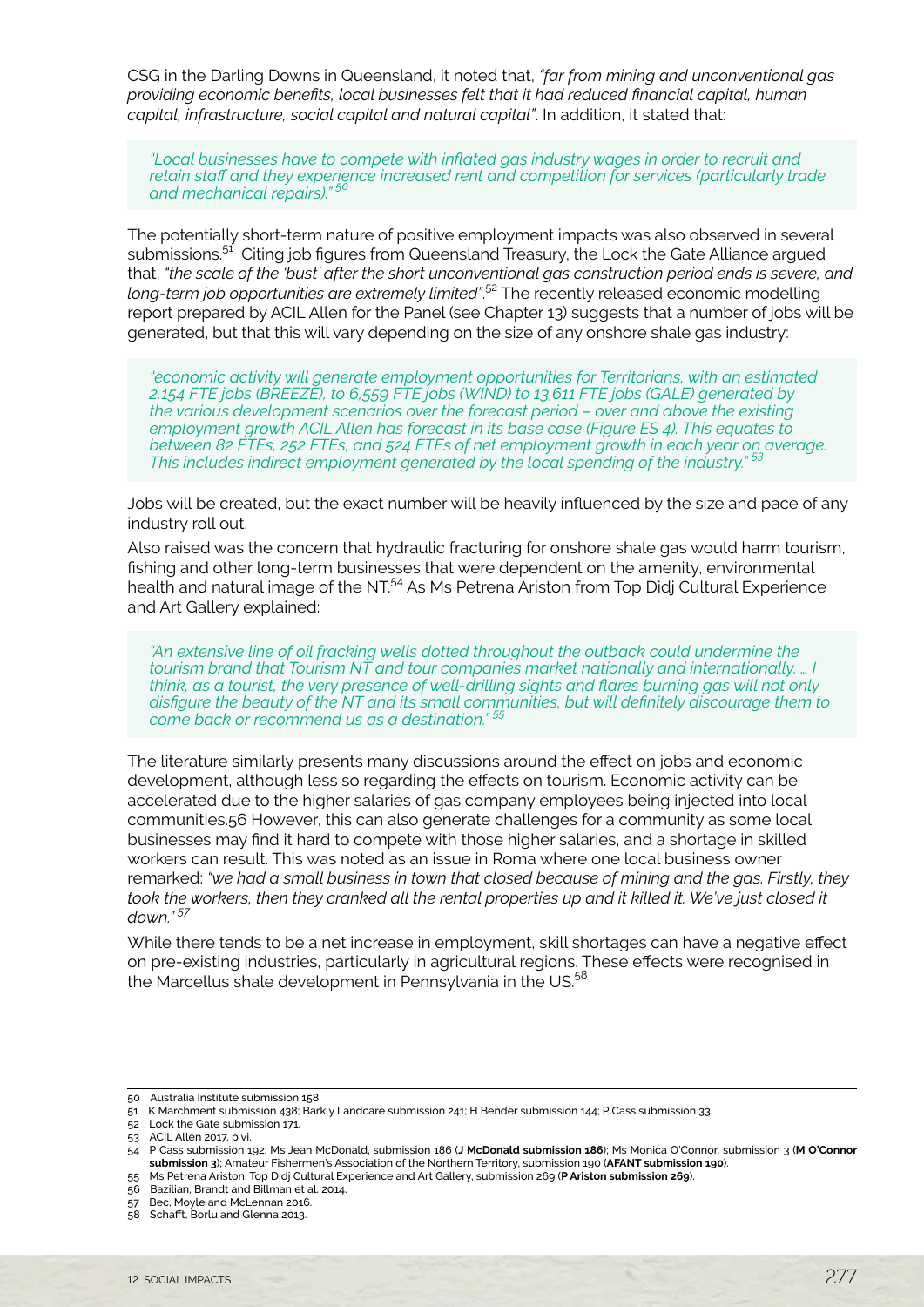But the literature has also showed that the increased demand for workers can provide unique opportunities for the younger generation and remote Indigenous communities.<sup>59</sup> There have been instances of economic support for training and development programs through the local Technical and Further Education institutions. For example, there was support of a Certificate II in Plant Operations, supported by Santos in Roma to provide additional opportunities for local employees.<sup>60</sup> These financial contributions tend to be seen as positive development. It was also acknowledged that this investment can prevent the younger generation from moving away from the community toward urban centres, as it provides them with an opportunity for employment stability and career development within the gas industry.<sup>61</sup> This can be particularly beneficial for younger remote Aboriginal populations, as was observed by Buru Energy in Western Australia:

*"Our experts looked at Buru's plans and let us know this is a safe activity if it is done properly. We trust Buru to do this properly. It has been great to see our young people work closely with Buru and we have that connection." 62*

However, it has been acknowledged that there are risks that the number of jobs can be overestimated. This is particularly so if the majority of the workforce is sourced externally through a FIFO or DIDO arrangement.<sup>63</sup> This type of workforce creates its own unique set of challenges, and requires thoughtful mitigation. The transient workforce can affect the feeling of community cohesion, and can contribute to the loss of community cohesion if workers are unable to positively contribute towards the community.<sup>64</sup> Understanding exactly what the implications might be for businesses and employment will be a critical component of any SIA conducted in advance of the industry roll out and by project proponents themselves.

There can also be overestimations in relation to the economic benefits available to local businesses within a community. Smaller towns in Queensland reported no positive impact as a result of the increased activity, as the companies tended to rely on larger regional centres, like Toowoomba, to provide project supplies.65 More recent analysis by the University of Queensland has shown that although there was some downturn after the major construction phase and a drop in the commodity price, overall local businesses have experienced a net positive step change in their average income since the gas industry was established.<sup>66</sup>

Critical for maximising the benefits that return to local communities is to ensure all companies implement a 'buy local' strategy. This can range from everything to supporting the local supermarket and newsagents (assuming one exists within a community) to working with local business groups and chambers of commerce to identify ways that local businesses might be considered as suppliers for various contracting and other work. One finding from Queensland is the importance of companies working with local businesses to ensure that they have the skills, pre-qualifications, and other requirements needed early in the process to allow local businesses time to prepare.<sup>67</sup> Again, although many NT communities are very different from Queensland communities the findings that have emerged reflecting upon how the CSG industry developed in Queensland are helpful for businesses and communities in the NT who may potentially benefit from any emerging unconventional shale gas industry. Accordingly, the key findings are replicated below:

- *1. "Find out about projects and the local market;*
- *2. Know the rules of engagement for your tier level;*
- *3. Understand how work packages will be advertised and awarded;*
- *4. Work with others;*
- *5. Promote your business capabilities;*
- *6. Be ready to adapt to change in the industry; and*
- *7. Prepare for contractual negotiations." 68*

<sup>59</sup> Norman 2016.

<sup>60</sup> SA Report, p 24.

<sup>61</sup> Brasier, Filteau and Mclaughlin et al. 2011.

<sup>62</sup> WA Report, p 173.

<sup>63</sup> Fleming and Measham 2015.

<sup>64</sup> Haswell and Bethmont 2016; Vojnovic, Michelson and Jackson et al. 2014; Bec, Moyle and McLennan 2016.

<sup>65</sup> Bec, Moyle and McLennan 2016.

<sup>66</sup> UQ Boomtown Toolkit 2016; Queensland Gasfields Commission 2017, p 70.

<sup>67</sup> Queensland Gasfields Commission 2017, p 67.

<sup>68</sup> Queensland Gasfields Commission 2017b.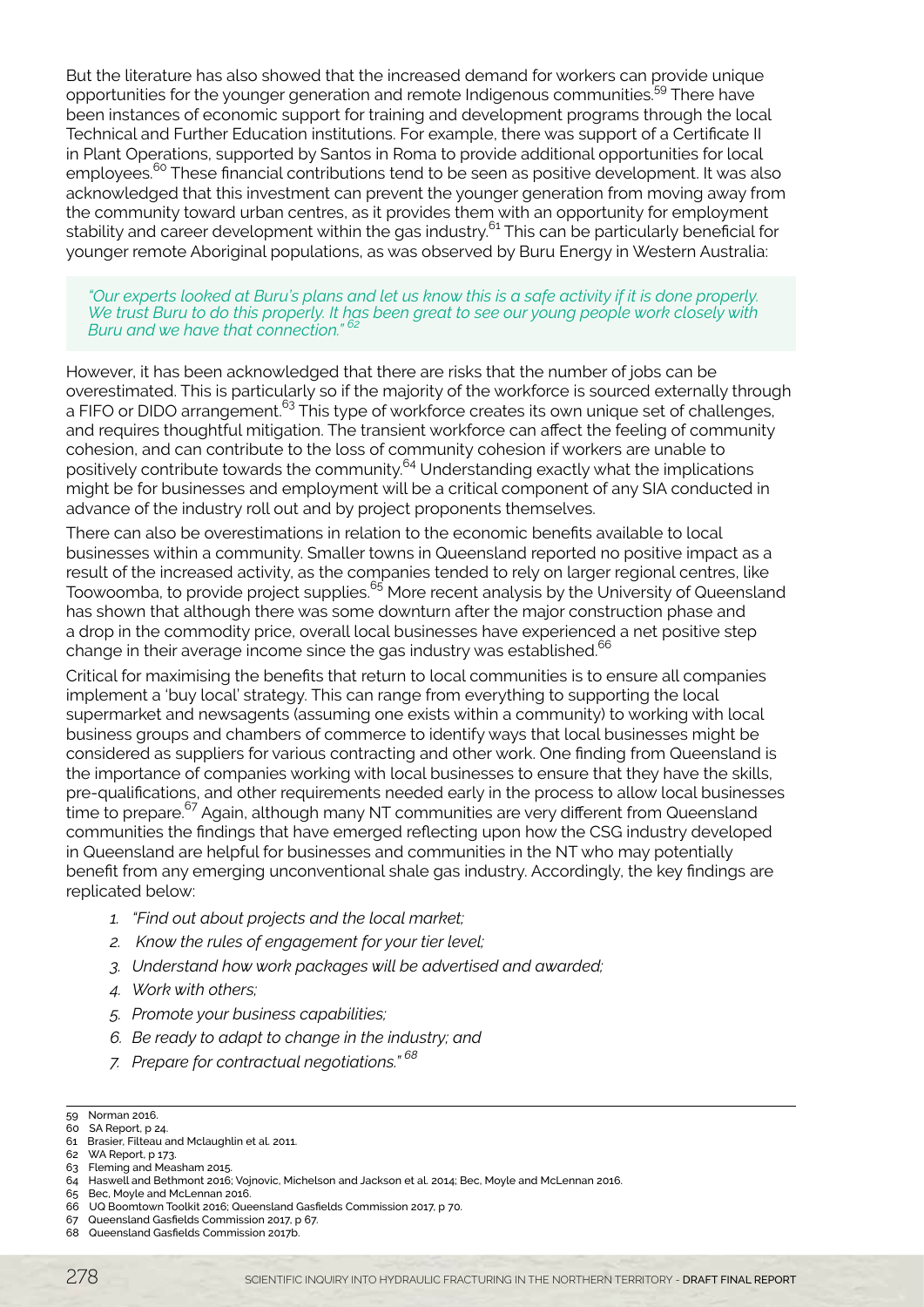#### *Recommendation 12.7*

*That there be a minimum standard set for gas companies to source goods, services and workers from local communities. This should include ensuring training programs are developed for Aboriginal and other local workers to develop the necessary skill sets and to improve their opportunities for local employment in any onshore shale gas industry.*

#### *Recommendation 12.8*

*That gas companies use a range of mediums to proactively work with local businesses to ensure they are able and adequately skilled to compete for contracts. They should follow the steps outlined above by the Queensland Gasfields Commission to assist them to be ready to participate in any economic opportunities that may emerge.*

#### 12.2.4 **Insurance and 'make good' agreements**

Several submissions expressed concern that landholders are unable to obtain insurance against damages caused to their property due to onshore shale gas operations, including damage to infrastructure and livestock as well as contamination of soil, surface water and groundwater resources.<sup>69</sup> The submission from Lexcray Pty Ltd, a cattle business in Daly Waters upon which Origin wants to conduct exploration activities, provided a first-hand account of this difficulty, while other submissions cited similar cases in Queensland and NSW.<sup>70</sup> As well as citing the need for more comprehensive pollution liability insurance, some submissions called for the establishment of an *"eternal insurance fund"*71 or *"orphan well trust fund"*72 to cover the remediation or repair of any legacy damages to water and other resources. In Queensland, legislation exists to ensure that landholders are compensated for a range of activities including any damages or losses to property or from conducting activities on the land.<sup>73</sup> In this regard Chapter 14 discusses and makes recommendations in respect to land access agreements and compensations that reinforce these requirements (see Section 14.6).

#### *Recommendation 12.9*

*That the Government regulate to ensure that existing and future users of land can continue to enjoy their rights and interests in the land, including a mechanism to compensate for, among other things:*

- *• loss of use of surface area where infrastructure is installed;*
- *• diminution of the use made or that may be made of the land or any improvement on it;*
- *• severance of any part of the land from other areas of the landholder's property; and*
- *• any cost, damage or loss arising from the carrying out of activities on the land.*

#### 12.2.5 **Community cohesion**

A number of submissions expressed concerns that the development of an onshore shale gas industry in the NT could affect the overall character and cohesion of communities, and that it may also affect people's relationships, mental health, and sense of identity and place.<sup>74</sup> Citing studies and anecdotes about unconventional gas development in Queensland, as well as overseas, these submissions caution that the nature and pace of changes brought about by unconventional gas development can lead to feelings of anxiety, anger, injustice and betrayal within communities:

*"Production ramps up with drilling and fracking, with its 24-hour lights, noise, privacy invasion, odours, tree clearing and truck movements - causing some people to feel a deep sense of*  loss of control, loss of place and loss of peace and a feeling of being trapped and unable to *escape. All of these phases present risks of depression, anxiety and increased use of alcohol and other drugs for coping." 75*

72 S Bury submission 189.

75 Prof Melissa Haswell, submission 183 (**M Haswell submission 183**).

<sup>69</sup> ALEC submission 88; Mr Daniel Tapp, Big River Station, submission 242 (**D Tapp submission 242**); Ms Katherine Marchment, submission 2 (**K Marchment submission 2**).

<sup>70</sup> Lock the Gate submission 171; Australia Institute submission 158.

<sup>71</sup> Ms Charmaine Roth, submission 191 (**C Roth submission 191**).

<sup>73</sup> Queensland Gasfields Commission 2017, p 42.

<sup>74</sup> PHAA submission 107; Ms Rachel Tumminello, submission 187 (**R Tumminello submission 187**); Lock the Gate submission 171; Y Doecke submission 25.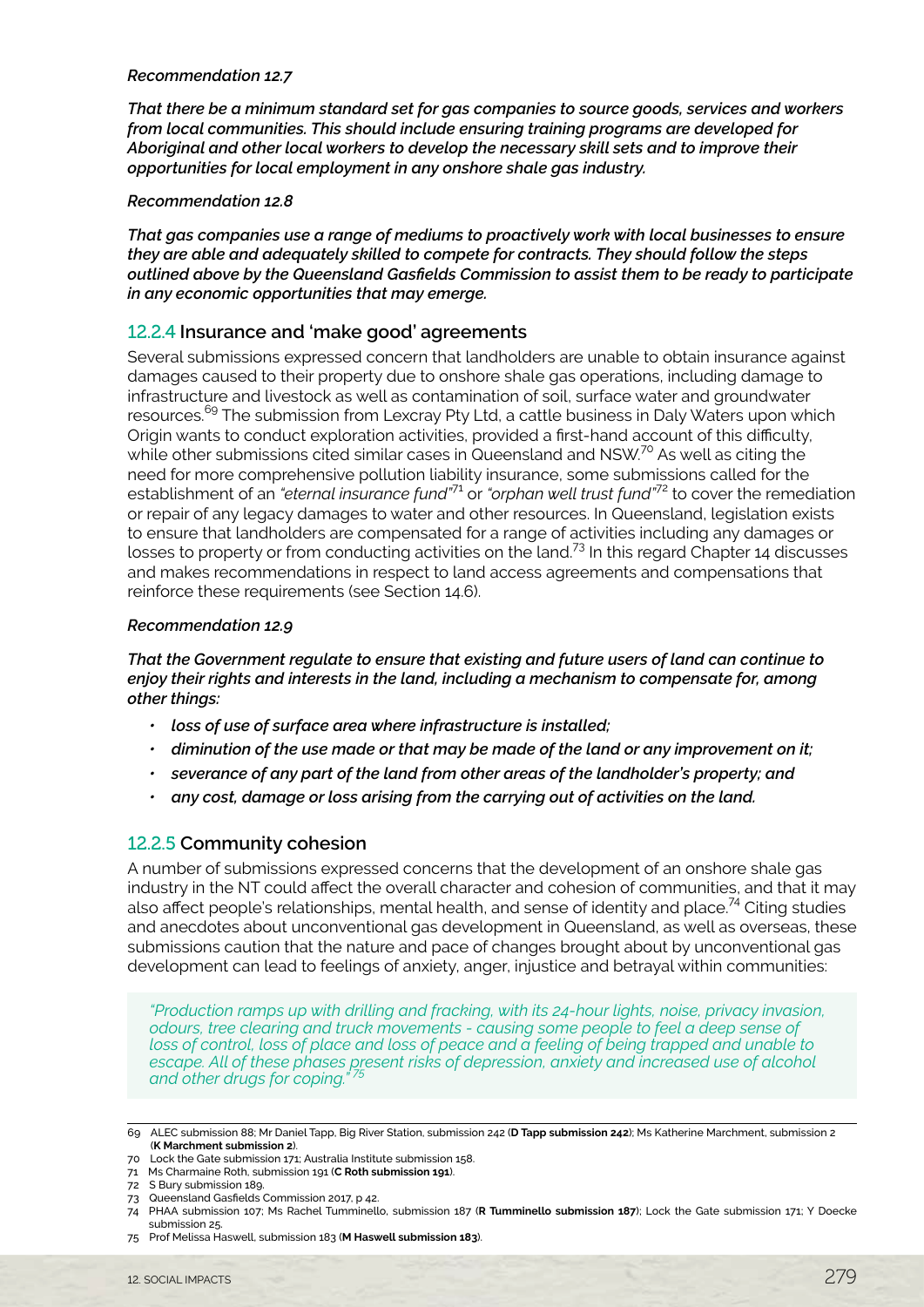The potential for people to experience solastalgia (a sense of powerlessness and lack of control amid change) that has been observed in other communities affected by resource booms, was highlighted in several submissions.76 A related issue raised in a number of submissions is the perception that negotiations between gas companies and communities or individuals generally do not take place on a level playing field (see the discussion at Section 14.6).

As Mr Warwick Giblin, representing North Star Pastoral, explained:

*"There is a power imbalance, unequivocally, and this is the root cause of the angst. I really can't say it more plainly than that, but this is the fundamental issue that the broader community and broader society has. And in the case of pastoralists, but at the same goes for all stakeholders, we don't have the time, the technical knowledge, the economic capacity, or the political clout compared to the gas companies.* 

A similar point was also made in relation to Aboriginal communities, which often have little or no knowledge about hydraulic fracturing (see Chapter 11).<sup>78</sup> Notably, however, positive relationships between gas companies and pastoralists were reported in some submissions, including from pastoralists themselves.79

Many observed that the debate about fracking in the NT has itself been a source of division within the community. People on both sides of the debate have reported feeling intimidated or unwelcome within certain businesses or social circles as a result of the position they had taken towards hydraulic fracturing.<sup>80</sup> Many submissions also reveal high levels of distrust about taken towards hydraulic fracturing.<sup>80</sup> Many submissions also reveal high levels of distrust about individuals' motivations or levels of understanding in debates about hydraulic fracturing. In particular, a large number of submissions that were neutral or supportive towards the industry expressed the view that anti-fracking activists were spreading misinformation in order to create fear, or that they lacked understanding of basic technical facts.<sup>81</sup> Some also noted that many opponents were not locals but "**FIFO activists**" affiliated with environmental groups from interstate.<sup>82</sup>

Examples of these effects are reinforced by the literature. With a large FIFO workforce, it can be difficult to integrate employees into the community. Residents in a range of regions experiencing gas development report feeling a loss of community following rapid change and the influx of FIFO workers.<sup>83</sup> Landowners have reported feeling emotional stress regarding their lack of rights in providing land access. Being forced to allow exploration and development has resulted in landowners feeling helpless and has resulted in a heightened risk of mental health issues.<sup>84</sup>

These negative impacts have contributed to an anti shale gas sentiment, which has also contributed to tension and division within a community. Many people appreciate the economic benefits unconventional gas developments can bring and, therefore, view gas development as a good thing for the region.<sup>85</sup> This can create tension among those groups who are not supportive, particularly as they may resist the industry fearing for their own health and wellbeing, increasing the emotional strain of the issue.<sup>86</sup> This has led to the complete loss of social acceptance in a community, such as in Gloucester in NSW.<sup>87</sup> The division between those who oppose, and those who support, leads to tension within different groups and can further disrupt community cohesion.

Another potential impact on community cohesion is an increase in crime based on observed correlations between crime and CSG development in Chinchilla, Queensland, and in shale gas development areas in the United States.88 There have been increases in petty crime and public nuisance related arrests, which tend to be associated with the increase of a typically young and

84 Bec, Moyle and McLennan 2016.

<sup>76</sup> R Tumminello submission 187; Lock the Gate submission 171.

<sup>77</sup> North Star Pastoral, represented by OzEnvironmental Pty Ltd, submission 260 (**North Star submission 260**).

<sup>78</sup> Mr Tony Hayward-Ryan, submission 54 (**T Hayward-Ryan submission 54**).

<sup>79</sup> Ms Helen Armstrong, Gilnockie Station, submission 48 (**H Armstrong submission 48**); D Armstrong submission 180; Mr Mark Sullivan, Flying Fox Station, MS Contracting, submission 166 (**M Sullivan submission 166**).

<sup>80</sup> Ms Annette Raynor, submission 67 (**A Raynor submission 67**); Ms Teresa Cummings, submission 249 (**T Cummings submission 249**).

<sup>81</sup> The Norwood Resource Inc, submission 114 (**Norwood submission 114**); Oilfield Connect submission 174; Mr Geoff Farnell, submission 444 (**G Farnell submission 444**).

<sup>82</sup> B Sullivan submission 160; Central Petroleum submission 99.

<sup>83</sup> Brasier, Filteau and Mclaughlin et al. 2011; Curran 2017; Bec, Moyle and McLennan 2016; Haswell and Bethmont 2016.

<sup>85</sup> Fleming and Measham 2015.

<sup>86</sup> Norman 2016.

<sup>87</sup> Lai, Lyons, Kyle et al. 2017.

<sup>88</sup> H Bender submission 144; Lock the Gate submission 171.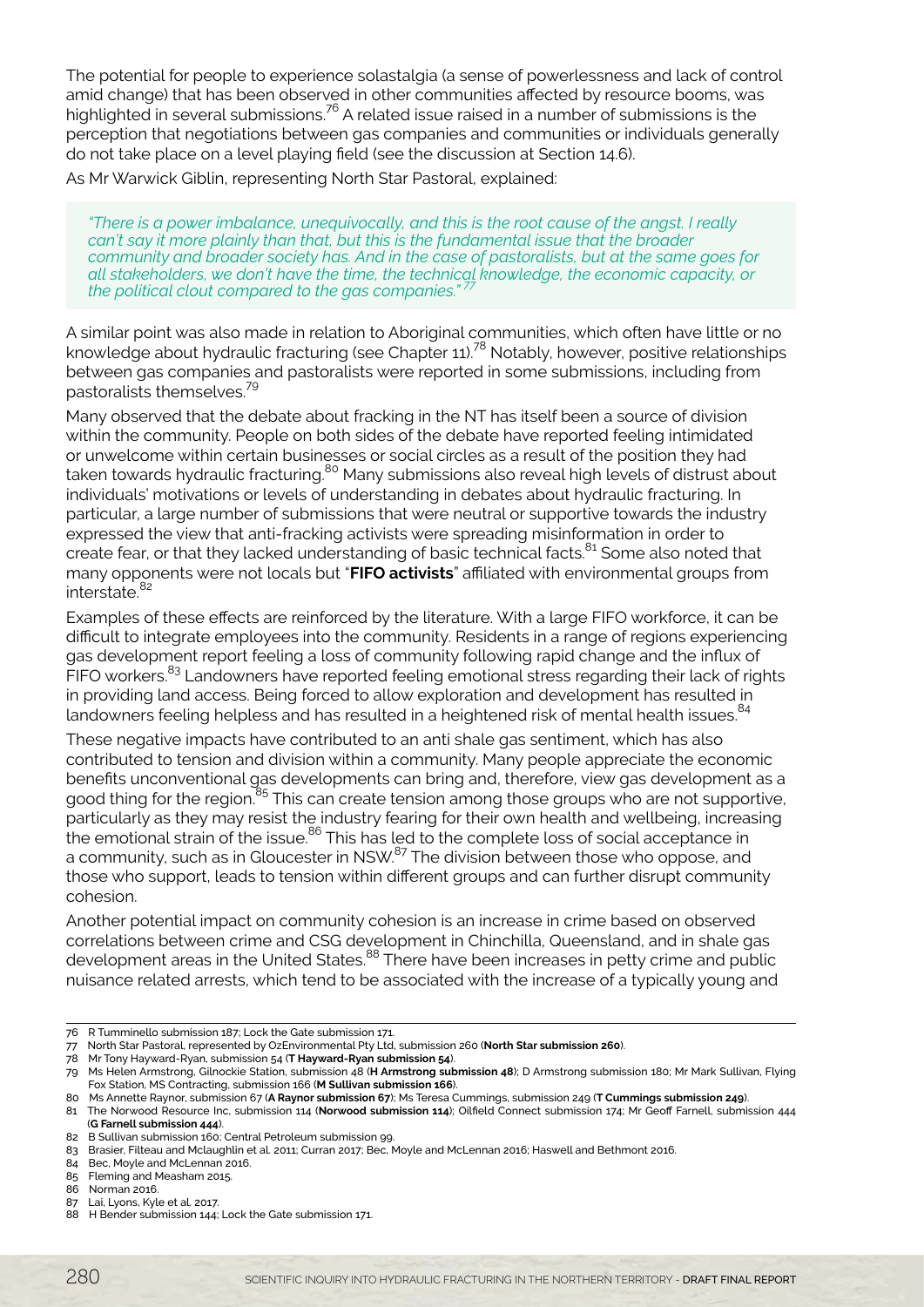single male workforce of transient nature. An increased police presence is usually necessary, which may place a strain on services.<sup>89</sup> Women may report feeling less safe in this environment, although there is no significant statistical increase in cases of sexual assault.<sup>90</sup> One explanation for this may be that women in the community are venturing out less, due to their decreased feeling of safety in the community.<sup>91</sup>

However, there are examples of successful management of this issue that are best demonstrated in a CSIRO study of Chinchilla, Queensland. $92$  A community group was established, with assistance from the police, with the intent of solving drug and alcohol related issues. The group worked proactively with the gas company and their contractors, with whom they had a wellestablished relationship, to facilitate terms within employment contracts that would result in the employee losing their job if they were arrested for any public disorder offences. A co-regulation and zero tolerance approach was also adopted by all publicans in the town so that an offending individual could be banned for three months from all hotels. The gas company also contributed funds towards the re-establishment of a youth-focussed alcohol education program. This approach was found to be highly effective in managing alcohol-related issues.<sup>93</sup> This highlights how increasing community cohesion and participation can be encouraged alongside an emerging unconventional gas industry.

#### *Recommendation 12.10*

*That gas companies be required to establish a relationship with communities to determine how to best facilitate community cohesion on an individual and collective level. This should be done in consultation with Aboriginal land councils and local councils, to ensure that the needs of all parties are accommodated.*

#### *Recommendation 12.11*

*That gas companies must develop and implement a social impact management plan to communities, which details how they will optimise the relationship with the community prior to any onshore shale gas development. This plan must be developed in consultation with Aboriginal land councils and local councils to ensure that it meets community needs and be presented to the regulator for approval prior to any production approval being granted.*

#### 12.2.6 **Gaining and maintaining a social licence to operate**

As discussed in the Interim Report, the concept of an SLO relates to community acceptance or approval of a project, company, or industry. Several submissions discussed explicitly the concept of an SLO and the question of whether the shale gas industry has, or could gain, an SLO in the NT. Most submissions discussing this issue were of the view that industry presently lacked an SLO. As the submission from Mr Daniel Leather put it:

*"Industry, regulators and governments of all levels have both failed in their responsibilities of maintaining and presenting any valid argument for gaining, let alone maintaining community consent, as the industry is viewed as potentially being worse than coal or even nuclear, a perception that should have been impossible." <sup>94</sup>*

For some, the lack of trust also extended to a lack of faith in the Government's capacity to regulate any such industry.<sup>95</sup> Given this, many felt that industry would only gain acceptance if it was overseen by an independent body tasked with aspects of the industry's governance such as handling public enquiries and concerns, reviewing performance, collecting and analysing scientific data, and administering funds to address legacy impacts.<sup>96</sup>

Also perceived as a major obstacle to gaining an SLO is the manner in which industry engages with, and relates to, the community. Formal engagement processes have been described as

- 92 Walton, Mccrea and Leonard et al. 2013.
- 93 Walton, Mccrea and Leonard et al. 2013.
- 94 Mr Daniel Leather, submission 40 (**D Leather submission 40**).
- 95 Environmental Defender's Office (NT) Inc, submission 253 (**EDO submission 253**).

<sup>89</sup> Brasier, Filteau and Mclaughlin 2011.

<sup>90</sup> Benham 2016.

<sup>91</sup> Benham 2016.

<sup>96</sup> Lock the Gate submission 437; Mr Rod Dunbar, submission 297 (**R Dunbar submission 297**); DR Johns, submission 154; A Raynor submission 67; Armour Energy submission 23.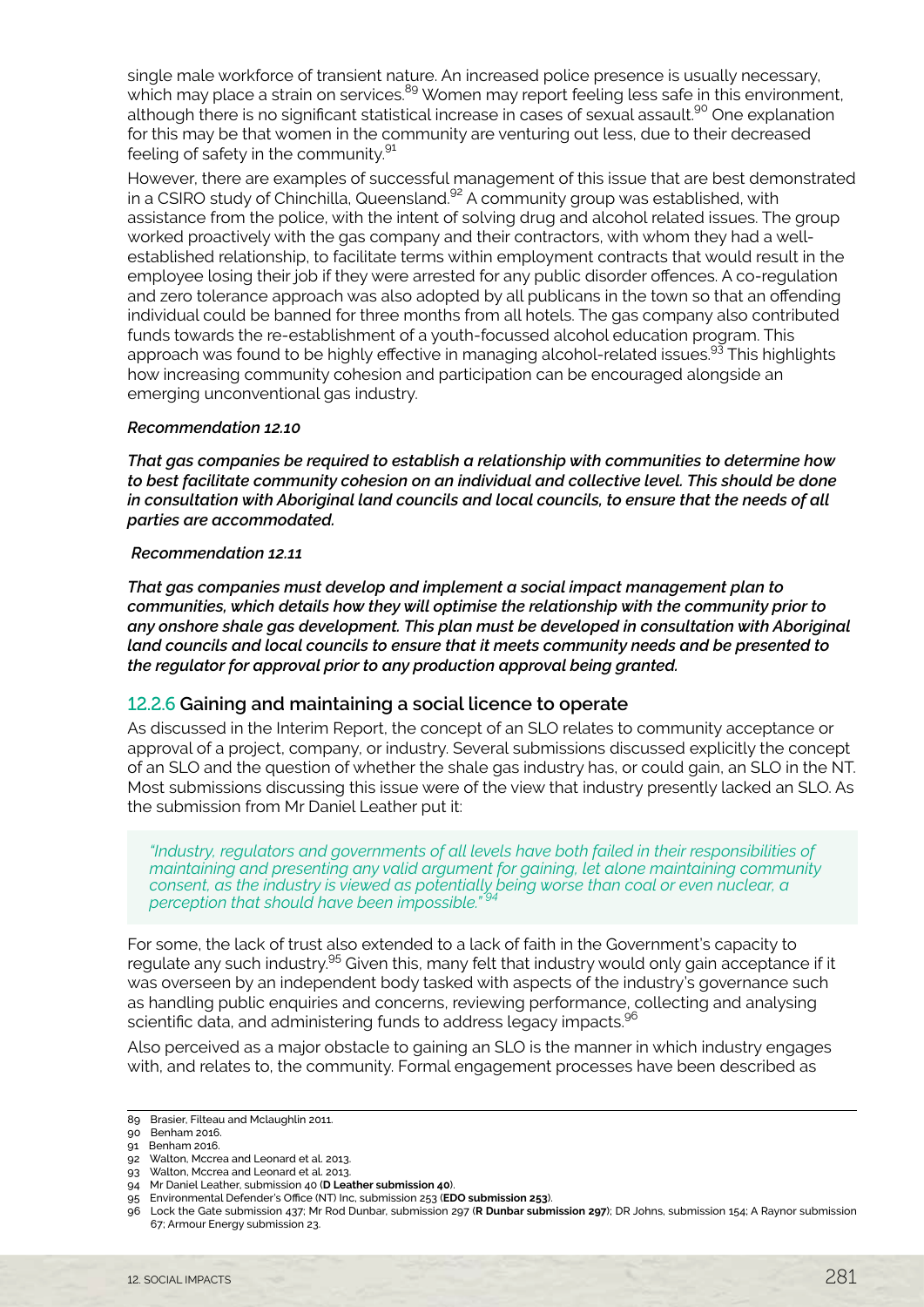tokenistic and one-sided, one-to-one negotiations as intimidating or unfair, and discourse with opponents as dismissive and adversarial.<sup>97</sup> Gas companies in the NT were criticised for being impersonal in their dealings with the community, principally as a result of not having a single point of contact. The practice of interfacing with the community through contractors or rotating personnel was also perceived as a way of hiding from risk and responsibility.<sup>98</sup>

Not all submissions took a negative view of industry's acceptance by the community. The submission from Central Petroleum describes a range of positive and arguably successful efforts by that company to accommodate and benefit the local community. It concluded that the company had earned the community's trust and gained an SLO.<sup>99</sup> Pangaea also highlighted their successes in engaging pastoralists and the broader community.<sup>100</sup>

The most effective way to mitigate the risk of negative social impacts, according to the literature, is by successful and thoughtful community engagement. The region of Chinchilla presents a case study of early and continuously developing engagement that has significantly increased levels of trust.101 This engagement was driven as much by the community as by the gas company. The community formed several interest groups, which were able to come together and present their concerns in a respectful format, and which allowed the company to provide responses and solutions to the concerns presented. The engagement was also assisted through so-called 'enterprise evenings', where local businesses could interact with the larger contracting firms and identify shared business opportunities.<sup>102</sup>

Similar levels of engagement were cited as successful examples of acceptance by a spokesperson for Santos, reporting to the South Australian Fracking Inquiry. Commenting on the behaviour in the communities of the Cooper Basin, he stated the following:

*"We establish a physical presence, open shopfronts in town, contribute to the local causes in the town and employ local people to make sure that, through the informal contact that those people have with their schools, sporting clubs and other activities in town, we become part of that community and that we are understood and accepted. We think that is the framework that enables us to succeed in building our business." <sup>103</sup>*

The employment of local community members, particularly in roles related to land and environmental management, also builds trust and acceptance. This was demonstrated in a CSIRO study of the Bowen and Surat Basins in Queensland, where a survey participant noted: *"I mean, the landholder relation officers they are using are local graziers. I mean, they are smart with who they have chosen to do this." 104* As the community already knew and trusted these people it felt assured that the gas company was 'doing the right thing', which further contributed to the successful development of the relationship.

Resilience of a community can also be a large determinant of the acceptability of gas developments and the community's ability to manage any challenges that arise as a consequence. In the literature, 'resilience' has been described as the ability of a community to build up strength to deal with external shocks and changes that may occur in and around it.<sup>105</sup> Resilience is built and developed through engagement between different groups within the community, and between those groups and government and industry. Industry can help to build this resilience through support for community development and by ensuring a respectful and informative discourse, which enables and integrates community feedback. Industry can assist by ensuring adequate planning is in place, and development occurs at a rate that can be managed by the community without negative consequences. By enabling a genuinely vested interest in the long-term wellbeing of the region, any onshore shale gas developer can ensure the provision of a wide range of social and economic benefits for a community.

<sup>97</sup> Dr Errol Lawson, submission 216 (**E Lawson submission 216**); North Star Pastoral, submission 155 (**North Star submission 155**).

<sup>98</sup> Coomalie Council submission 15; E Lawson submission 216.

<sup>99</sup> Central Petroleum submission 99. 100 Pangaea submission 220.

<sup>101</sup> Walton, Mccrea and Leonard et al. 2013. 102 Walton, Mccrea and Leonard et al. 2013.

<sup>103</sup> SA Report, p 35.

<sup>104</sup> Parsons and Moffat 2014.

<sup>105</sup> Barr and Devine-Wright 2012.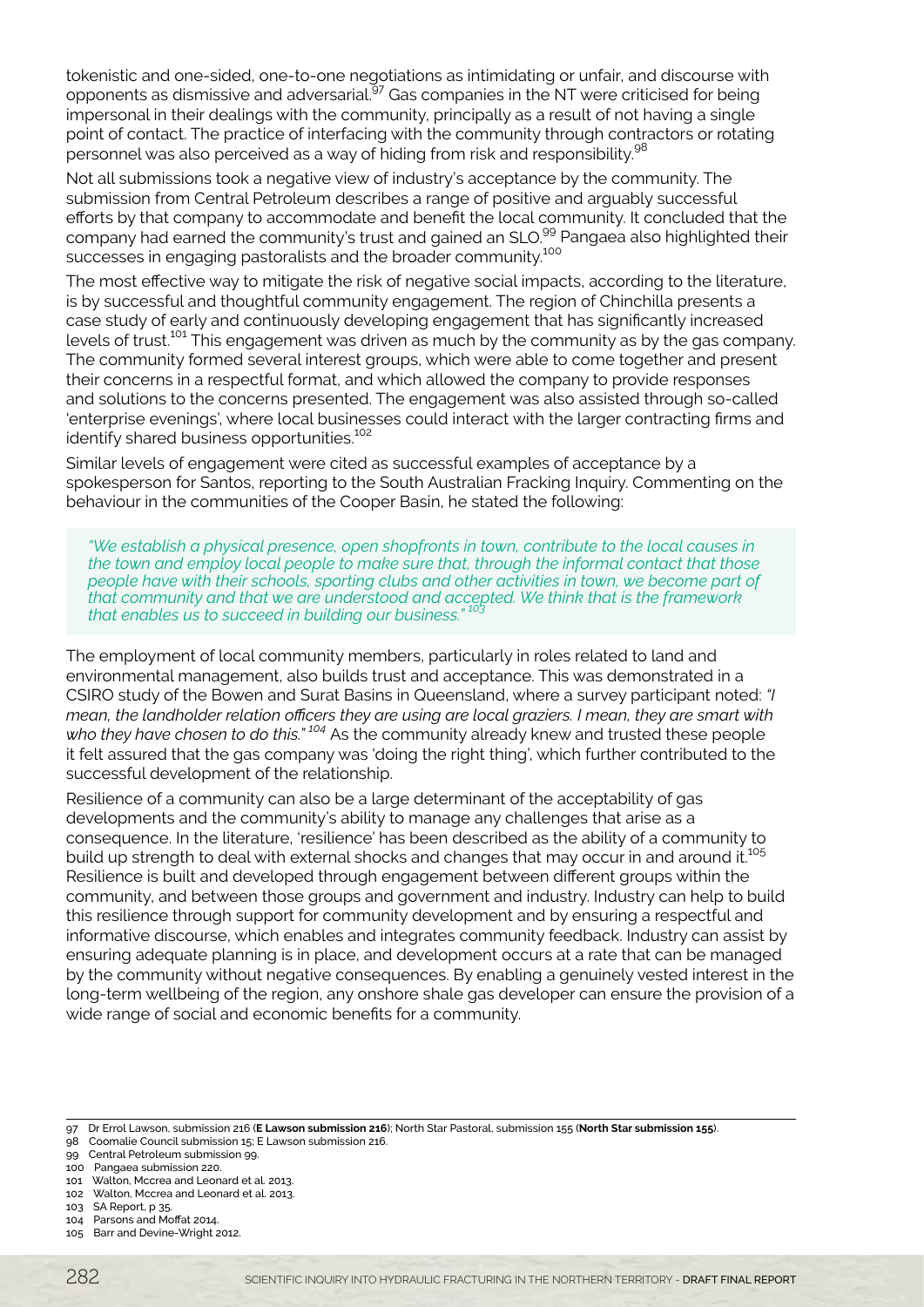#### <span id="page-14-0"></span>*Recommendation 12.12*

*That gas companies be required to develop a social impact management plan that outlines how they intend to develop and continue their SLO within each of the communities they will operate in. This should be developed in conjunction with any SIA, and introduced as early as possible, preferably in the exploration phase, to ensure that any potential changes can be flagged in advance to allow communities time to adapt and prepare for the changes.*

#### 12.2.7 **Intergenerational equity issues**

Intergenerational equity was a priority for many of those attending the consultations, both Aboriginal and non-Aboriginal. Many stressed that allowing any onshore shale gas extraction was contrary to urgently needed climate change mitigation and they did not accept that industry cared about the interests of future generations. These issues were highlighted in the submissions of the Arid Lands Environment Centre, which observed that:

*"Intra- and inter-generational equity, public participation, precautionary principle and the polluter pays approach should be embedded in the process of identifying and assessing the scientific material on the risk of hydraulic fracturing. The decisions taken now in this panel will impact communities for many generations to come and their rights to a healthy environment and sustainable development are just as important as the needs of current generations." 106*

#### 12.3 Social licence to operate and the Beetaloo Sub-basin

As summarised above, an SLO is critical for any successful onshore shale gas industry. The origins of the concept of an SLO trace back to the mining sector around the mid 1990s, where it emerged in response to a number of highly publicised conflicts with communities over failures of chemical spills and tailing dams.107 Although it has no agreed formal definition, the concept is known as *"the ongoing acceptance or approval of an operation by those local community stakeholders who are affected by it and who can affect its profitability".*108 Due to the intangible nature of an SLO, many suggest that it is often easier to know when an industry or project does not hold an SLO than when it does.<sup>109</sup> A failure to gain or hold an SLO can often lead to political intervention and sometimes project failure.<sup>110</sup>

Trust is a critical element of an SLO. While trust takes time to be established, it can very easily and very quickly be eroded if it is not well managed. Trust is built through open and transparent communication between all parties. There is a recognition that to gain trust, cognisance of the cultural differences and the requirements of different stakeholder interests involved, or intersecting with the project, must exist in some way.<sup>111</sup> As part of building trust, the context in which a project is operating, including any legacy issues, has been shown to strongly influence how new projects are accepted.112 If historical evidence suggests that poor regulatory conditions have prevailed, or there is a track record of industry failure to uphold explicit commitments to stakeholders and the environment, it will result in low trust in both the government and the associated industry. Subsequently, it limits the ability of those project operators, and often the associated government, to gain an SLO.<sup>113</sup>

#### 12.3.1 **SLO in the Beetaloo Sub-basin and the NT**

Research conducted over several years has now identified a common set of relational variables that underpin social acceptance, or SLO, at local, State and national scales. These critical relational variables (that is, focussing on stakeholder interactions) include: contact quality between gas company personnel and community members at the local scale, distributional fairness (particularly in relation to benefits) across scales, procedural fairness across scales and citizen confidence in the governance arrangements around extraction at the national scale. Each of these variables is summarised below.<sup>114</sup>

<sup>106</sup> ALEC submission 88.

<sup>107</sup> Thomson, Boutilier and Darling 2011.

<sup>108</sup> Moffat and Zhang 2014.

<sup>109</sup> Parsons, Lacey and Moffat 2014. 110 Prno and Slocombe 2012.

<sup>111</sup> Serje 2017.

<sup>112</sup> Bradbury et al. 2009.

<sup>113</sup> Gallois, Ashworth et al. 2016.

<sup>114</sup> Moffat 2017.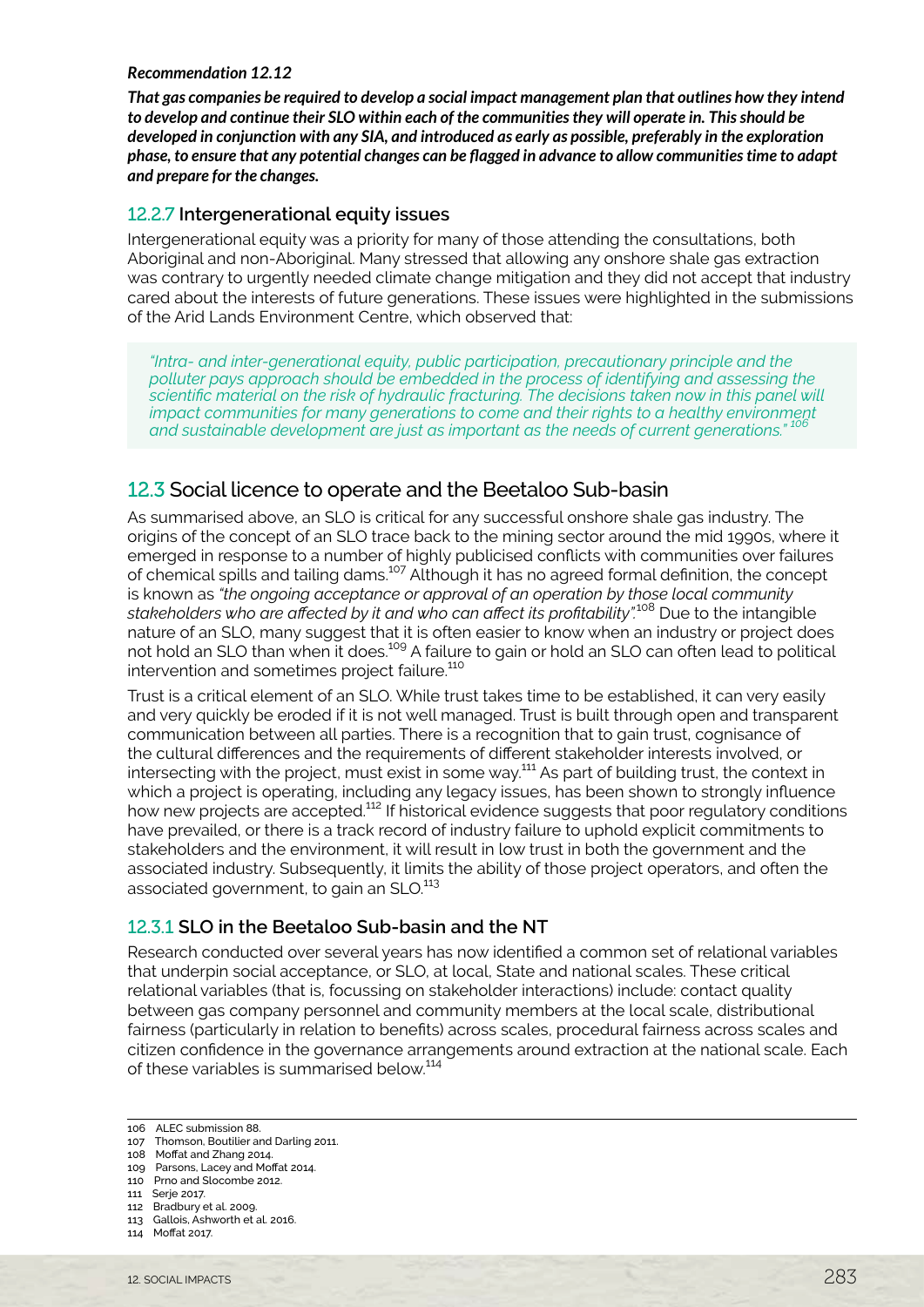#### *12.3.1.1 Contact quality between gas companies and community members*

At the local scale, the quality of contact between gas company personnel and community members can have a significant influence on the quality of interactions between a gas company and a community. For example, in a longitudinal survey of community attitudes to CSG extraction in Queensland, the quality of contact between gas company personnel and community members was a significant predictor of the community's trust in the company and acceptance of its operation.115 What made no difference to trust and acceptance was the amount of contact between the gas company and the community.

#### *12.3.1.2 Distributional fairness*

Distributional fairness refers to the extent to which the benefits of an extractive operation are perceived to be distributed fairly within a community or society more broadly.<sup>116</sup> In the extractive context, the fair distribution of industry related benefits has been shown to be a significant predictor of trust and acceptance of both local operations and the industry.<sup>117</sup> For example, communities may benefit through direct compensation, royalty payments or participation in joint ventures.<sup>118</sup> Other benefits may include industry's contribution to employment and training opportunities,119 or investment in local and regional infrastructure.120

#### *12.3.1.3 Procedural fairness*

Procedural fairness, in a non-legal sense, routinely requires the implementation of processes that are considered to be fair by all involved, are transparent, are inclusive of diverse perspectives and priorities, and allow the public to access information and debate and to feel respected and listened to in that process.<sup>121</sup> Given the increased participation of communities in decisionmaking about how extractive resource operations and other large infrastructure projects will be developed, designing and implementing fair processes (including reasonable access to justice: see Chapter 14 for further discussion) has become a critical part of creating equitable participation, creating meaningful dialogue among stakeholders, diffusing conflict and achieving sustainable resource management decisions.<sup>122</sup>

#### *12.3.1.4 Governance*

When the public believes that the governance arrangements in place are not capable of ensuring responsible resource development, its attitude toward extraction tends to be less favourable. Research has shown that public perceptions of the regulatory arrangements around extractive industries moderate the relationship between their concerns over environmental impacts and their acceptance of the industry.<sup>123</sup> More specifically, when citizens strongly believe that existing regulation and legislation has the capacity to hold the extractive industries to account for their actions (that is, strong governance), there is an increased likelihood to accept industry compared to those who perceive governance arrangements as being weak, irrespective of their views on the environmental impacts of industry.<sup>124</sup> Chapter 14 discusses how the current regulatory framework can be strengthened to increase the community's trust in industry and the Government.

#### 12.3.2 **NT results of a national survey**

CSIRO conducted a survey in late 2016 and early 2017 across Australia that focussed on attitudes toward the extractive industries. The following summarises the findings of the 227 participants that participated from across the NT. With such small numbers, particularly in those areas that are likely to be most affected by any onshore shale gas industry, drawing any conclusions from the survey needs to be treated with extreme caution. However, the data does provide some insights into issues of concern that government, regulators and gas companies need to be mindful of when considering the implementation of any onshore shale gas industry.

118 O'Faircheallaigh 2002.

121 Lacey, Carr-Cornish and Zhang et al. 2017.

123 Zhang and Moffat 2015.

<sup>115</sup> Moffat and Zhang 2014.

<sup>116</sup> Kemp, Owen and Gotzmann et al. 2011; Zhang, Moffat and Lacey et al. 2015. 117 Moffat, Zhang and Boughen 2014.

<sup>119</sup> Measham and Fleming 2014.

<sup>120</sup> Michaels 2011.

<sup>122</sup> Kemp, Owen and Gotzmann et al. 2011; Holley and Mitcham 2016; Lacey, Edwards and Lamont 2016.

<sup>124</sup> Zhang, Moffat and Lacey et al. 2015.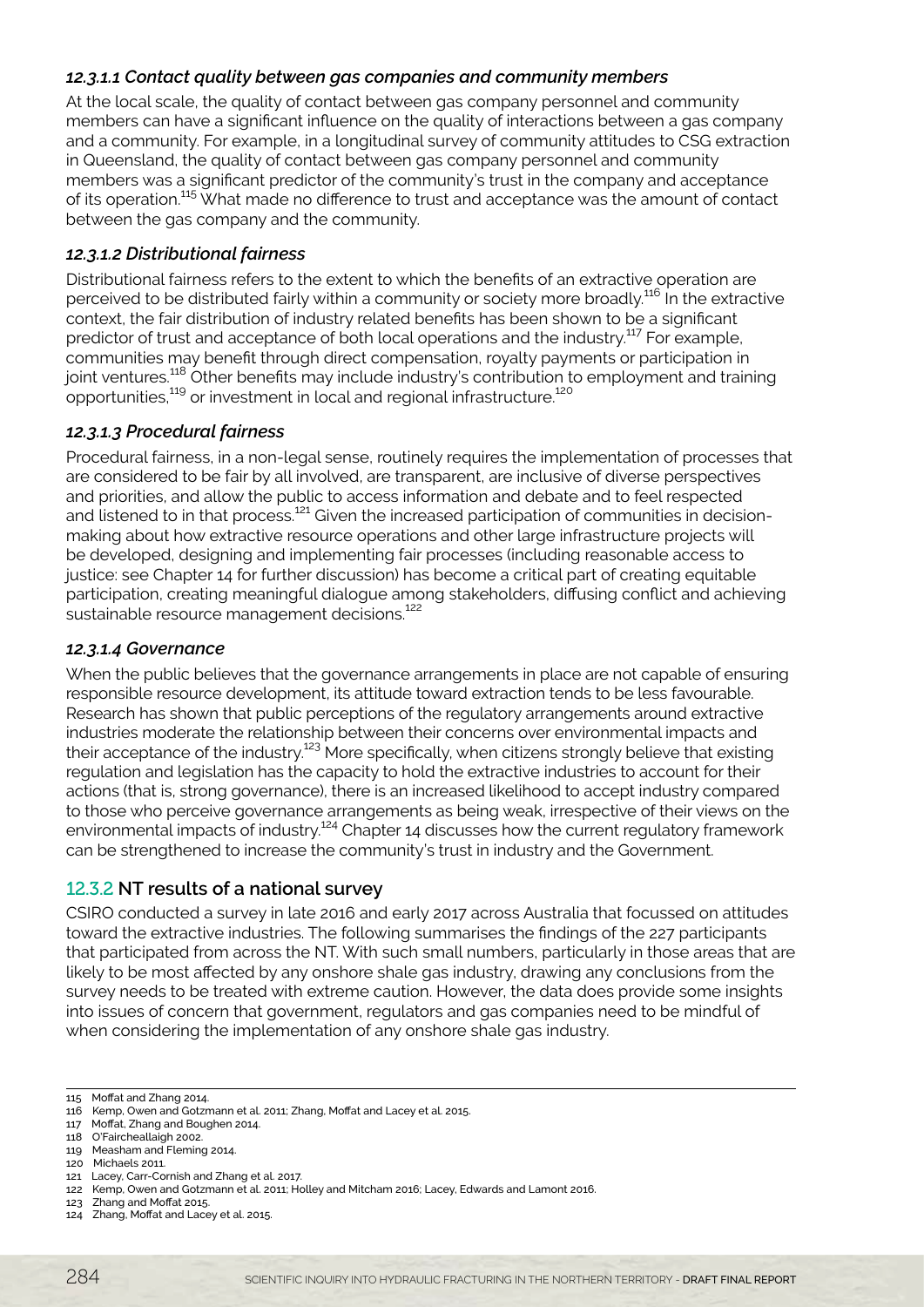In general, residents of the NT perceive governance capacity significantly poorer than those respondents from all other States and Territories. This was something that the Panel heard repeatedly both in submissions and at the various hearings and community forums. NT residents also have low trust in the extractive industries and in governments, marginal trust in advocacy groups, but higher trust in research organisations relative to residents in all other States. Low trust in the Government is a common phenomenon across States, as is low trust in the extractive industries. NT residents, however, trust the extractive industries significantly less than do residents in other jurisdictions.

Low trust perceptions are underpinned by low perceptions of procedural and distributional fairness. Perceptions of procedural fairness (feeling heard, respected and included in decision making processes) and distributional fairness (that the benefits of extractive industries are spread fairly) were significantly lower in the NT when compared to all other States.

Although trust and perceptions of extractive industries is low, impacts and benefits relating to regional infrastructure, employment and local community benefits were particularly favourably perceived in the NT. However, financial benefits at the individual, family, and general public levels were less influential. Perceived adverse environmental effects were the most negatively viewed industry impact, which was followed by impacts on living costs, and then impacts on other sectors (for example, tourism and manufacturing).

Good governance was significantly more important for social acceptance of the extractives in the NT than for residents in the rest of Australia. Governance was approximately as important as trust in the petroleum industry as a direct predictor of social acceptance, and it was also an important predictor of trust. Governance, therefore, has both direct and indirect effects on social acceptance of extractive industries. Trust in the petroleum industry is also influenced by perceptions of procedural and distributional fairness. Since both of these are rated unfavourably in the NT, improving these perceptions of fairness are also opportunities for improving trust in, and social acceptance of, extractives in the NT, including any onshore shale gas industry.

However, the most important predictor of social acceptance was perceived balance of benefits over the impacts of the petroleum industry, or its 'value proposition'. The perceived employment from extractive industries along with financial community benefits were the highest predictors of the 'balance of benefits over impacts' variable. This is particularly important in the NT, which is experiencing increasing inequality in family income. Any potential royalty payment scheme for new development must be designed carefully to ensure that sharing economic benefits with local traditional owners does not exacerbate underlying trends in family income inequality in novel ways (see Chapter 11).

#### 12.3.3 **Improving SLO**

Discussed below are findings from CSIRO research interviews and fieldwork with representatives from a range of industry, community and government stakeholders in the NT. While no detail was provided as to the extent of individuals spoken to, included are some of the more relevant findings, which will be updated upon receipt of the final Coffey work.

The conversations identified a number of concerns and areas for improvement relating to social licence. Community members expressed strong interest in resolving, or at least addressing, their uncertainty through accessing information from industry and the Government regarding the use of hydraulic fracturing technologies in the Beetaloo Sub-basin, but some expressed frustration that there appeared to be no one to ask.<sup>125</sup> By contrast, it is clear that industry representative bodies have been providing an opportunity for the general public in more populated centres of the NT to access relevant information from technical experts. There appears, therefore, to be a gap in who is actively seeking information to resolve uncertainty and where this information is being made available.

The gas companies conducting exploration or preliminary work in the Beetaloo Sub-basin that were interviewed by CSIRO researchers, reported strong engagement locally with potentially affected community members and traditional owners. Gas companies indicated that where they were able to meet regularly with community members to discuss uncertainties together and explore opportunities for future benefits, relationships were sound. However, comments from the community regarding the lack of engagement in areas alongside, or even overlaying, the exploration tenements demonstrate the need for a broader and more inclusive definition of who is the 'community' in this context.

<sup>125</sup> Moffat 2017, p 35.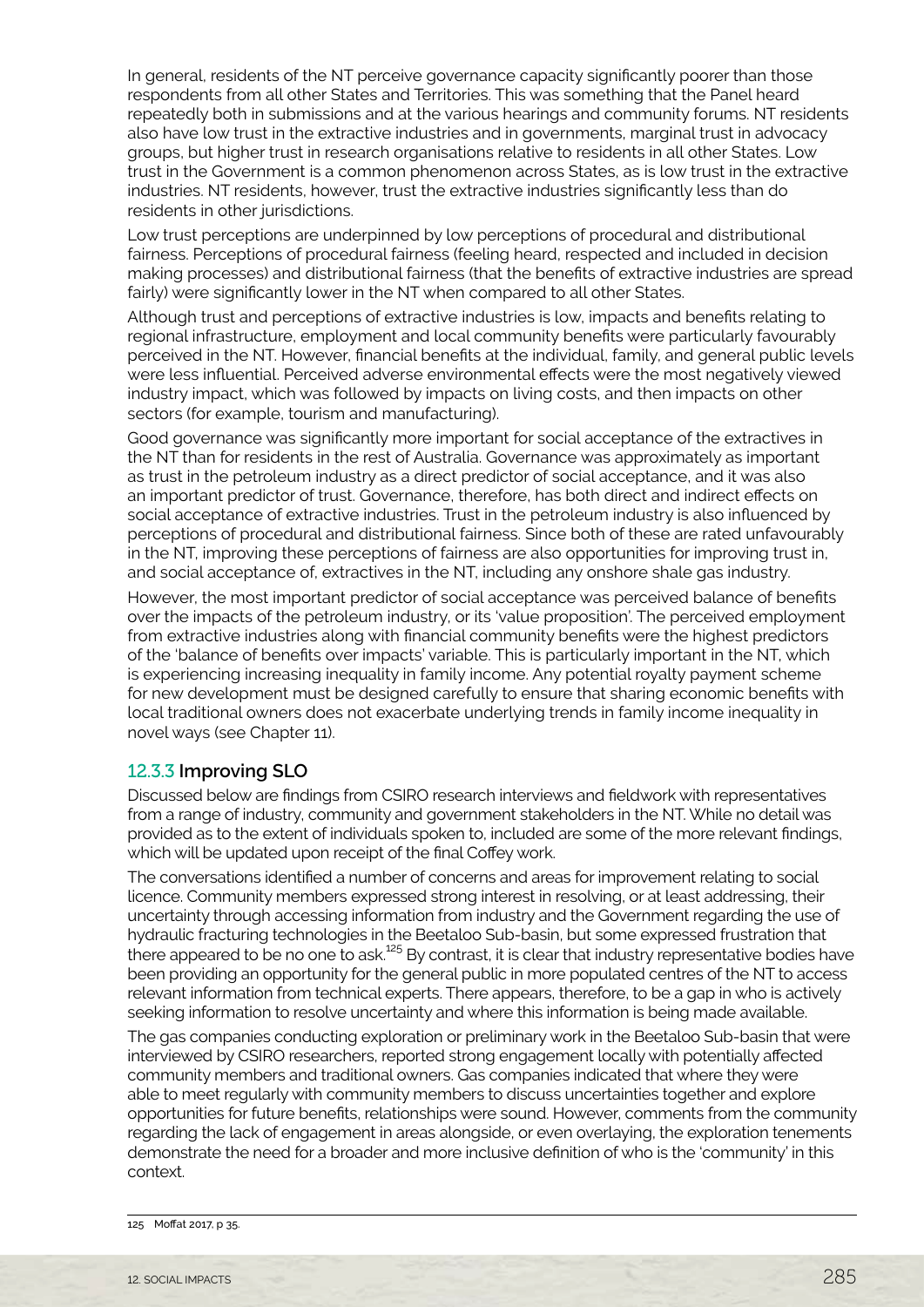All stakeholders engaged discussed the role of Government as critical to how any onshore shale gas industry will, or will not, progress.<sup>126</sup> There was a perception that Government had been largely absent from the discussion about onshore shale gas development in the NT for some time, but that greater involvement was not only welcome, it was necessary to meet the challenges that communities might face with the introduction of any new industry.

Constructively, interviewees from CSIRO fieldwork discussed ways in which the Government could be more effective for all stakeholders with respect to any onshore shale gas industry in the NT. First, regulation must be creative, modern, and learn from the experiences of other jurisdictions to create a relevant framework for any shale gas development. Second, the need for careful and deliberate planning was expressed as important. While planning around infrastructure and regional industry capacity is well developed within governments generally, skills around planning for social infrastructure and capacity are less well developed but are nevertheless as important. What services will be required to build the capacity of community members for work and participation in any new onshore shale gas industry opportunities, to support a potential influx of construction personnel, and to support changing community dynamics, were all areas that were seen to be important in managing SLO issues by good planning. Third, there was a desire from community and from some industry participants, for Government to play a more active role in engaging the community.

The need to develop any new shale gas industry 'the NT way' was emphasised in all of the community consultations. While there is much to be learned from the experiences of all actors and stakeholders in other jurisdictions that have experienced the growth of unconventional gas development, there was a clear feeling that the NT has unique characteristics and cultural norms that mean that these lessons are not able to be directly applied without reflection. However, research on SLO in many contexts around the world indicates that there are usually many more similarities in the way community acceptance is developed and maintained over time than there are differences. The issues of relevance to other communities (for example, water quantity and quality) and the factors that are known to be important in building trust and acceptance (for example, procedural and distributional fairness, contact quality) will also be central in the NT. But how strategies for their management are executed will benefit greatly from contextualisation.



Communities demonstrated a range of views on hydraulic fracturing during public consultations in March 2017.

126 Moffat 2017, p 35.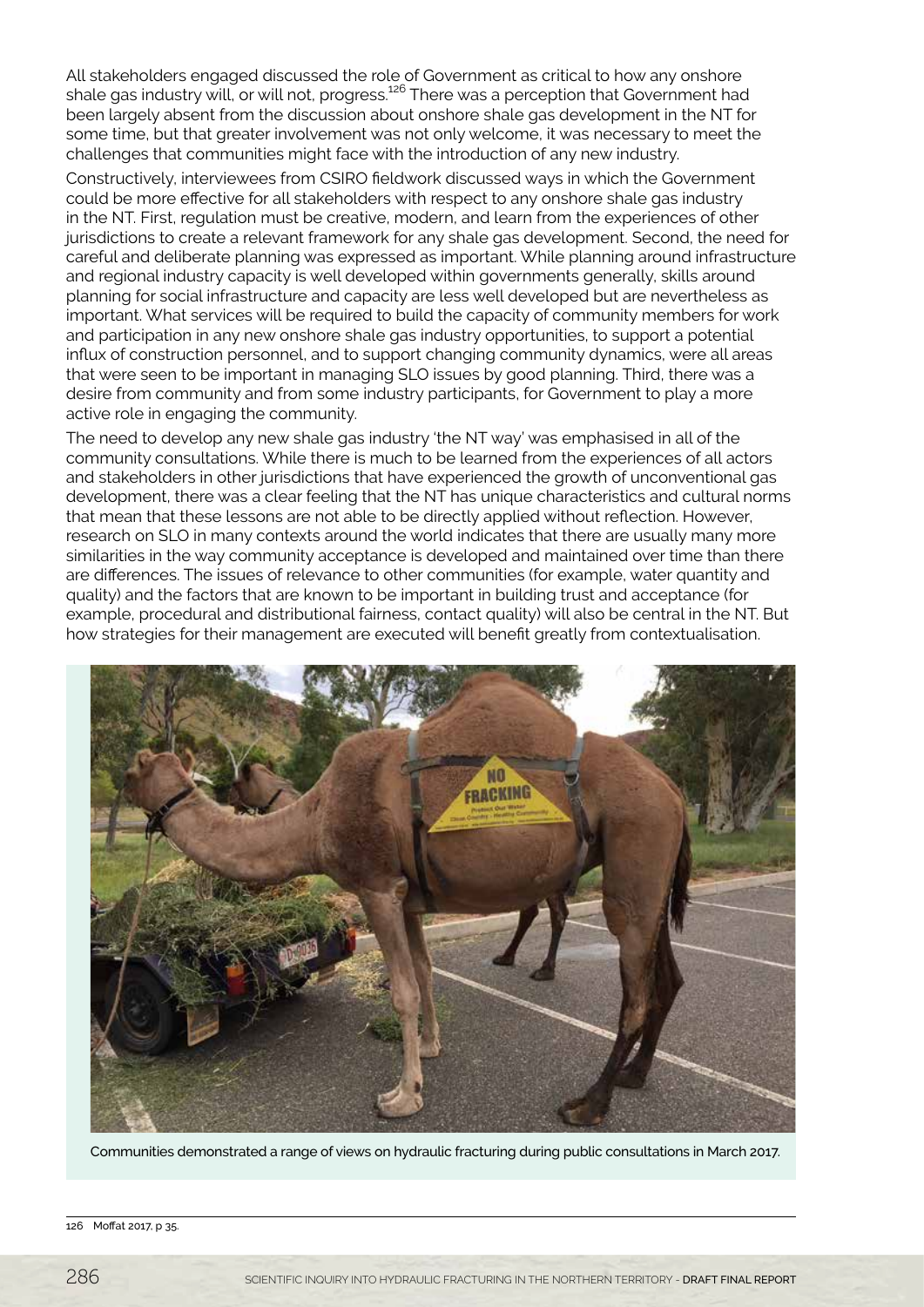#### 12.3.4 **Measuring SLO in NT communities**

Measuring and monitoring community sentiment has value because community voice is often largely absent from discussions and decision making processes that shape development trajectories in the extractive industries. This lack of voice is at the heart of much community and gas company conflict. Less formal consultative processes are often felt by communities to have pre-determined outcomes, while communities also express concerns about 'survey fatigue', with multiple companies or governmental agencies often regularly asking the same communities similar questions over time.

Critically, community members must be reassured that any research is being conducted under conditions that protect them as participants. This can be managed through provisions around informing participants about research purpose, seeking informed consent, limiting the use of incentives for participation, incorporation of culturally sensitive methods, assurances that participants can withdraw from the research at any time without consequence, and reassurances that any personal information or data that may identify them is appropriately managed and secured. Proper mechanisms for seeking more information about the work and/or lodging a grievance are also important in building trust in the process that community is invited to participate in.

CSIRO's own practice, supported by 'listening tours' conducted by the Queensland Resources Council,<sup>127</sup> suggest that it is not fatigue with participating in survey research that communities are frustrated by, but the lack of even basic feedback or transparency about the way their data is used and how it has, or has not, affected decision-making processes about which they have little knowledge of. By successfully measuring and modelling the critical elements leading to social acceptance, gas companies can also prioritise their activities and investment in a way that maximises the creation of trust between its activities and the communities affected by those activities.

What may be more helpful in this context is a measurement and monitoring framework that seeks to understand and reconcile the multiple perspectives that are held. For research focussed on SLO to be seen as relevant to all stakeholders, it is advantageous to also consider the role of a trusted third party.

In the CSIRO study, a statistical technique called 'structural equation modelling' was used to establish the relative importance of key drivers of trust and acceptance in the NT. To do this, a comprehensive model of trust and social acceptance of extractives was developed by CSIRO at the national level and this model was applied to the NT data. At both the national and NT level the model performed well, predicting more than half the variation in individual levels of trust in the mining industry, perceptions of benefits over impacts, and the respondents' overall social acceptance of the industry in the NT (57%, 57%, and 67%, respectively: see **Figure 12.2** below).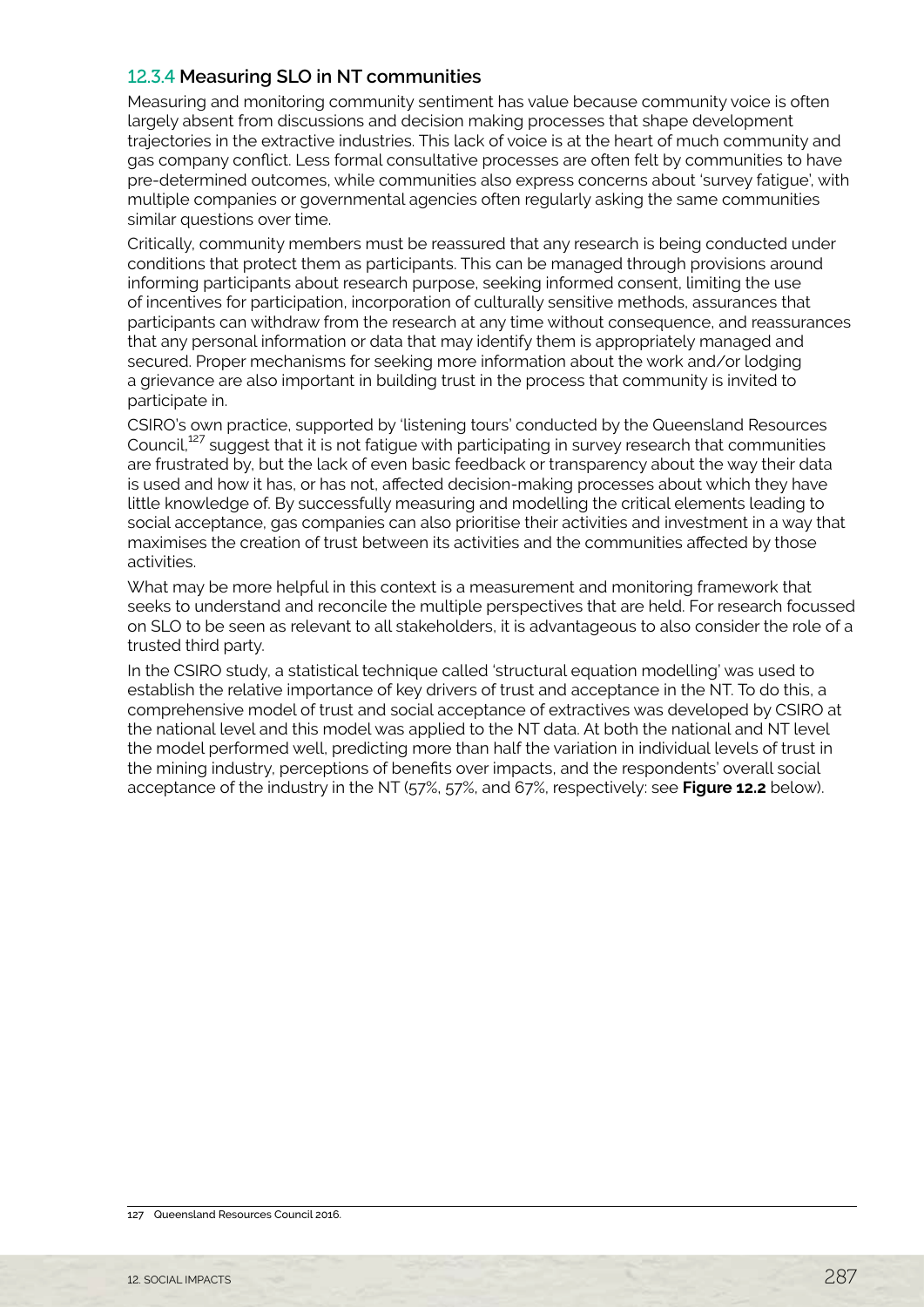<span id="page-19-0"></span>**Figure 12.2:** Comprehensive model of NT data predicting trust and acceptance of the extractive industries. Source: Moffat et al. 2017.<sup>128</sup>



There is great opportunity for the NT to determine the conditions under which any future onshore shale gas industry is developed, taking the best and most current lessons from other jurisdictions and incorporating 'the NT way'. With respect to SLO, any new shale gas industry will not be possible without achieving some level of acceptance in local communities and the Territory more broadly. But SLO is not a tangible, one-off requirement; SLO is about relationships, sharing decision making power and supporting communities to have constructive ways of influencing development trajectories.

#### 12.4 Social impacts and SIA

The discussion below will be expanded upon once the Panel receives the final Coffey report and Beetaloo Sub-basin case study.

In the Interim Report social impacts were described as, *"any change that arises from new developments and infrastructure projects, that positively or negatively influence the preferences, wellbeing, behaviour or perception of individuals, groups, social categories and society in general."* <sup>129</sup> A UQ Centre for Social Responsibility in Mining (**CSRM**) report; DRAFT A framework for social impact assessment of shale gas development in the Northern Territory (**CSRM Report**) 130 proposes a similar definition describing social impacts as the changes experienced by people and communities as a result of projects and activities that affect the way they live, work, relate to one another, relax and organise themselves.131 Social impacts can be both positive and negative. They include "*changes to the norms, values and beliefs that guide and rationalise their cognition of themselves and their society*". 132 Social change is not recognised as an impact until it has an effect on people. Because social impact is conceived as being anything linked to a development that benefits, affects, or concerns any impacted stakeholder group, almost any change can potentially have a social impact so long as it affects something that is valued by, or important to, a specific group of people.<sup>133</sup> Consequently, it is difficult to pre-emptively narrow the scope of any analysis.

131 Burdge and Vanclay 1996.

<sup>128</sup> Moffat et al. 2017.

<sup>129</sup> Geurs, Boon and Van Wee 2009; Vanclay 2003.

<sup>130</sup> Witt et al. 2017.

<sup>132</sup> IOGCP 2003, p 231. 133 Vanclay et al. 2015, p 2.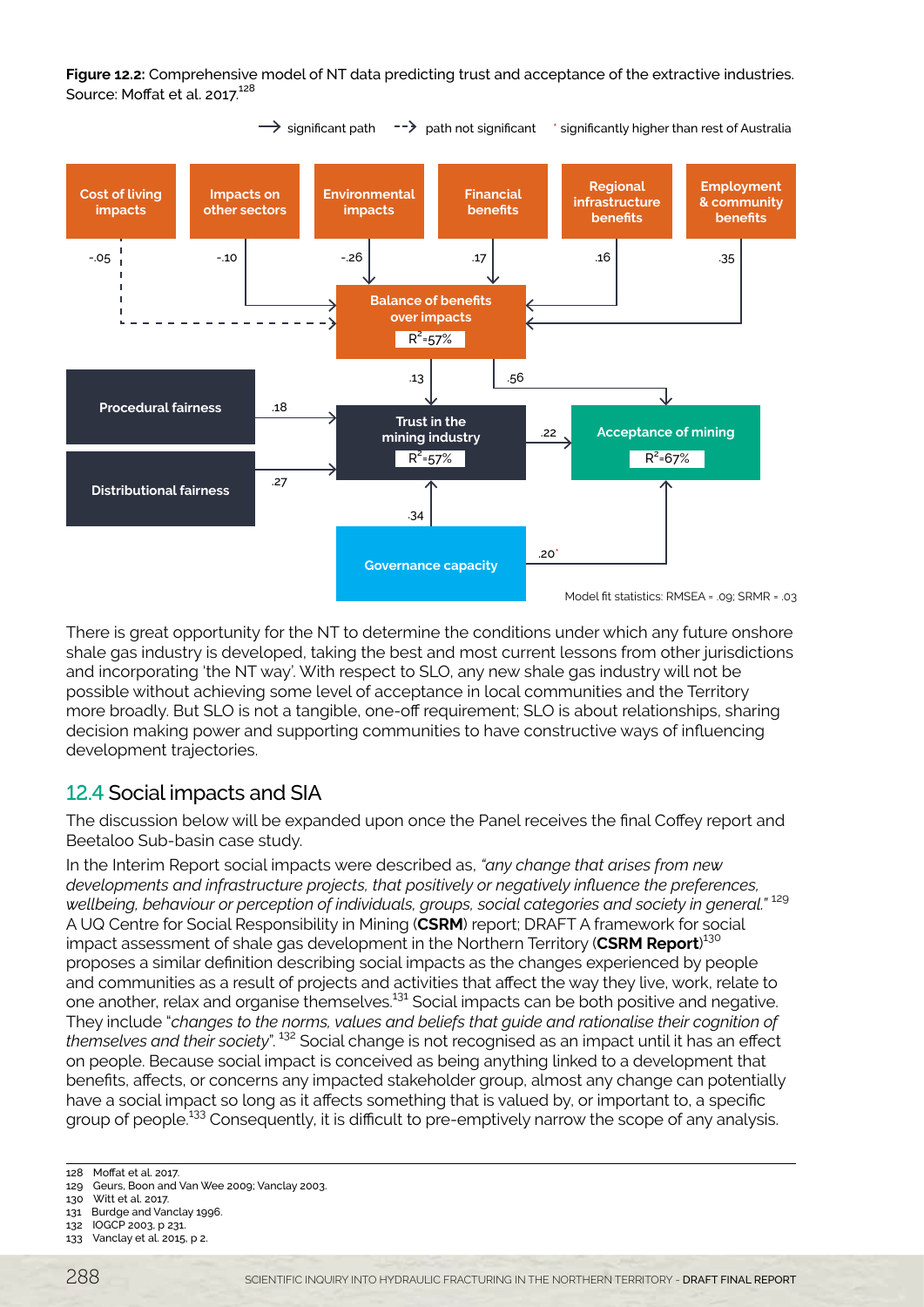Major resource projects can generate multiple impacts and/or contribute to existing stresses within social systems.<sup>134</sup> Project-specific social impacts vary greatly in their nature, causation, magnitude and other characteristics (see **Table 12.1** below). Depending on the context, different receiving environments (such as a social or cultural group, or geographic region) may experience the same impacts differently.<sup>135</sup> As such, it becomes the responsibility of the gas company, in consultation with affected people and other stakeholders, to ensure that all the relevant issues and impacts are identified and considered.

| Category       | <b>Descriptor</b>    | <b>Examples and explanation</b>                                                                                                                                                                                                                                                                                                                                        |
|----------------|----------------------|------------------------------------------------------------------------------------------------------------------------------------------------------------------------------------------------------------------------------------------------------------------------------------------------------------------------------------------------------------------------|
| <b>Nature</b>  | Tangible             | Improved access to health services, better living standards, shortage of affordable housing<br>options.                                                                                                                                                                                                                                                                |
|                | Intangible           | Breakdown in social cohesion due to population movement.                                                                                                                                                                                                                                                                                                               |
|                | Perceived            | People's subjective perceptions or experiences of impacts.                                                                                                                                                                                                                                                                                                             |
| Directionality | Positive             | Improved access to health services, new recreational areas, upgrades to community<br>facilities, and improved education and employment opportunities.                                                                                                                                                                                                                  |
|                | Negative             | Increased crime rates, higher cost of living and increased health risks caused by pollution.                                                                                                                                                                                                                                                                           |
|                | Mixed                | The impact of some changes is positive in some respects and negative in others, for<br>example, population increase.                                                                                                                                                                                                                                                   |
| Causation      | <b>Direct</b>        | Directly connected (in space and time) to the activity, for example, resettlement, project-<br>related employment and road construction.                                                                                                                                                                                                                               |
|                | Indirect             | Impacts that occur due to actions resulting from direct impacts. These are usually less<br>obvious, later in time or further away from the source of direct impact, for example,<br>increased income to tradespeople as project employees upgrade houses.                                                                                                              |
|                | Induced              | Cause is several times removed from project activities, for example, loss of access to land<br>due to market speculation                                                                                                                                                                                                                                               |
|                | Cumulative           | Successive, incremental and combined impacts of one or more projects on society, the<br>economy and the environment. These can arise from the compounding activities of a<br>single project or multiple projects and from the interaction with other past, current and<br>future activities. The overall effect being larger than the sum of the parts. <sup>[1]</sup> |
| Magnitude      | Intensity            | The scale of change from the existing condition as a result of the impact, for example,<br>major/critical, high, moderate, minor, negligible.                                                                                                                                                                                                                          |
|                | Geographic<br>extent | Spatial concentration (for example, site-specific, local, regional, widespread) and <sup>[2]</sup><br>distribution (for example, localised, dispersed, contained).                                                                                                                                                                                                     |
|                | Duration             | Short term (for example, the noise arising from the operation of equipment during<br>construction), medium term, long term (for example, the inundation of land by a dam).<br>Temporary (for example, during construction), fixed term, permanent.                                                                                                                     |
|                | Frequency            | Intermittent (for example, blasting), continuous (for example, electromagnetic fields caused<br>by electricity lines).                                                                                                                                                                                                                                                 |
|                | Rate of change       | Immediate, delayed, incremental, rapid, gradual.                                                                                                                                                                                                                                                                                                                       |
|                | Reversibility        | Reversible, irreversible/residual.                                                                                                                                                                                                                                                                                                                                     |
| Probability    | Likelihood           | Unlikely, possible, likely, certain.                                                                                                                                                                                                                                                                                                                                   |
|                | Confidence           | The level of reliability in the estimates of likelihood and consequences.                                                                                                                                                                                                                                                                                              |

Table 12.1: Classification of social impacts.<sup>136</sup>

[1] The word 'cumulative' anticipates a consideration of not just the development the subject of the application, but also the development in combination with other developments in the locality and the effect that the accumulation of such development and successive developments of a similar type will have on the community.

[2] Project-specific SIA is more focussed on potential social impacts on site-specific, local and regional, as opposed to widespread (State level, national and international) levels of analysis.

To evaluate the impacts of projects on humans and on the ways in which people and communities interact with their socio-cultural, economic and biophysical surroundings, SIA is the usual framework of analysis.<sup>137</sup> SIA is also a field of research and practice comprised of a body of knowledge, techniques and values. $^{138}$  As a methodology, SIA is used by governments, companies

134 Franks et al. 2010a.

135 Franks et al. 2010a.

137 Vanclay 2003.

138 Vanclay 2003.

<sup>136</sup> Adapted from IRMA 2016; Burdge and Vanclay 1996; Franks et al. 2010b; Joyce and MacFarlane 2001.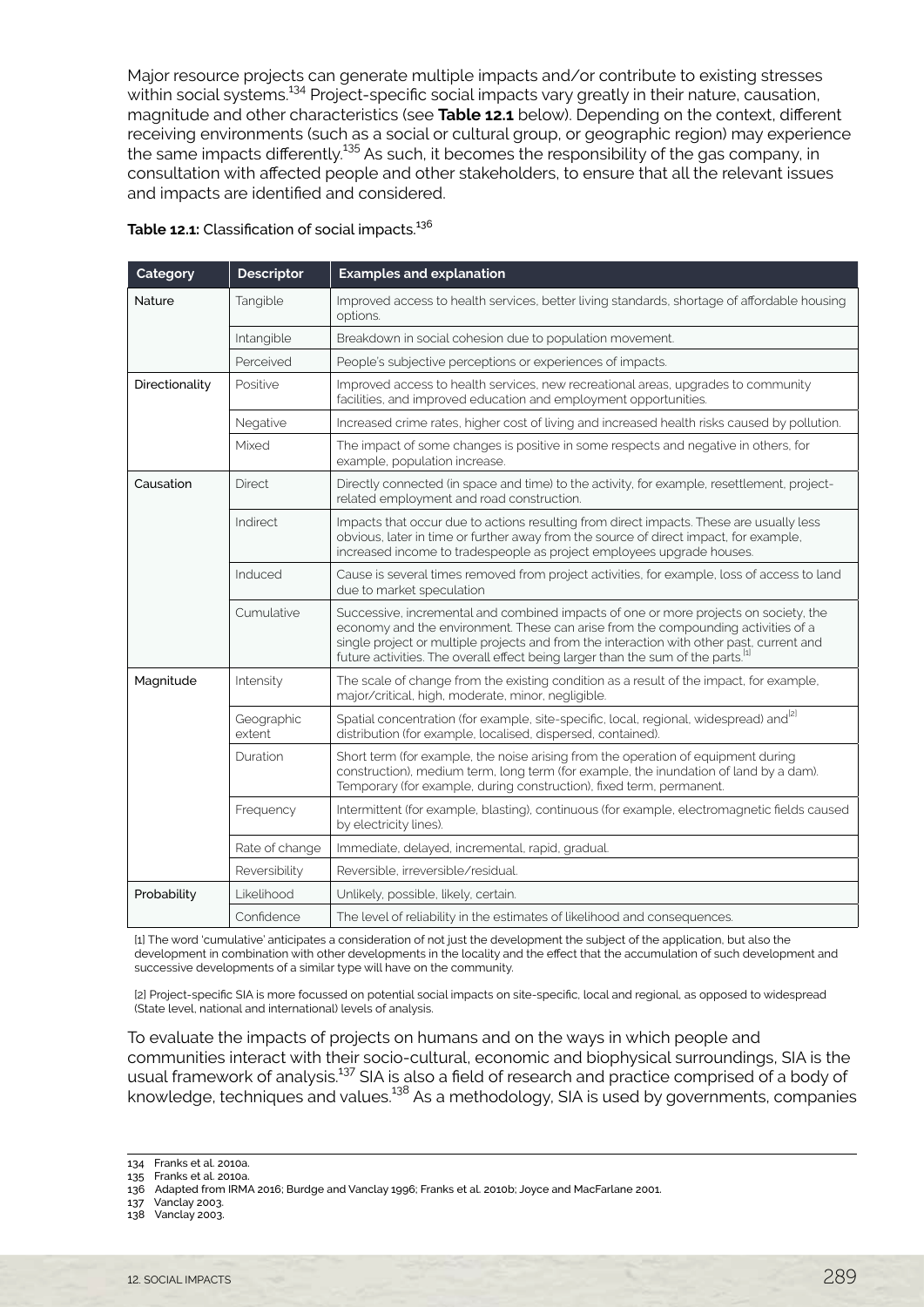and communities to identify, assess and manage the social impacts of project activities, and to ensure that projects are conducted in a socially responsible manner. It is best understood as the process of analysing, monitoring and informing the management of intended and unintended social consequences of planned interventions, and any social change processes invoked by those interventions, on affected communities, from the earliest stages of the planning process to future generations.<sup>139</sup> The objective of the SIA process is to identify, measure, predict and assess the effects of a development on the surrounding population's quality of life, culture, health, social interactions and livelihoods.<sup>140</sup>

SIA is widely practised internationally as a predictive study that is part of the regulatory approval process for resources projects. Many resource-rich jurisdictions have a regulatory regime in place to ensure that the social impacts of resources projects are assessed and managed. This includes statutory requirements in place to undertake SIAs, either as a separate procedure, or as part of a broader EIS. According to a 2012 survey, some form of EIS is mandated in 191 of the 193 nations of the world.<sup>141</sup> Despite this widespread and longstanding practice, in most cases SIA remains included as a component of an EIS. Initially, SIAs were narrowly conceptualised and, therefore, applied mainly at the project level, and were limited to prediction of the negative consequences of development. This understanding of SIA continues to dominate policy, regulation and procedures in many jurisdictions.<sup>142</sup>

#### 12.4.1 **A social impact framework for the NT**

Leading practice SIA involves identifying and managing the social issues that arise from development activities. This includes the effective engagement of potentially affected communities in participatory processes of identification, assessment and the development of strategies to manage social impacts. Although SIA is still used as an impact prediction mechanism, and as a decision-making tool in regulatory processes to consider the social impacts of a project in advance of a permitting or licensing decision, it has an equally important role in contributing to the ongoing management of social impacts throughout the whole life cycle of the project (in this case, the development of any new onshore shale gas industry), from conception to post-closure.<sup>143</sup>

Project-based SIAs rarely adequately account for cumulative impacts that arise after the main construction period is over, or for the impacts of several projects or several industries operating in the same region.<sup>144</sup> A more detailed description of a fit-for-purpose SIA framework for any onshore shale gas development in the NT that takes into account the life cycle of the industry, the likelihood of multiple projects, and the complex and data-poor nature of the receiving environment is briefly expanded upon below. More details of how best to implement such a framework and its application to the Beetaloo Sub-basin will follow upon receipt of the Coffey report.

#### 12.4.2 **An industry life cycle approach**

SIA is generally required by regulators to assess the potential impacts of a project before implementation. The primary focus of SIA to date has generally been on predicting impacts that will occur in response to a distinct project, activity or other proposed action. As governments and gas companies are bound to deal first with impacts of most significance or urgency, impact assessment has often focussed on the impacts that occur in the most intensive phases of development, namely, the 'construction' phase.

However, it is recognised that social impacts can begin as soon as new information about a potential project becomes available, as various actors begin to compete to define, influence and respond to the opportunities and threats that may be presented by the project.<sup>145</sup> Impacts can also continue after the development or activity has ended, particularly where former 'booming' communities face a downturn, and local businesses must adjust to a smaller and changed clientele, as is now the experience in some Queensland towns. What is needed is a framework that:

• can identify and respond to impacts that occur across different stages of development;

- 140 Vanclay 2003. 141 Morgan 2012.
- 142 Vanclay 2006.

144 Witt et al. 2017a.

<sup>139</sup> Vanclay 2003; Franks 2012, p 6.

<sup>143</sup> Vanclay et al. 2015.

<sup>145</sup> Gramling and Freudenburg 1992.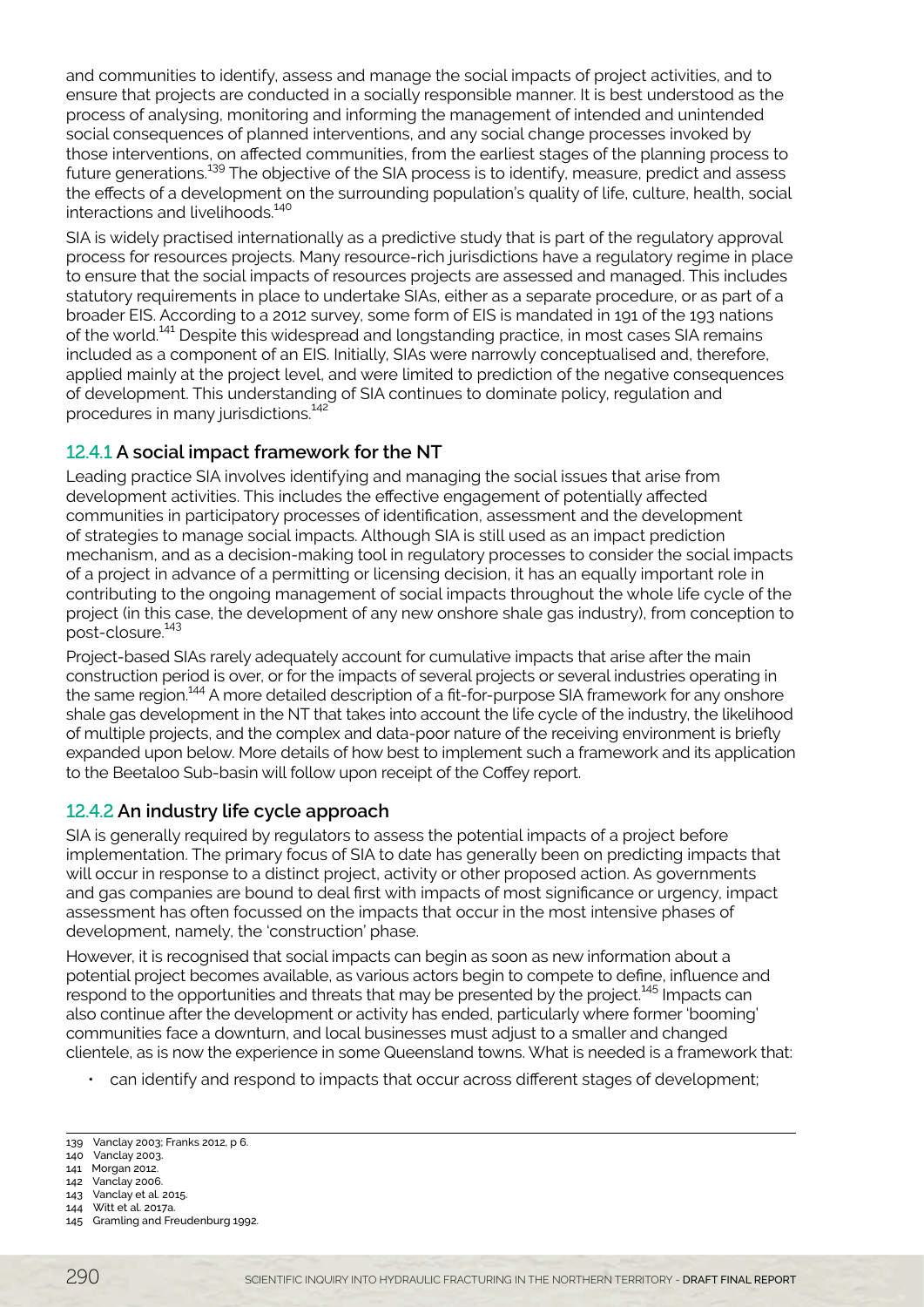- can account for a paucity in statistical social and economic data in remote and Aboriginal communities;
- is culturally sensitive;
- can identify strategies to maximise benefits and minimise disturbance that are aligned with the needs and aspirations of affected stakeholders;
- can inform a more strategic and collaborative approach to development of the region; and
- can engage affected individuals and communities in identifying and managing the impacts without placing undue burden on them.

#### *12.4.2.1 Step 1: a strategic assessment*

An SIA framework should place project-level SIA within a strategic context. A Government led strategic SIA should be conducted in the early stages of any industry development, once feasibility has been established (that is, an adequate resource base has been proven and considered economically viable). Such an assessment is currently under way for offshore gas development in the NT and in SA, and was completed for the terminated Browse LNG project in WA. Given that environmental values are linked strongly with Aboriginal culture, pastoral production, tourism, and social values in the NT, this type of assessment should be undertaken.

The first strategic challenge that any government faces is whether to allow industry to develop the resource or to leave it in the ground. This is a decision that needs to be arrived at through a transparent and inclusive process, which will improve the quality of decision making as well as build community acceptance for the industry. There may also be occasions where the environmental, social, or cultural context is too sensitive, or where insufficient scientific evidence exists on the potential negative impacts of development. In these cases, the choice is made more complex by the high levels of uncertainty involved.

The objective of the strategic assessment proposed is to generate and disseminate the information needed to make a decision about allowing development that is consistent with the public interest. That information will also enable a planned approach to development, rather than allowing market forces to predominantly determine the scale and pace of development, as has been the case in Queensland and in the US.

While there is a high degree of uncertainty at this early stage, there is a clear need to gather and provide relevant and reliable information about the industry and its potential impacts to reduce uncertainty to a socially acceptable level. It is important not to 'pretend to know everything' or to try and 'buy' social acceptance through the promise of jobs, infrastructure and economic benefits.

The strategic SIA stage involves four key components: (1) scoping - identifying possible future development scenarios and their trade-offs; (2) understanding key issues - identifying opportunities and threats presented by the development to a range of stakeholders, and stakeholders' concerns; (3) evaluating the regulatory environment - identifying any regulatory reform, or new governance structures needed; and (4) baseline assessment - identifying values and assets, trends, needs and aspirations for potentially affected regions.

The strategic assessment ensures a transparent and inclusive process. The body of information gathered in this initial step is the starting block for an ongoing, open-access repository of social and industry-related data that is updated and expanded regularly as monitoring and project-level reports are generated (step 2). The suggested stages include:

• **scoping and boundary setting:** first, the strategic assessment seeks to understand the scale and scope of proposed development. This is done by collating information from the individual gas companies about where and how they intend to proceed, and how they might respond under different circumstances. The body overseeing the strategic assessment should have powers to request such information (similar to the Queensland Gasfields Commission). Companies are hesitant to report this information publicly in the early phases of development as development scenarios can change. They may also not wish to divulge their strategies to other gas companies for loss of competitive advantage. Industry-specific information will inform the setting of meaningful and practical geographic boundaries for the subsequent studies, which might be in terms of geological basins or sub-basins, administrative boundaries, or 'impact' zones. Industry information is also used to identify planned and possible future development scenarios;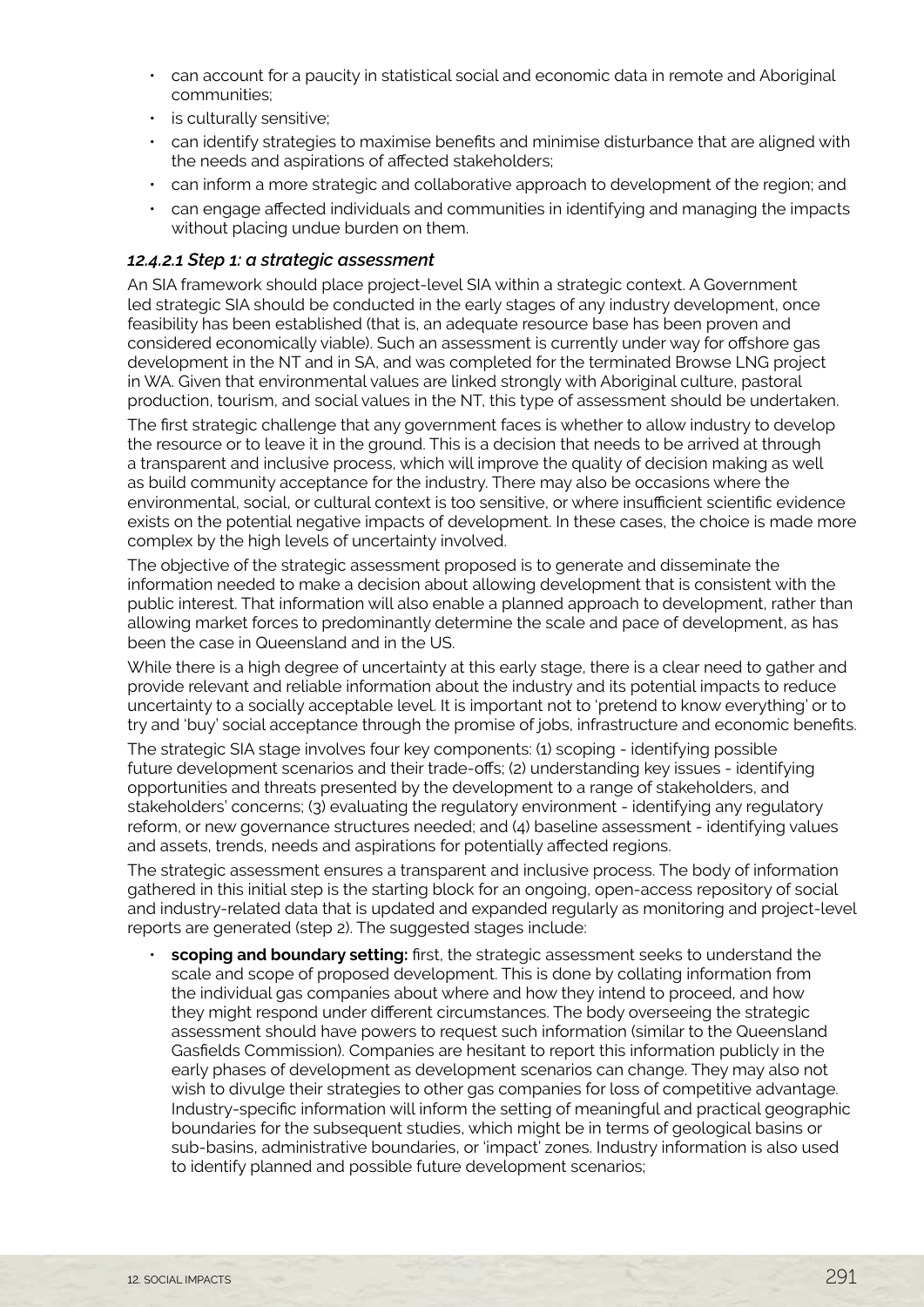• **understand the key issues:** with an understanding of what the proposed development might 'look like', the next step is to identify and understand the issues and trade-offs involved under different development scenarios, including identifying the people and organisations that may be affected. The stakeholder engagement component of this step is critical, and follows leading practice stakeholder engagement methods with skilled personnel. A 'nested' approach to identifying directly and indirectly affected stakeholders, and interested parties should be used. Information about the concerns and interests of these stakeholders can be organised at local, regional, Territory, national and global scales.

#### Figure 12.3: Stakeholder identification by nature of interest and impact. Source: Witt et al.. 2017<sup>146</sup>

**Broader stakeholders** e.g. general public, media, NGOs, international observers

#### **Stakeholders of standing**

e.g. legislative agencies, Indigenous groups, Commission or formal consultative committees, some NGOs ('standing" can be contentious)

**Stakeholders with a direct interest** e.g. near neighbours, investors, people along transport routes, local businesses, community groups

#### **Stakeholders directly involved**

e.g. employees, contractors, suppliers, local government, regulatory agencies, landholders, Land Councils.

Providing information and promoting discussion about the industry, its activities and the trade-offs involved is of crucial importance in the early stages of any development. In Queensland, a lack of freely available, trusted information about the onshore unconventional gas industry in terms of the technology used, its requirements for labour, services and resources, and the types of opportunities and impacts it could generate, created a discursive space for controversy and conflict, despite multiple lengthy EIS and regulatory reports. With the paucity of locally relevant information, those who wanted to know more about the industry looked to experiences and practices from elsewhere, often with little regard to important contextual differences, such as geology and hydrology, technological advances, institutional arrangements and population characteristics.

In the US, the National Wildlife Federation prepared a series of documents to help people engage in decisions about the oil and gas industry. *Fuel for Thought: a citizen's guide to*  participating in oil and gas decisions on your public lands outlines the life cycle of a well, the environmental impacts, the legal framework, the roles and responsibilities of regulating bodies, as well as how to be 'an effective advocate'.147 While this document has an 'antifracking' perspective, it nevertheless provides a good example of the type of information people require in order to hold an informed opinion about shale gas industry in their local area;

146 Witt et al. 2017.

<sup>147</sup> National Wildlife Federation 2008, p 30.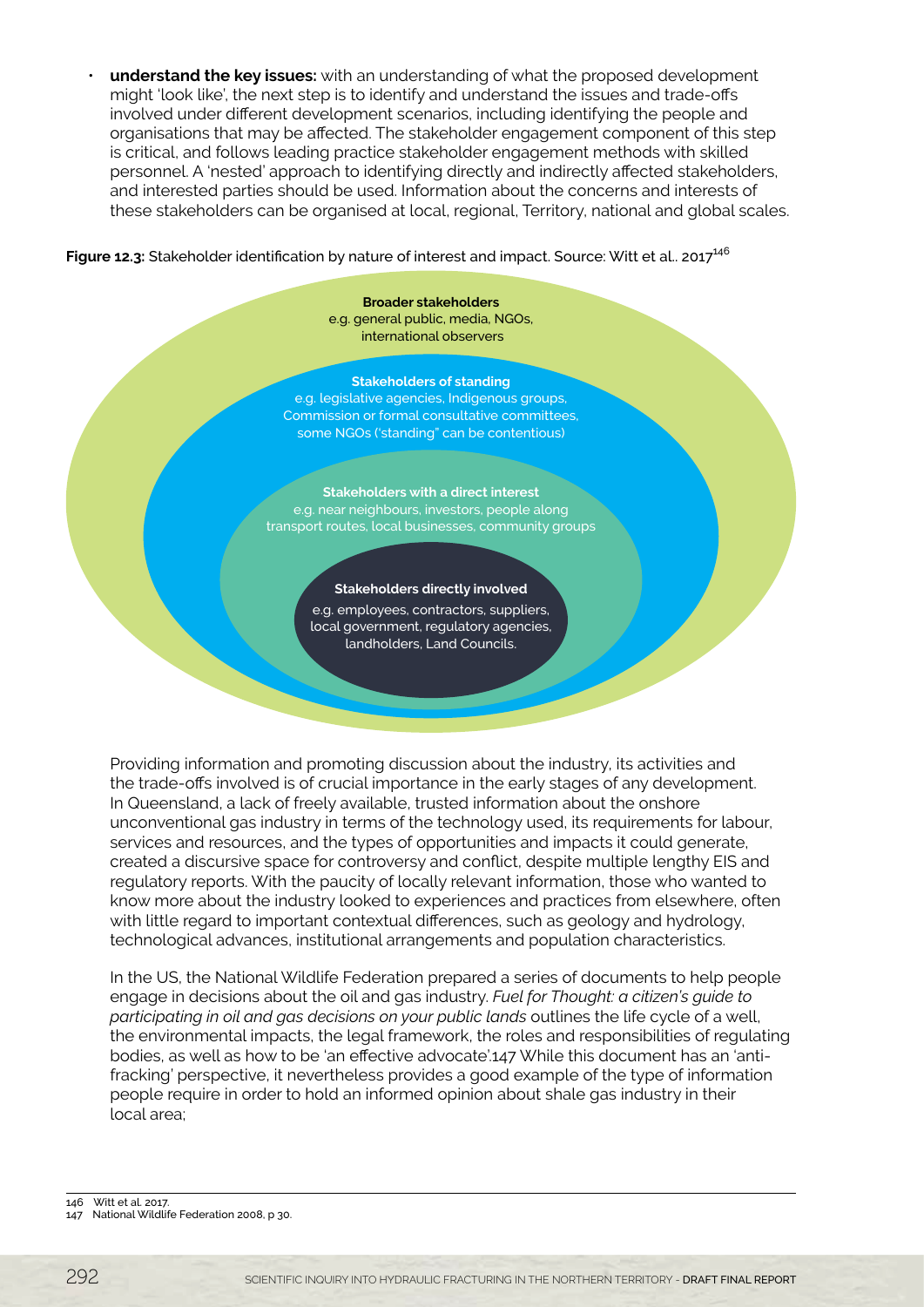• **regulatory assessment:** a strategic assessment of any onshore shale gas industry must also evaluate the regulatory and approvals processes in place and identify reforms that may be needed. This includes addressing the challenges faced in gaining different types of 'consent', and especially those relating to 'fairness' in any land access agreements and benefit sharing arrangements.<sup>148</sup> The emphasis on setting a robust regulatory regime is deliberate. Previous inquiries into the impacts of an unconventional gas industry in Australia have concluded that the risks are manageable provided the industry is properly regulated.<sup>149</sup>

The EPA is an agency that oversees project approvals. It could be enhanced to provide it with capacity to perform additional roles in compliance, performance monitoring and reporting as well as providing independent facilitation services to aggrieved landholders and gas companies. Alternatively, a new wholly independent regulatory body could be established such as the AER or the BC Oil and Gas Commission. In Queensland, for example, the Gasfields Commission was established in July 2013 (during the peak of the construction phase of the projects). Its main functions are to act as an intermediary to facilitate better relationships between landholders, communities and the onshore gas industry. It also plays a key advisory role and has powers to request information from both government departments and gas companies. In 2017, the role of the Gasfields Commission was reviewed, and in light of ongoing disputes between landholders and gas companies, a Land Ombudsman was created as an independent, impartial body to facilitate the resolution of disputes in relation to land access, and compensation and make good agreements, where alleged breaches or additional impacts have occurred;

**baseline assessment:** arguably the largest component of the strategic assessment is the collation of baseline data. Baseline data is usually collected by consultants as part of a project based, EIS driven, SIA but there are a number of shortfalls with this approach for any unconventional shale gas industry in the NT. For this to be undertaken by a regulator and not a gas company would require new governance structures and an enduring funding model linked to the life cycle of the industry.

The initial baseline data collected is for regions and/or local communities where development is imminent and would involve significant participation by local residents. Regional baseline data would also be collected. This baseline data includes identification of stakeholder values, and current assets in different types of capital 'stocks', as well as assessing trends, and aspirations for these stocks. The Community Capitals Framework (CCF) is well established in community development literature and practice.<sup>150</sup> The CCF measures community development in relation to seven types of capitals, including:

- o **natural:** the condition of place-specific elements, biodiversity, amenity, beauty;
- <sup>Ȉ</sup> **cultural:** traditional knowledge and languages, rituals and festivals, heritage;
- <sup>Ȉ</sup> **social:** networks, trust, norms of behaviour, giving, neighbourliness, cooperation;
- <sup>Ȉ</sup> **human:** skills, knowledge, health, abilities, leadership;
- <sup>Ȉ</sup> **political:** influence, having a voice, self-determination;
- <sup>Ȉ</sup> **financial:** credit, savings, income, assets; and
- <sup>Ȉ</sup> **built:** infrastructure, housing, roads, sewerage, sports facilities, lighting.

In addition, it has been recommended that institutional capital be included (for example, community organisations), that is, the effectiveness of local and regional institutions as another important consideration for any SIA framework.

As census and other statistical data is limited or flawed for many of the NT's remote communities (they tend to under-represent the Aboriginal population), the collection of baseline data for these capitals must be a participatory process. A leading practice model developed by the University of Queensland CSRM and the CCSG is of relevance in this context, namely, the UQ Boomtown Toolkit and its supplementary annual reports on Queensland's gas fields communities. The UQ

<sup>148</sup> Note that in Queensland the majority of land access issues were in relation to freehold land. This is likely to be quite different in the NT where Aboriginal land and pastoral leases are the main forms of land tenure.

<sup>149</sup> Witt et al. 2017.

<sup>150</sup> Emery and Flora 2006.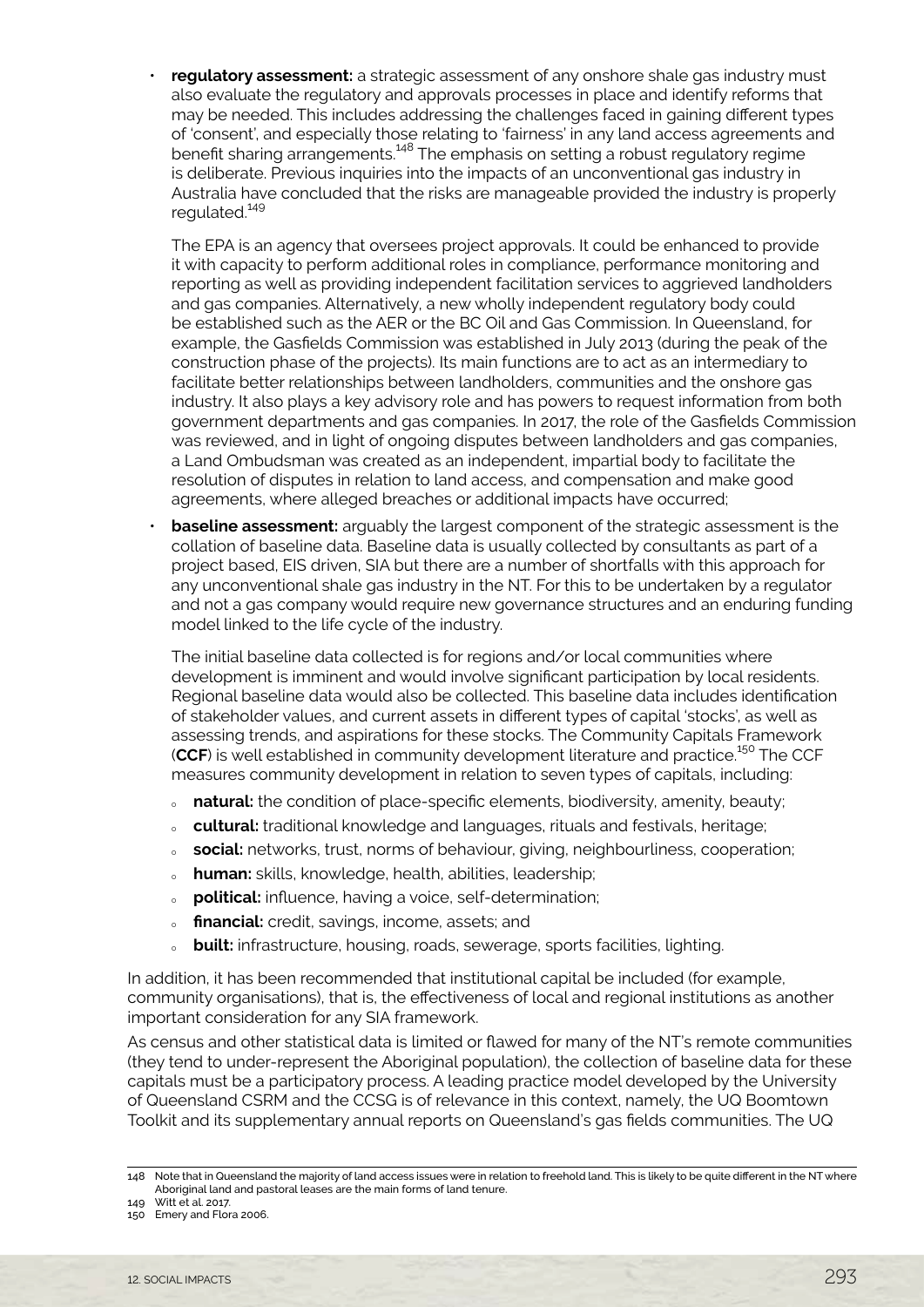Boomtown Toolkit outlines a tested approach to identifying community assets and values, and importantly, for identifying indicators for measuring those values that are meaningful and relevant to multiple stakeholders. For example, it uses collaborative methods to identify indicators that the industry needs for compliance and for monitoring social impacts, that the community needs to represent their concerns, values and aspirations, and that the Government wants in order to monitor cumulative impacts and regional development outcomes. For remote NT communities, social indicators may need to be 'bespoke', and more qualitative. They may require local 'data stewards' to report changes in bespoke indicators on a regular basis. For example, an indicator of household wealth might be how many funerals/cultural events are attended in a year, rather than economic measures of disposable income. This 'shared measurement' approach is leading practice in program evaluation and has clear relevance to impact assessment in data-poor regions.

The baseline assessment identifies initial stocks of capital, but also trends, where possible, and, importantly, identifies local and regional goals and aspirations in relation to this capital. This information is then used by gas companies, who still need to submit a comprehensive social risk assessment for the approvals process that outlines how the proposed activities will affect, either positively or negatively, the community capital stocks and the strategies proposed to either enhance or mitigate them.

#### *Recommendation 12.13*

*That a strategic SIA, separate from an Environmental Impact Statement (EIS), be conducted in advance of any onshore shale gas development, during the exploration phase. Such SIAs must be conducted holistically to anticipate any expected impacts on infrastructure and services, and to mitigate potential negative impacts, and be funded by industry.*

#### *Recommendation 12.14*

*That early engagement and communication of the findings of the strategic SIA be systematically undertaken with all potentially affected communities and with all levels of government to ensure that unintended consequences are limited and shared understanding of roles and responsibilities, including financial responsibilities, can be developed.*

#### *Recommendation 12.15*

*That ongoing monitoring and measurement of social and cumulative impacts be undertaken with the results publicly available.*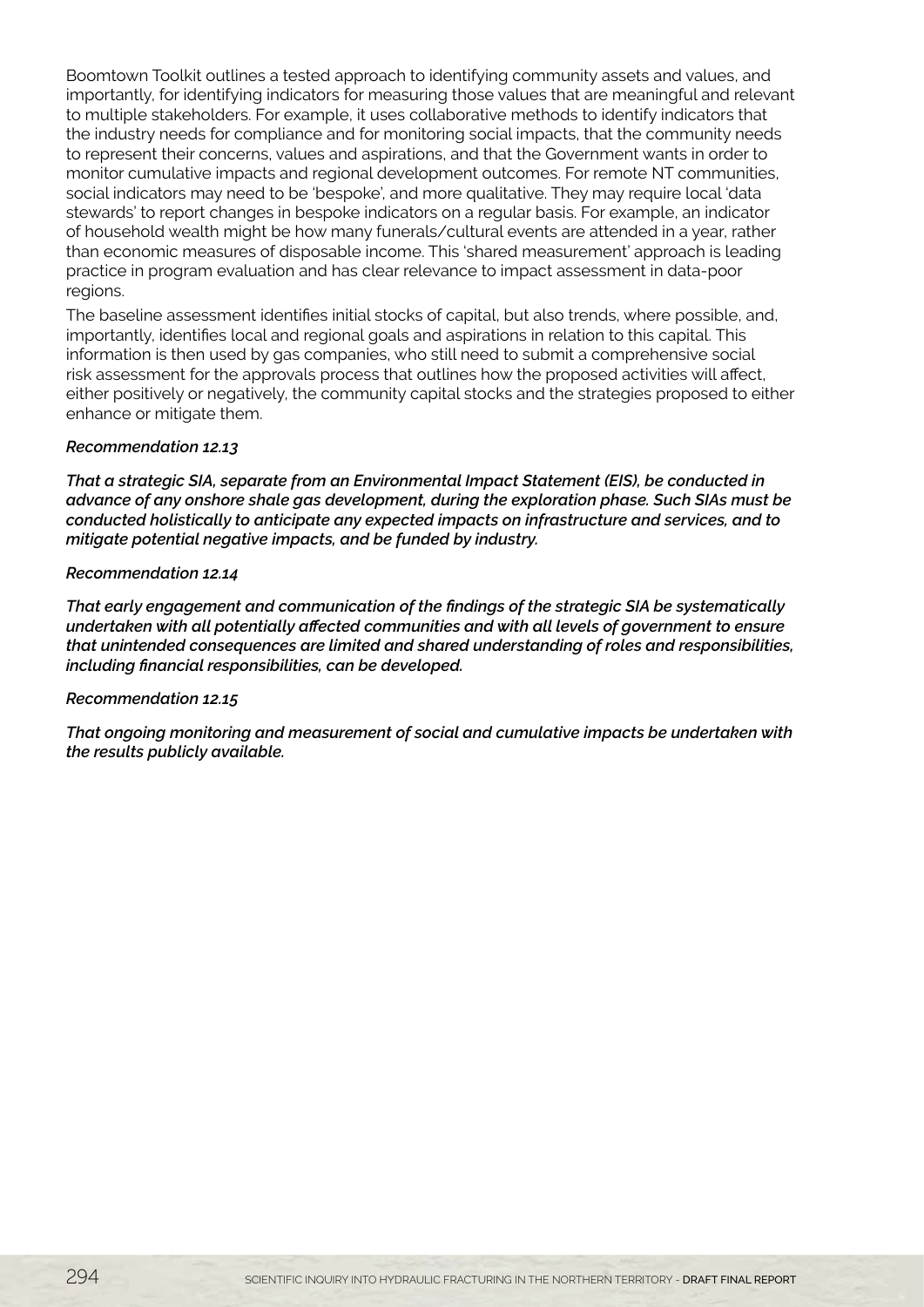#### *12.4.2.2 Step 2: regional participatory monitoring and evaluation framework*

Leading practice in SIA has regional and systems level monitoring for resource regions in place, particularly where social and economic impacts extend well beyond the geographic location of a single operation, and where there are interacting impacts from multiple extraction activities.<sup>151</sup> Developing an online, public, open-access data repository for all industry-related information, including monitoring and compliance data, is a positive action for building trust in the industry, which is essential for building and maintaining public acceptance and an SLO.

An additional value of the ongoing, participatory regional monitoring and evaluation database is that it reduces the risk of 'consultation fatigue' as multiple gas companies seek information to inform their social risk assessments. In Queensland's CSG communities, multiple and extensive consultation events (from EIS/SIA consultants, resource companies, various levels of government, media and researchers) have placed high demands on people's time and caused additional stress at a time of rapid change and mixed emotions. As the 'boom' period ended, so did the outside interest. Unsurprisingly, local people reported feeling 'forgotten' and 'abandoned' by many of the consulting agencies.

The online database becomes an open-access resource for information. Each project-level risk assessment is uploaded, and any new indicators and data about communities are added to the database. Ideally, communities themselves can provide and upload data updates to the relevant indicator timeline. This gives communities ownership of the data. As the UQ Boomtown Toolkit has demonstrated, the data can also be used by communities for funding applications, to allocate resources, to argue a need for investment, or purely to advocate for themselves and their assets.

In addition to the open-access resource, ideally there should be a mechanism for periodic reporting out of key information, with accompanying analysis and interpretation of findings. This is important for industry transparency and to build and maintain trust in the industry as indicated in the accompanying report on an SLO. This reporting work is best conducted by an inter-disciplinary and purpose-specific research institution, such as CCSG, or GISERA. CCSG already produces annual reports for Queensland's gasfields communities, which are widely used by local and State governments, CSG companies and community groups.

A strategic and regional approach to cumulative impact assessment enables gas companies to form partnerships with other companies, service providers and communities, for negotiated and agreed community development outcomes. Strategies for social impact mitigation or enhancement can then align with existing community development programs and be targeted toward the needs and aspirations of local communities. This monitoring framework is designed to enable adaptive responses. Each development will provide information about intentions for future development. This allows industry forecasting and amendment to initial development scenarios generated in a strategic assessment. The lifespan of the monitoring framework should last throughout the life cycle of the industry, approximately 40-50 years. However, the frequency of data updates must be flexible and determined by institutional capacity, sequential development of projects, and the transitioning of projects to another phase.

While this is an ideal model, it is recognised that it places additional burden on government resources, particularly in the early phases of strategic assessment, before any royalties from resource production have been generated. A lower cost version is to create an online data repository, have all data from project-based EIS/SIAs uploaded, with conditions in place for any future projects in the region to adapt to new information and facilitate collaboration. The monitoring framework sets the agreed indicators to be monitored, with sufficient flexibility to adapt to emerging issues as they arise. Responsibility for the data updates, once the baseline is established, is shared by the gas companies and local communities (similar to the UQ Boomtown Toolkit).

The Government could recover costs for the strategic assessment/fund ongoing assessment by increasing the cost of petroleum approvals or moving towards a full regulatory fee recovery model (see Chapter 14 for further discussion). Increasing the cost of petroleum approvals for gas companies would ensure that companies contribute to the up-front costs of initial and ongoing impact assessment.

<sup>151</sup> Franks et al. 2009.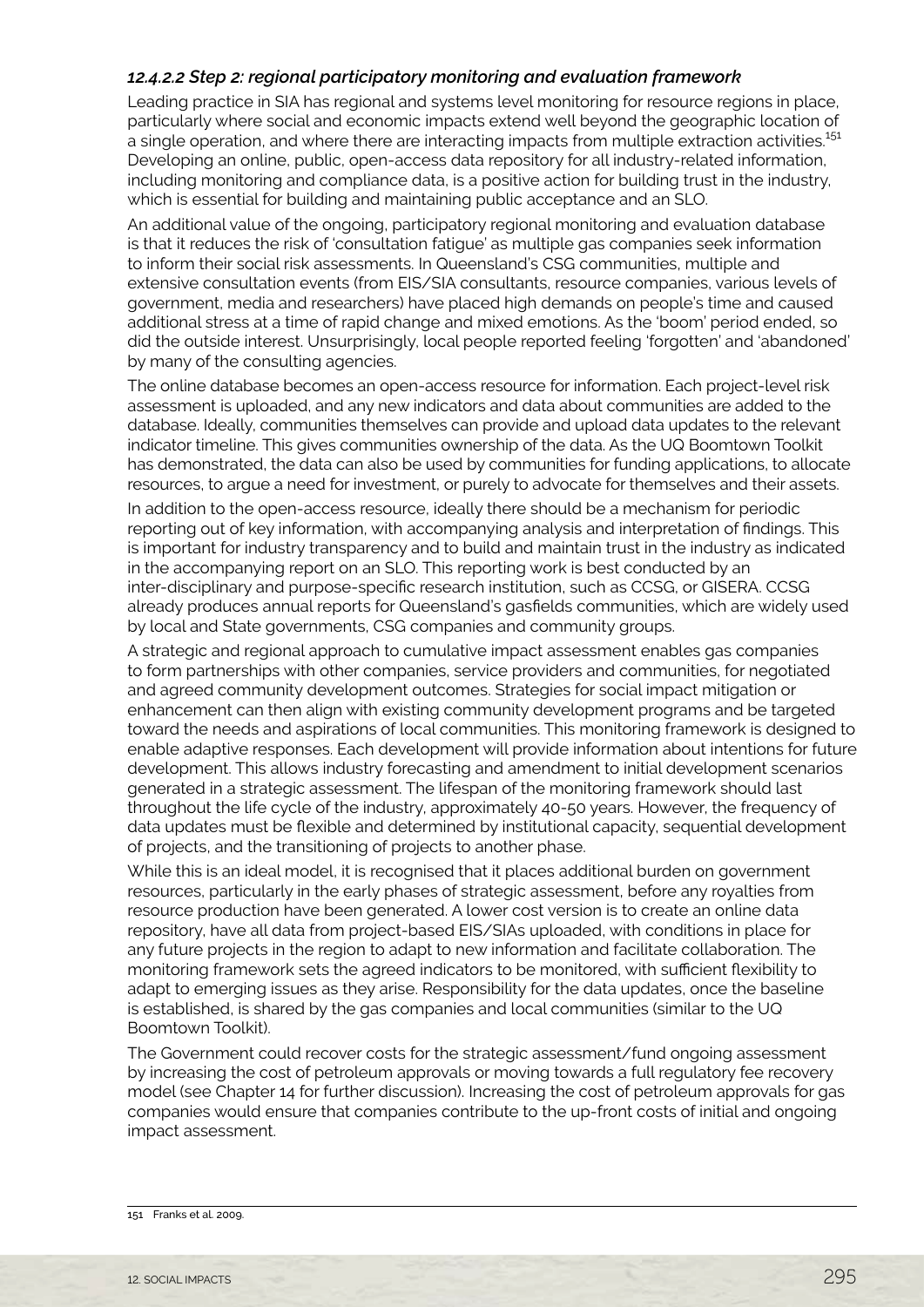<span id="page-27-0"></span>The main function of the ongoing collaborative monitoring framework is to provide a structured mechanism for collaboration and adaptive management, and to facilitate processes for capturing learning that leads to continuous improvement (lacking in most other jurisdictions). Importantly, it also allows for coordinated responses to other influencing factors, both from within any onshore shale gas industry, such as price fluctuations, and externally, such as biosecurity alerts.

#### *12.4.2.3 Steps 3 and 4: project-level risk assessments and collaborative strategies*

Under the proposed SIA framework, each development will submit an SIA with a comprehensive risk assessment that considers:

- the whole life cycle of the project and the types of activities involved in each phase;
- the people or groups of people likely to be affected (with attention to vulnerable groups);
- the likely social impacts both positive and negative;
- the significance of the impacts in terms of likelihood, severity, and ability to be mitigated or enhanced;
- the likely effects of mitigation and enhancement strategies (in relation to baseline assessment of capitals and aspirations for these capitals, but also in relation to strategies that may already be in place by other projects in the region);
- the assessment of residual risks; and
- standardised reporting.

Strategies for enhancing positive outcomes and mitigating negative impacts should be targeted towards the aspirations and needs of communities identified in the strategic SIA and should be in partnership with community organisations and institutions. The social baseline data will be used from the strategic SIA baseline data and updated or expanded to suit the EIS/SIA requirements. This minimises the need to collect baseline data multiple times directly from communities, which contributes to consultation fatigue. Stakeholder engagement processes are critical in prioritising concerns and developing workable agreements for mitigation or enhancing strategies. This approach will be further detailed in the Beetaloo Sub-basin report from Coffey.

#### 12.5 Implementation of an SIA for the Northern Territory

#### 12.5.1 **Strategic assessment**

There are currently no regulatory requirements or provisions for undertaking a strategic SIA in the NT, although the need for an overarching strategic SIA of the industry has been proposed in prior reports (see, for example, the 2015 Hawke Report), and by the EDO. One pathway for such an assessment is to define a specific development area (such as the Beetaloo Sub-basin) and outline a program for onshore shale gas development in that area. Where MNES are potentially affected, the Australian Government Minister for the Environment can be approached to enter into a Strategic Assessment Agreement with the NT under the EPBC Act, as part of a bilateral agreement. The strategic assessment process is flexible and is designed to be a collaboration between partners.

The process involves initial strategic assessment of a 'policy, plan or program' (in this case, a program for onshore shale gas development in a specified area) and its endorsement. If the 'program' for development is approved, there are 'approved actions' (such individual gas projects, waste treatment facilities, associated infrastructure) that can be undertaken without the need for further EPBC Act approvals.

Strategic assessments are undertaken by the organisation responsible for implementing the program (the Government) in partnership with the Commonwealth. They are designed to be a collaborative process that delivers positive outcomes for both parties.

To initiate a strategic assessment under the EPBC Act requires the development of a program or scenario for onshore shale gas development. This development program is submitted to the Australian Government Minister for the Environment, who decides if the proposal warrants a strategic assessment. Currently there are few listed threatened communities in the NT. There may, however, be matters of national cultural heritage significance that have not been documented and may trigger the EPBC Act process. A strategic assessment may identify such values. Additionally, Aboriginal groups can nominate to have significant places listed on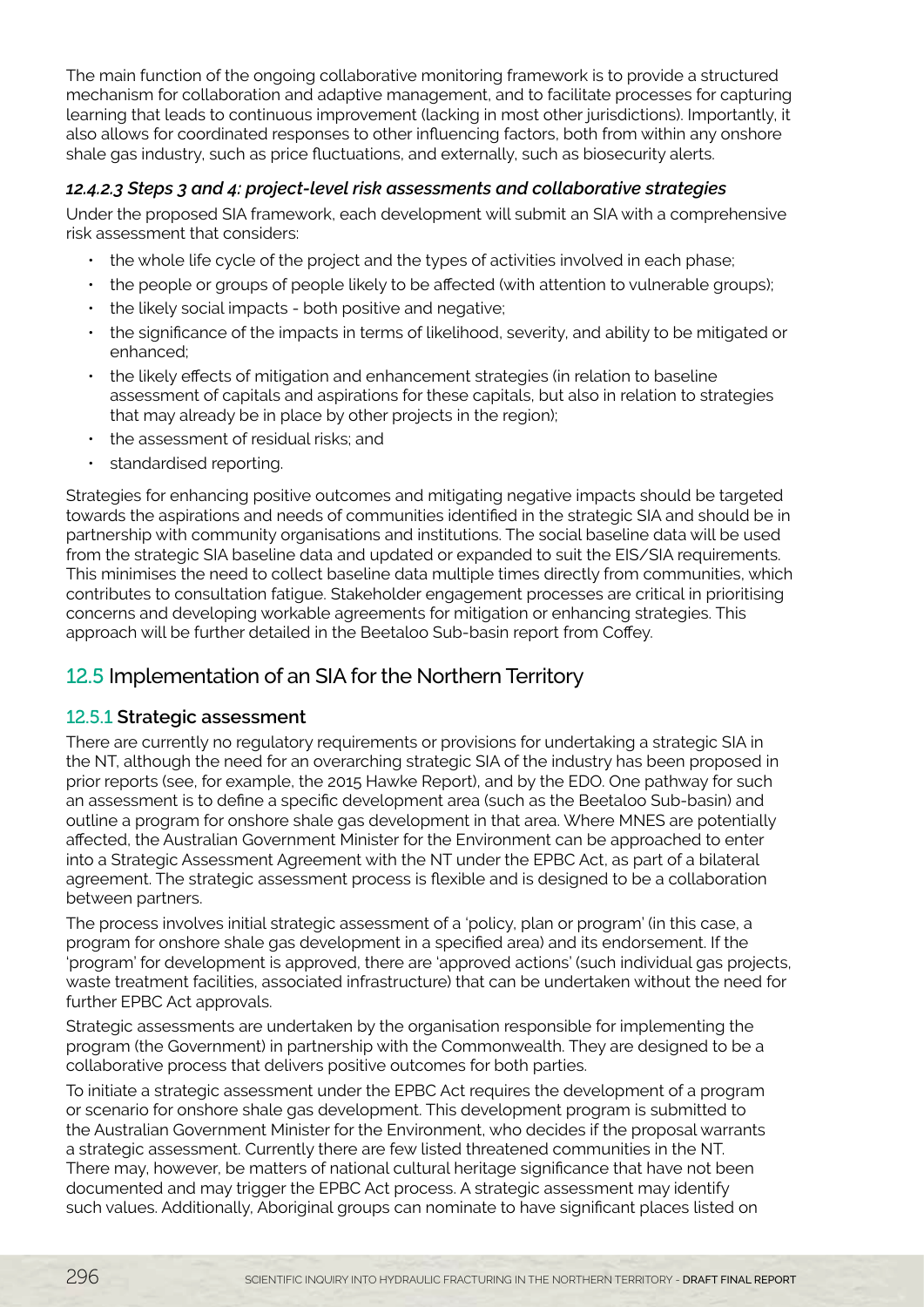the National Heritage List, with no changes to the ownership of those places. The Australian Heritage Council makes an assessment of the nominated places and advises the Minister for the Environment whether or not the Council assesses that the place has national heritage values. The Minister makes the final decision about which places are included in the National Heritage List.<sup>152</sup>

If the Minister decides that the proposed program would require multiple approvals under the EPBC Act, or that the program would potentially have an impact on landscape scale protected matters, the Territory and Commonwealth enter a Strategic Assessment Partnership and negotiate appropriate Terms of Reference for social, environmental and other specialist impact assessments (such as cultural impacts assessment). To avoid duplication with State and Territory processes, the Commonwealth has initiated a 'one-stop-shop' for approvals under the EPBC Act, where Commonwealth approvals processes are meant to sit within existing bilateral agreements.

Under the strategic assessment approach, baseline studies for impact assessment are no longer undertaken by gas companies but are overseen either under the EPBC Act strategic assessment management body (a group within the Government) or another regulatory agency. If the NT regulatory framework is reformed to include a strategic assessment mechanism, this should be overseen by an independent regulator. Having baseline studies conducted and overseen by an independent body (and not a gas company, with a vested interest in having its project approved) gives legitimacy to baseline studies and builds trust in the approvals process. However, this also places the burden of cost onto the public purse. Gas companies should therefore contribute to the costs of these studies, and the Government should recover costs by placing a levy or additional fees onto the cost of petroleum approvals. Ensuring that the regulator is adequately resourced is further discussed in Chapter 14.

Social baseline assessments should be undertaken by trained and experienced SIA practitioners who also have an understanding of industry activities associated with the different phases of onshore shale gas development. Such specialised expertise can be found at CCSG at the University of Queensland and GISERA. While both these research institutions rely partly on industry funding, researchers work under strict codes of conduct and national guidelines for the ethical conduct of research. A similar centre could be established in the NT at Charles Darwin University or another local institution.

The baseline assessments for the SIA framework proposed here most closely resemble those undertaken by the CCSG or CSRM for cumulative social and economic impact assessment, insofar as they involve generating timeline charts for a tailored set of locally meaningful indicators. This approach is most relevant to the NT because it allows Aboriginal communities to choose their own set of indicators rather than relying on census data, which may be of little relevance to their specific circumstances. Using this method, communities are able to participate in the development of indicators, data collection and reporting, and the design of mitigation strategies that are 'outcomes-focussed' for their needs and aspirations. This requires some local institutional capacity and leadership, which may need to be fostered. Local governments and Land Councils should have participatory community planning documents prepared that outline local values and assets that people would like to see protected, those they would like to see enhanced, and issues they would like to see resolved.

#### 12.5.2 **Reforms required to enable a shale gas SIA framework in the NT**

For the proposed steps in an SIA to be operational, a number of structural innovations are required. These include:

- introducing mechanisms for strategic assessment, either through a Strategic Assessment Agreement under the EBPC Act, or through reforms proposed in the 2015 Hawke Report. A strategic SIA is needed to decide if any onshore shale gas industry should go ahead, and if so, under what conditions. The SREBA recommended in Chapter 15 is central to this reform;
- establishing or enhancing an independent authoritative body, such as the EPA or a newly established independent regulator (see Chapter 14) with powers to request information from, and to facilitate the collaboration between individual gas companies, and between gas companies, government agencies (including local government), communities and landholders;

<sup>152</sup> Aboriginal cultural heritage is also protected through the Commonwealth's *Aboriginal and Torres Strait Islander Heritage Protection Act 1984* (Cth) and the *Protection of Movable Cultural Heritage Act 1986* (Cth).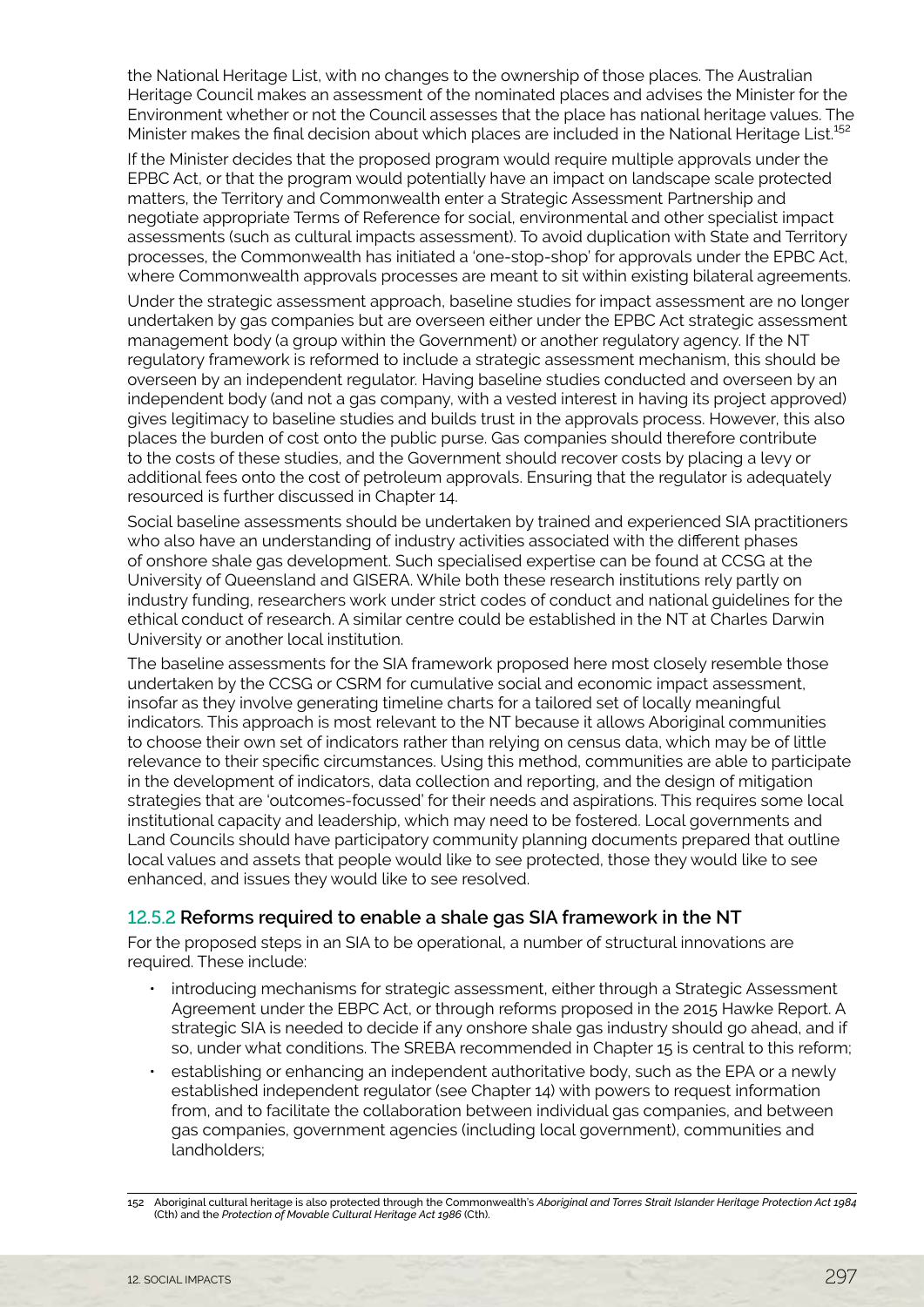- <span id="page-29-0"></span>• establishing a long-term participatory regional monitoring framework, overseen by the EPA or the independent regulator, with secure funding (raised from industry levies) and able to endure multiple election cycles (see Chapter 14); and
- periodic and standardised reporting to communities on the social, economic and environmental performance of the industry through an independent source, either the independent regulator or a specialised research institution. This includes information from the monitoring of key indicators and an industry-wide complaints and escalation process (the experience of CSG in Queensland is that each of the CSG projects reported complaints differently, which made it impossible to gauge industry performance).

#### *Recommendation 12.16*

*That in order to operationalise an SIA framework in the NT the Government should make the following structural reforms:*

- *• introduce mechanisms for strategic assessment, either through a Strategic Assessment Agreement under the EBPC Act, or through reforms proposed in the 2015 Hawke Report. A strategic SIA is needed to decide if any onshore shale gas industry should go ahead, and if so, under what conditions;*
- *• establish or enhance an independent authoritative body, such as the EPA or a newly established independent regulator (see Chapter 14), with powers to request information from, and to facilitate the collaboration between individual gas companies, and between gas companies, government agencies (including local government), communities and landholders;*
- *• establish a long-term participatory regional monitoring framework, overseen by the EPA or the independent regulator, with secure funding (raised from industry levies) and able to endure multiple election cycles; and*
- *• establish periodic and standardised reporting to communities on the social, economic and environmental performance of the industry through either the independent regulator or a specialised research institution. This includes information from the monitoring of key indicators, and an industry-wide complaints and escalation process.*

#### 12.6 Lessons learned from SIA experiences elsewhere

In addition to the Queensland experience, there are a number of lessons that have emerged in other countries that provide useful consideration for the NT. These will reassure Territorians, notwithstanding the unique nature of the NT, that there is experience to inform and guide the best way forward if any onshore shale gas industry is to proceed. Some of these are summarised below.

#### 12.6.1. **The US shale gas experience**

As stated in the Interim Report, the US shale gas 'revolution' was characterised by its rapid pace of development and provides a cautionary tale. In the overriding agenda to become self-sufficient in energy supply as quickly as possible, social impacts of development were largely overlooked (until there was local backlash) and regulatory frameworks were largely insufficient (until they were challenged and amended).<sup>153</sup> A review of the risks posed to communities from shale gas development in the US identified four key areas of risk:

- rapid industrialisation of communities (boom and bust);
- uneven distribution of costs and benefits from the development;
- community conflict; and
- $\cdot$  social-psychological stress and disruption.<sup>154</sup>

The most effective responses to the negative social impacts of shale gas development were led at the community level. These required the development of community-scale consensus based decision-making processes.<sup>155</sup> The need to assess local institutional capacity was identified in

<sup>153</sup> Brasier et al. 2014.

<sup>154</sup> Jacquet 2014.

<sup>155</sup> McElfish and Stares 2014.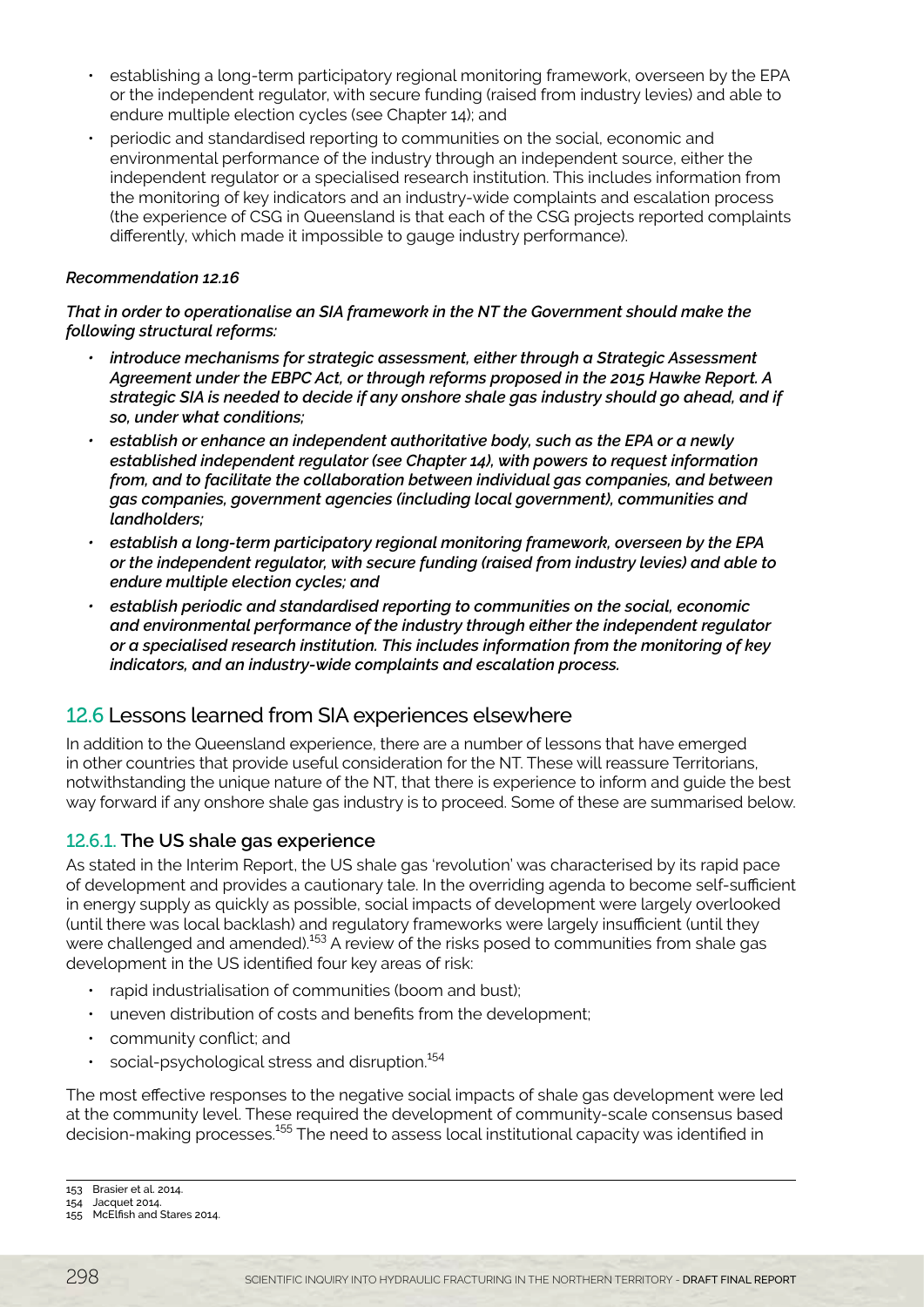the proposed SIA framework baseline assessment. In the NT, local governments will need to establish participatory planning processes and prepare planning documents that reflect the views and aspirations of local residents if any onshore shale gas development were to go ahead.

#### 12.6.2 **South Africa's environmental assessment for shale gas development**

The South African government has made a high-level public commitment to shale gas exploration. The potential future economic and energy security benefits of a large resource of natural gas in the Karoo region of South Africa could be substantial. But so too could the negative social and environmental impacts. In order to make well informed decisions and to ensure that decisions are broadly accepted by stakeholders as credible and legitimate, a Strategic Environmental Assessment for shale gas development was commissioned. The key aim of the project was to develop an integrated decision-making framework to enable South Africa to establish effective policy, legislation, and sustainability conditions, under which shale gas development could occur.

There were three project phases over the 24-month period:

- **the conceptualisation and methodology phase:** the objectives were to set up and implement all project management structures, convene the project governance groups, recruit authors and experts to the multi-author teams and release a draft approach report at the end of Phase 1 for expert review. This document was also made available to the public on the website;
- **the scientific assessment phase:** this was the component of the study where the scientific assessment by the multi-author teams for all strategic issues took place. At the end of this phase, draft and final Strategic Environmental Assessment reports were released for expert and public review. The expert review included peer-reviews from international experts; and
- **the decision-making framework phase:** the final phase translated the outputs from phase 2 into operational guidelines and decision-making frameworks. It was undertaken by the project team in close consultation with the various affected departments. It commenced with initial drafts after the delivery of the first draft of the assessment report and ended with final drafts after the delivery of the final assessment report.

The project teams were separated between phase 2 and 3. The experts involved in phase 2 were not asked to make decisions about the development of shale gas. Rather, they were asked to give an informed opinion on the consequences of different options. The decisions were to be made by mandated government authorities, who have contracted the science councils to help them in formulating the framework and content of such decisions. The assessment process culminated in November 2016, with the publication of a report entitled *Shale Gas Development in the Central Karoo: A Scientific Assessment of the Opportunities and Risks.*<sup>156</sup>

The extensive report identified a number of potentially significant social risks, particularly those relating to increasing social division and inequity between already marginalised populations and those better positioned to capture opportunities from the shale gas industry.

Building public trust remains a key issue for the industry to ensure it has community acceptability in South Africa. It is too early to determine whether the exercise resulted in greater trust in government and industry and broader public acceptance of shale gas development in South Africa. However, the scientific rigour, detail and transparency associated with the assessment exercise has undoubtedly provided a significant contribution in this respect.

#### 12.6.3 **Lessons from Canada**

The Council of Canadian Academies was asked to assemble an expert panel to assess the state of knowledge about the impacts of shale gas exploration, extraction and development in Canada. In response, the Council recruited a multidisciplinary panel of experts from Canada and the United States to conduct an evidence-based and authoritative assessment supported by relevant and credible peer-reviewed research. In 2014, the Expert Panel on Harnessing Science and Technology to Understand the Environmental Impacts of Shale Gas Extraction published a report entitled *Environmental Impacts of Shale Gas Extraction in Canada.*<sup>157</sup>

<sup>157</sup> Council of Canadian Academies 2014.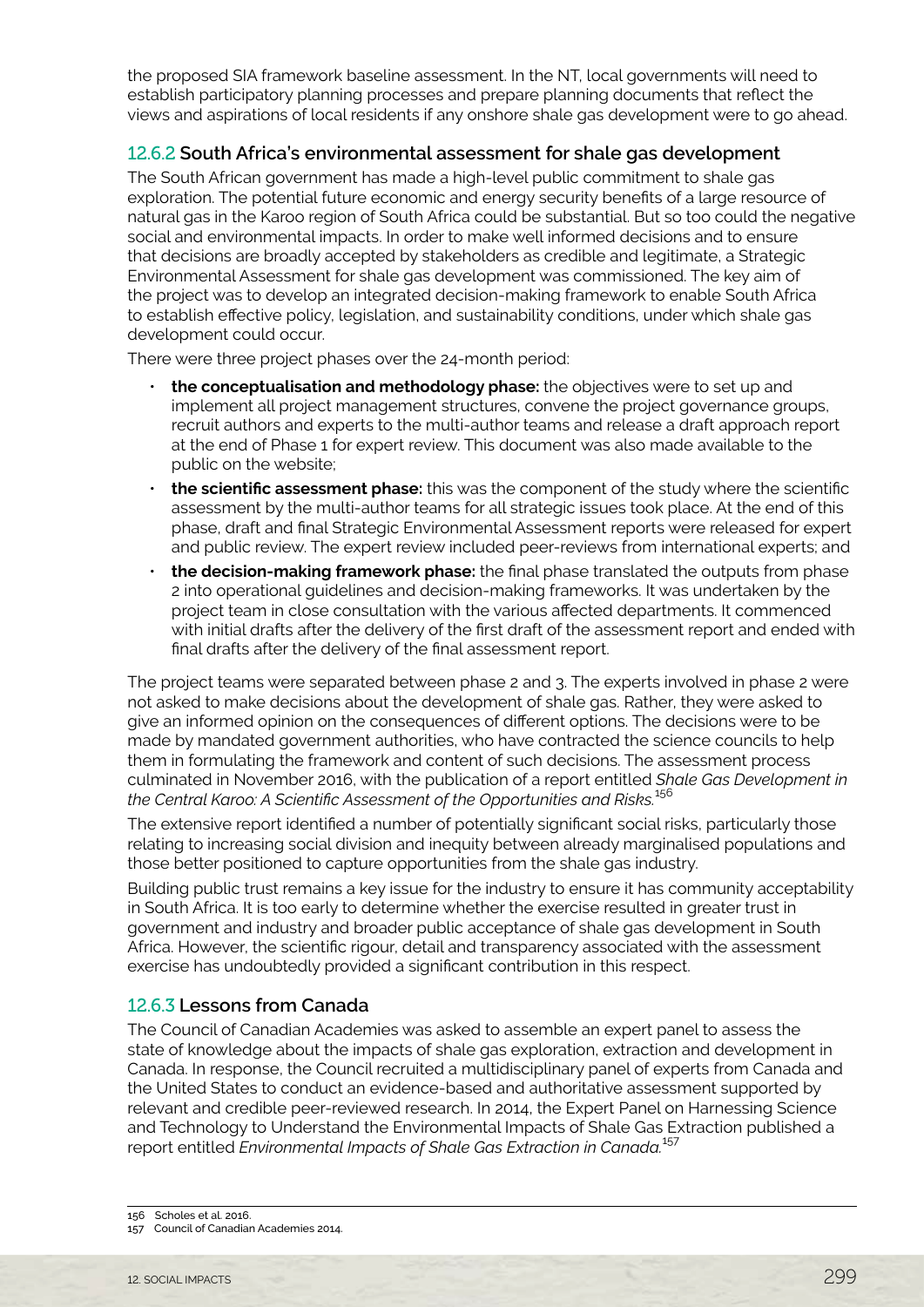<span id="page-31-0"></span>One of that panel's main findings was that, compared with conventional gas, the greater scale of development and concentration of infrastructure required to produce shale gas meant increased land impacts and land use conflicts, and that the only effective way to manage such cumulative effects was at the regional, and not local, scale.<sup>158</sup> The panel noted that management of cumulative effects requires effective implementation of strategic impact assessment processes. At the same time, the implementation of a regional strategic impact assessment to reduce cumulative effects of shale gas development requires a significant investment in human and financial resources.<sup>159</sup>

The panel also found that shale gas development poses particular challenges for governance because the benefits are mostly regional, whereas adverse impacts are mostly local and cut across several levels of government. Engagement of local citizens and stakeholders was identified as a key element of an effective framework for managing risks posed by shale gas development. Accordingly, the panel stressed that public engagement is necessary not only to inform local residents of development but to receive their input on what values need to be protected, reflect their concerns and earn their trust.<sup>160</sup> As experience in several US states and Canadian provinces has shown, the manner in which local people are engaged in decisions concerning shale gas development is an important determinant of their acceptance of the development. Moreover, public acceptance is situation-specific: practices that are acceptable in one situation may not be in another. Therefore, the panel recommended that any public engagement strategy needed to reflect these differences and be oriented to local context, capacity, and concerns.<sup>161</sup>

In the Canadian social and political context, shale gas development must recognise the importance of addressing First Nations' treaty rights, interests and concerns. The legal relationship between the Crown and First Nations is defined by the courts through clarification of the existing Aboriginal and treaty rights. Many First Nations are uncomfortable with tripartite negotiations between the provincial, federal and First Nations governments because they see such negotiations as a derogation of the bilateralism established when the treaties were first negotiated. First Nations argue that the cumulative impacts of past authorisations for resource development in Canada have infringed on their Aboriginal and treaty rights. Specifically, they point to instances in which the Crown assigned certain procedural aspects of consultation to proponents and asked for amendments to project plans to avoid impacts on Aboriginal and treaty rights.<sup>162</sup> The panel stressed that the impact of First Nations' opposition to other major resource development in Canada indicates that the effect that Aboriginal resistance or support on future shale gas development cannot be overemphasised.<sup>163</sup> As many of the known commercially accessible shale gas deposits in Canada are in accepted or claimed traditional territories, the panel recommended that First Nations need to be consulted meaningfully and early in any shale gas development process, in full respect of their Aboriginal and treaty rights.

#### 12.7 Key findings from the CSRM report

There are a number of key findings that arose from the CSRM report that provide useful insights around the necessary considerations for monitoring and assessing the social impacts of any onshore shale gas industry. The principal findings are listed below for consideration.

#### 12.7.1. **Key components of a leading practice SIA framework for shale gas in the NT**

The key components of a leading practice SIA framework for any onshore shale gas industry in the NT are as follows:

- **strategic assessment:** to develop a program of development that clearly identifies the goals of the program and defines the scale (and staging) of development in terms of balancing economic, social and environmental impacts at local, Territory and national scales;
- 158 Council of Canadian Academies 2014, p 205.
- 159 Council of Canadian Academies 2014, p 128 160 Council of Canadian Academies 2014, p xix.
- 161 Council of Canadian Academies 2014, p 208.
- 162 Council of Canadian Academies 2014, p 31
- 163 Council of Canadian Academies 2014, p 31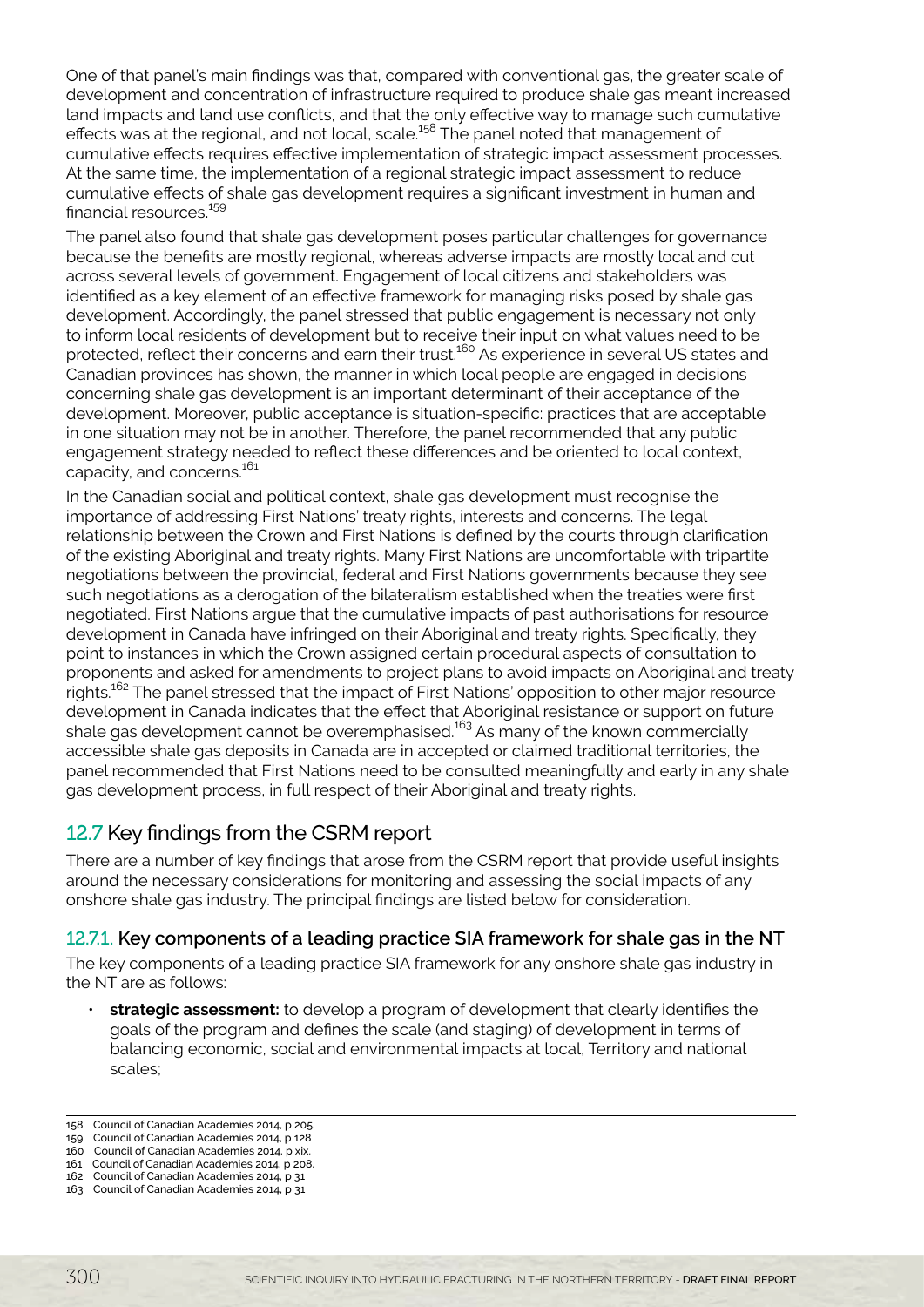- **strategic approach:** that aligns individual projects and their outcomes with the objectives of the NT Economic Development Framework and community values and aspirations;
- **coordination and collaboration between multiple projects:** in order to minimise negative cumulative impacts, minimise the 'footprint' of any development in the placing of associated infrastructure (including workers 'accommodation) and maximise long-term social and economic benefits to local and regional communities;
- **human rights issues:** attention to human rights and the rights and vulnerabilities of Aboriginal people;
- **independently led social baseline assessment:** using 'agreed indicators' to measure impacts and sustainability outcomes (the indicators should be selected in consultation with local people and stakeholders) with participatory, ongoing monitoring of impacts and outcomes;
- **independently led community engagement program:** with affected stakeholder groups to discern the significance of impacts and to co-develop acceptable and appropriate mitigation and enhancement strategies;
- **open data policy:** with regular reporting on the social, economic and environmental performance of the shale gas industry; and
- **cumulative impacts:** each additional project should provide an adaptive SIA risk assessment that specifically addresses cumulative impacts and its contribution to the development program's objectives.

#### 12.7.2. **Reflections on similar developments elsewhere**

The CSRM report also made the following relevant observations based on similar shale gas development in other jurisdictions, namely, that:

- the scale and pace of development determines the significance of social impacts. So does the pre-existing/pre-project social, economic, political and cultural environment;
- social impact mitigation strategies should not be bilateral agreements (for example, government placing conditions on operators), nor overly prescriptive (for example, operator must construct 50 new houses). Instead they should involve local communities (and other key stakeholders who have a role to play), be aligned with their aspirations and needs and be 'outcomes-focussed';
- the social impacts of shale gas development are unevenly distributed. Those with capacity and information can prosper while inflexible or vulnerable groups can be negatively affected;
- social impacts, such as impacts on local social cohesion, and psycho-social stress, arise well before there is a project, and these are often not adequately addressed in SIA processes;
- there is low trust in the onshore unconventional gas industry worldwide. Trust is timeconsuming and difficult to earn but quickly and easily lost. In developed countries like Australia, mass media, including social media, can have a large influence on the process. But sight must not be lost of the importance of managing relationships at the ground level, especially in remote areas;
- local institutions need to be strengthened (ideally prior to development occurring) to address the challenges and harness the benefits that the industry can bring. SIA needs to identify existing levels of capacity within these institutions and those that would need attention;
- underlying much of the public concern about hydraulic fracturing and the shale gas industry generally has been a lack of engagement of affected people in meaningful ways. Aboriginal people particularly require detailed information about the proposed activities and likely impacts of the industry to make informed decisions about their land;
- a single strategic assessment should include various specialist assessments. However, due to the interconnectedness of Aboriginal people and their culture with country, predicting the significance of social (cultural) impacts (particularly for Aboriginal people, but also pastoral leaseholders) requires the integration of social, environmental, economic and cultural assessments;